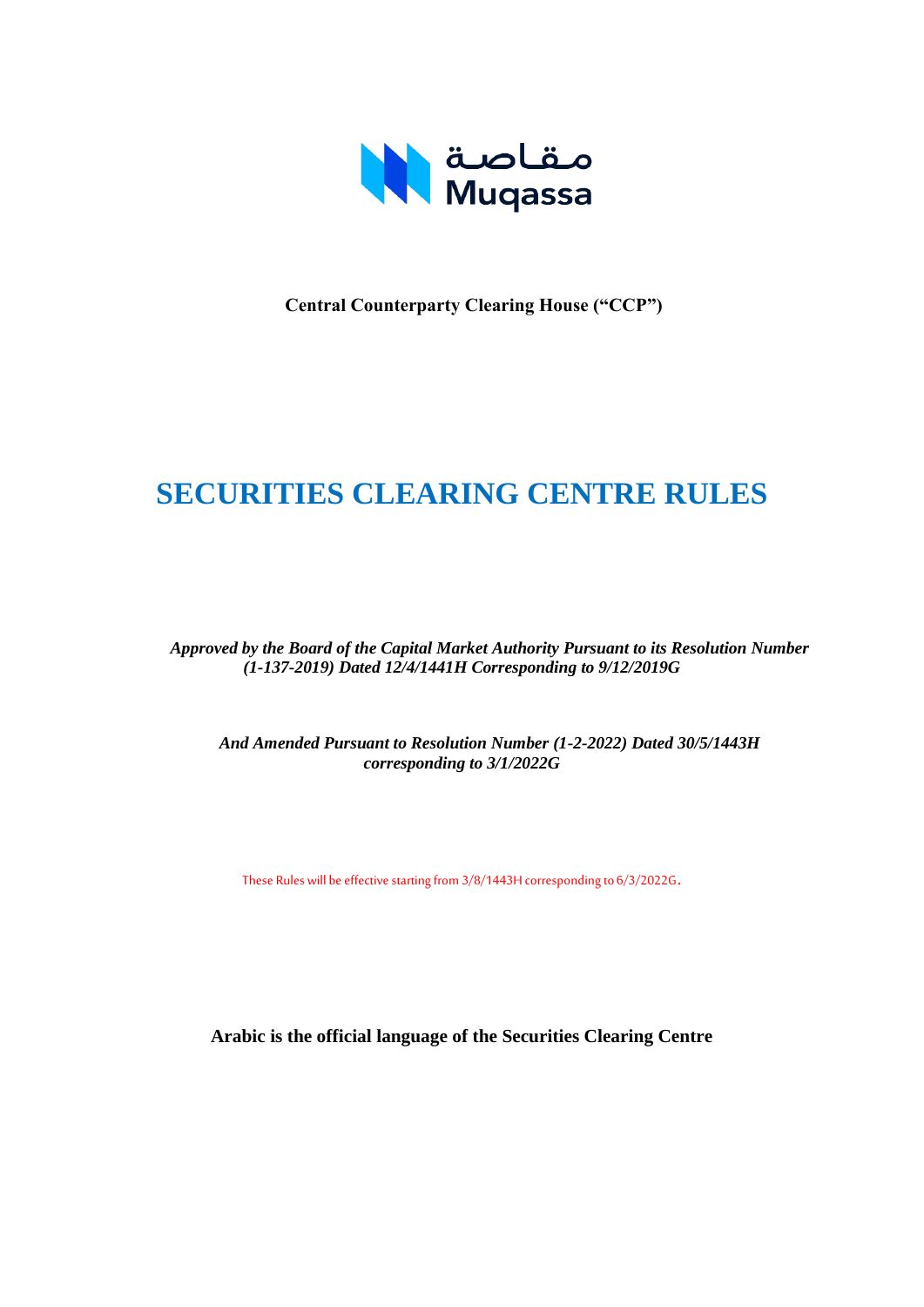## **Table of Contents**

#### Page

| Chapter II : Roles and Responsibilities Applicable to Clearing Members 7 |  |
|--------------------------------------------------------------------------|--|
|                                                                          |  |
|                                                                          |  |
|                                                                          |  |
|                                                                          |  |
|                                                                          |  |
|                                                                          |  |
|                                                                          |  |
|                                                                          |  |
|                                                                          |  |
|                                                                          |  |
|                                                                          |  |
|                                                                          |  |
|                                                                          |  |
|                                                                          |  |
|                                                                          |  |
|                                                                          |  |
|                                                                          |  |
|                                                                          |  |
|                                                                          |  |
|                                                                          |  |
|                                                                          |  |
|                                                                          |  |
|                                                                          |  |
|                                                                          |  |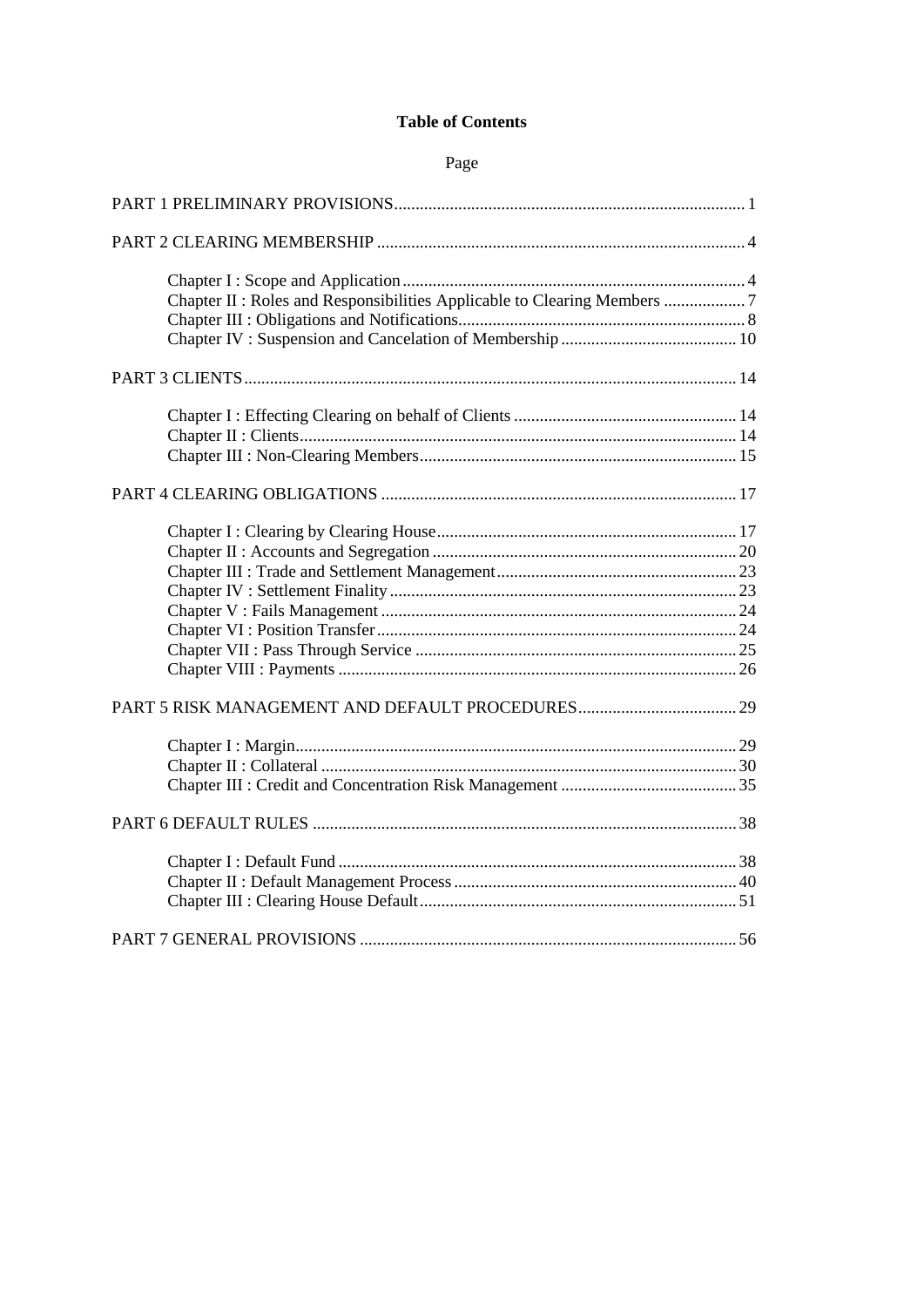## **PART 1 PRELIMINARY PROVISIONS**

#### <span id="page-2-0"></span>**Article 1. Preliminary Provisions**

- a) All references to the "Capital Market Law" in these Rules are to the Capital Market Law issued by Royal Decree No. M/30 dated 2/6/1424H.
- b) The expressions and terms in these Rules carry the same meaning as they do in the Capital Market Law and in the Glossary of defined terms used in the Exchange Rules unless the text explicitly notes an alternate meaning.
- c) These Rules shall not prejudice the provisions of the Capital Market Law, its Implementing Regulations or other relevant laws.
- d) To any person subject to these rules, whether an applicants or otherwise may grievance to the committee on any decision or action taken by the authority according to securities clearing center rules.

#### **Article 2. Scope**

The purpose of these Rules is to regulate:

- a) Clearing Membership and access of Clearing Members to the Clearing House;
- b) Non-Clearing Members and their access to the Clearing House;
- c) the disclosure of information by Clearing Members to the Clearing House;
- d) the consequences of a default by Clearing House or any of its Clearing Member; and
- e) the relationship between Clients and Clearing Members, and their rights and obligations under the Clearing Documentation.

#### **Article 3. Waiver**

The Clearing House may, after obtaining the Authority's approval, waive any requirement in these Rules based either on a request from the relevant person or on its own initiative.

#### **Article 4. Limit of Liability**

- a) Without prejudice to the provisions of the Capital Market Law, its Implementing Regulation and these Rules, with the exception of intentional or serious mistake, the Clearing House is not liable for any damages or losses incurred by Clearing Members, or their Clients, that may arise directly or indirectly as a result of:
	- 1. any procedures, orders, or transactions subject to these Rules;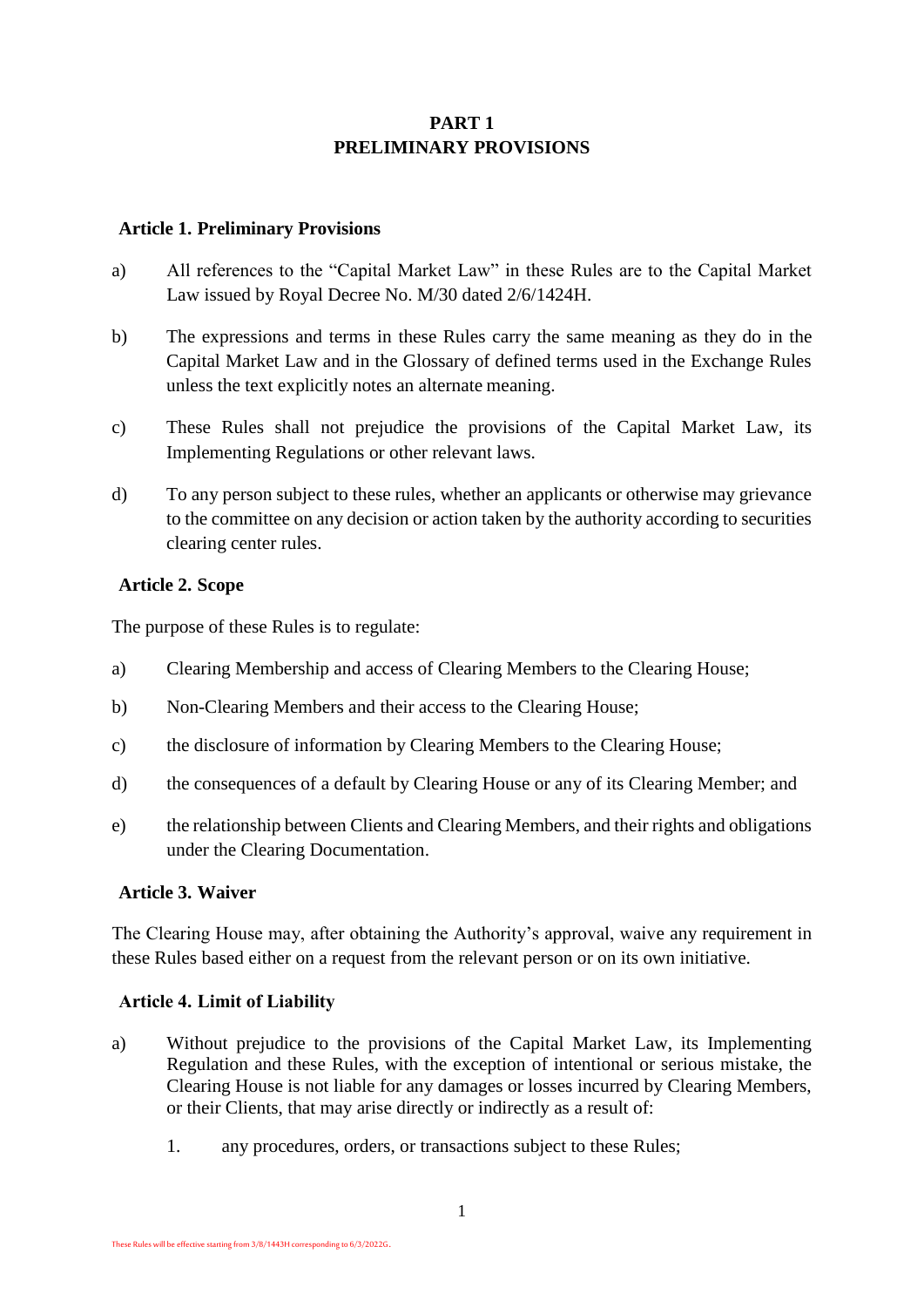- 2. any act or omission, including any delay on the part of any Clearing Member or any other third party, or failure by any Clearing Member to comply with the Clearing Documentation;
- 3. the partial or complete suspension or closure of the Clearing House or its services or any relevant market;
- 4. the exercise by the Clearing House of any of its powers under these Rules; or
- 5. any service failure attributable to the Clearing House due to an event outside of its control.
- b) Without prejudice to the provisions of the Capital Market Law, its Implementing Regulations, the Banking Control Law, the regulations issued by SAMA from time to time and the Exchange Rules, and with the exception of intentional or serious mistakes, the Clearing House makes no guarantees and assumes no liability for the accuracy, timeliness, or completeness of market data or any other information published on its website from time to time.

#### **Article 5. Record Keeping and Disclosure of Information**

- a) The Clearing House shall keep, for at least ten years, records of all data or information available to it under the Clearing Documentation or that has been provided to it by a Clearing Member or otherwise concerning a Clearing Member.
- b) Without prejudice to other laws and regulations, the Clearing House may only supply information concerning the clearing activities of a Clearing Member to:
	- 1. the Exchange or any other exchange or any other Clearing Organisation with whom the Clearing House has entered into an agreement pursuant to which the parties have agreed to exchange information as required and contemplated by the Exchange Rules or the rules of any other exchange or any other Clearing Organisation;
	- 2. the Authority, SAMA, judicial body or any other government authority which is entitled to receive or request any such details or information in accordance with the relevant laws and regulations;
	- 3. any Affiliate of the Clearing House;
	- 4. any other person or body to which the Clearing House is legally required to disclose the information;
	- 5. any other person or body to which the Clearing House has agreed to provide the information in connection with the activities of the relevant Clearing Member which are subject to the Clearing Documentation; and that's for the purpose of applying these rules.
	- 6. a trade or data repository or similar body on an ongoing basis in the ordinary course of business;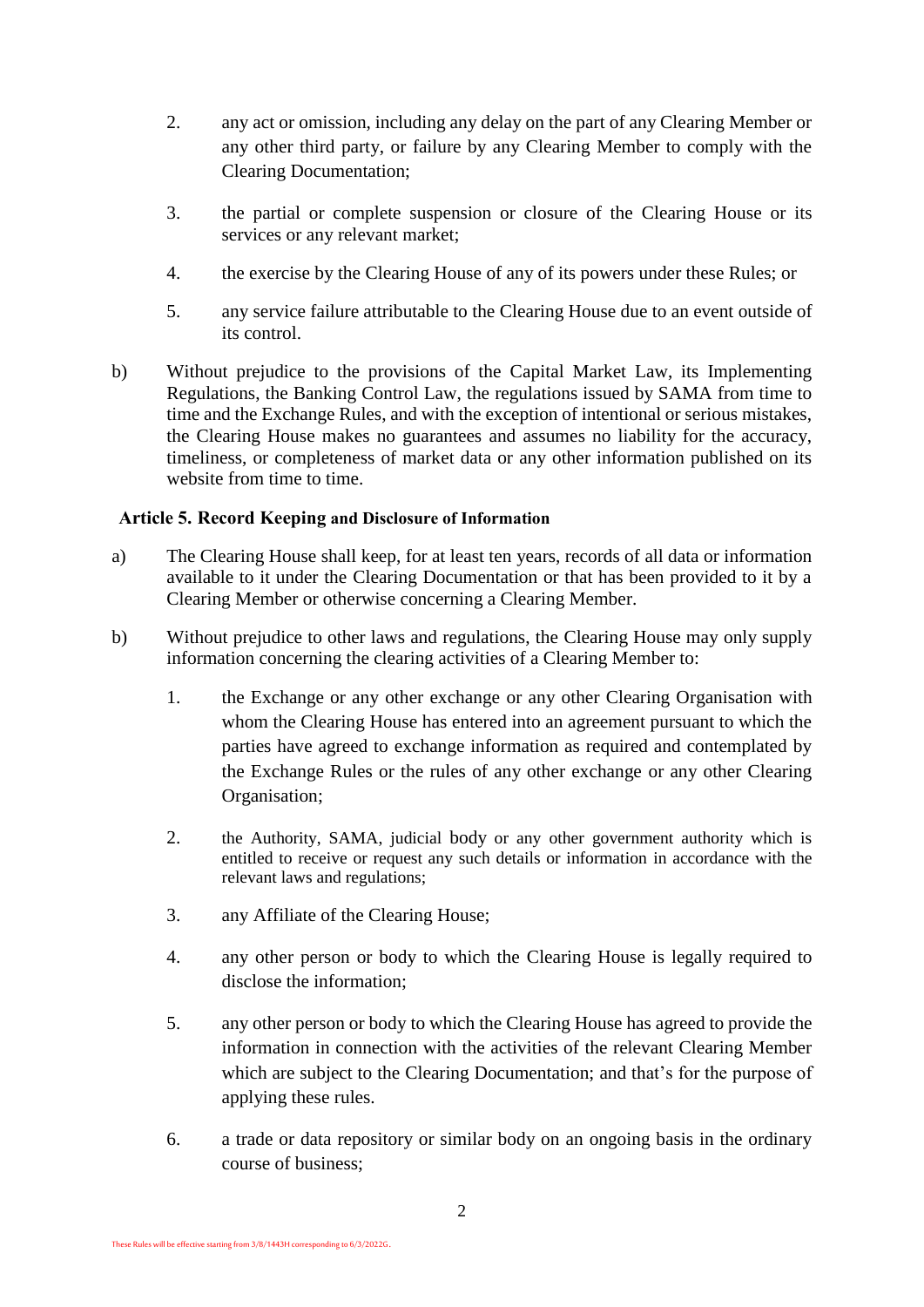- 7. any securities depository or securities settlement system on an ongoing basis in the ordinary course of business; and
- 8. any other person specified by the Authority.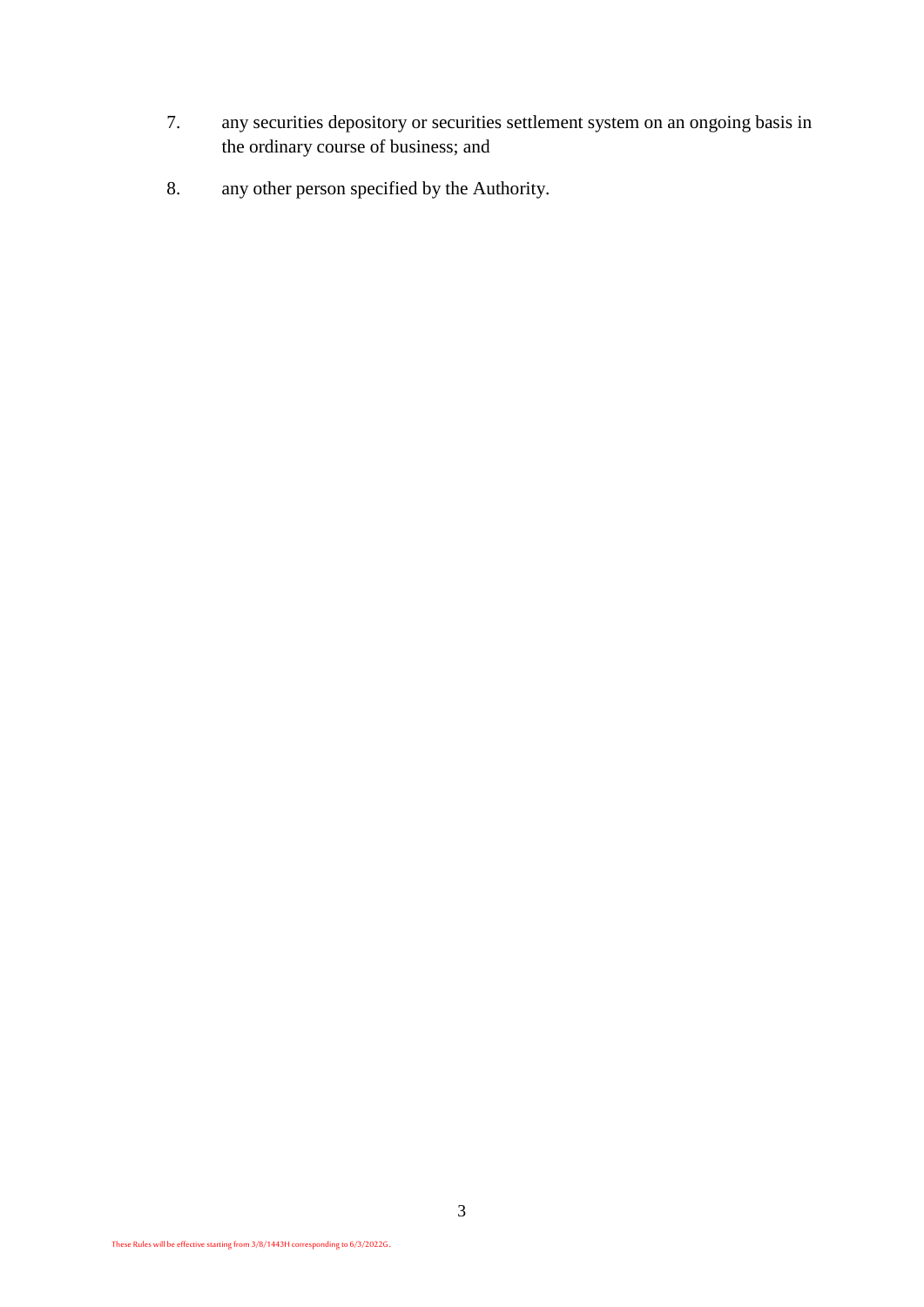## **PART 2 CLEARING MEMBERSHIP**

## **Chapter I: Scope and Application**

#### <span id="page-5-1"></span><span id="page-5-0"></span>**Article 6. Clearing Membership**

- a) Clearing Membership shall be governed by under the Clearing Documentation.
- b) Without prejudice to paragraph [\(c\)](#page-5-2) of this Article, the Clearing Membership is comprised of the following classes:
	- 1. Direct Clearing Member; and
	- 2. General Clearing Member.
- <span id="page-5-2"></span>c) The Clearing House shall, after obtaining the Authority's approval, have the right to introduce different classes of Clearing Membership.

#### **Article 7. Conditions for Acquiring a Clearing Membership**

- a) An Applicant that wishes to apply for Clearing Membership must meet the following conditions on an on-going basis:
	- 1. satisfy at least one of the following requirements:
		- i. be a Capital Market Institution authorised by the Authority to conduct the securities activity of dealing (as principal or agent); or
		- ii. be a Local Bank which is regulated by SAMA which has received a nonobjection letter from both the Authority and SAMA to act as a Clearing Member;
	- 2. have in place all required regulatory authorisations, licences, permissions and approvals in the Kingdom;
	- 3. have sufficient resources (including financial resources) to support its intended operations as a Clearing Member;
	- 4. comply with the minimum Capital requirements specified by the Clearing House pursuant to Article 12 of these Rules;
	- 5. comply with the credit criteria in the Clearing Procedures;
	- 6. provide evidence of its ability to make the required Upfront Default Fund Contribution and, where applicable, any Supplemental Default Fund Contribution;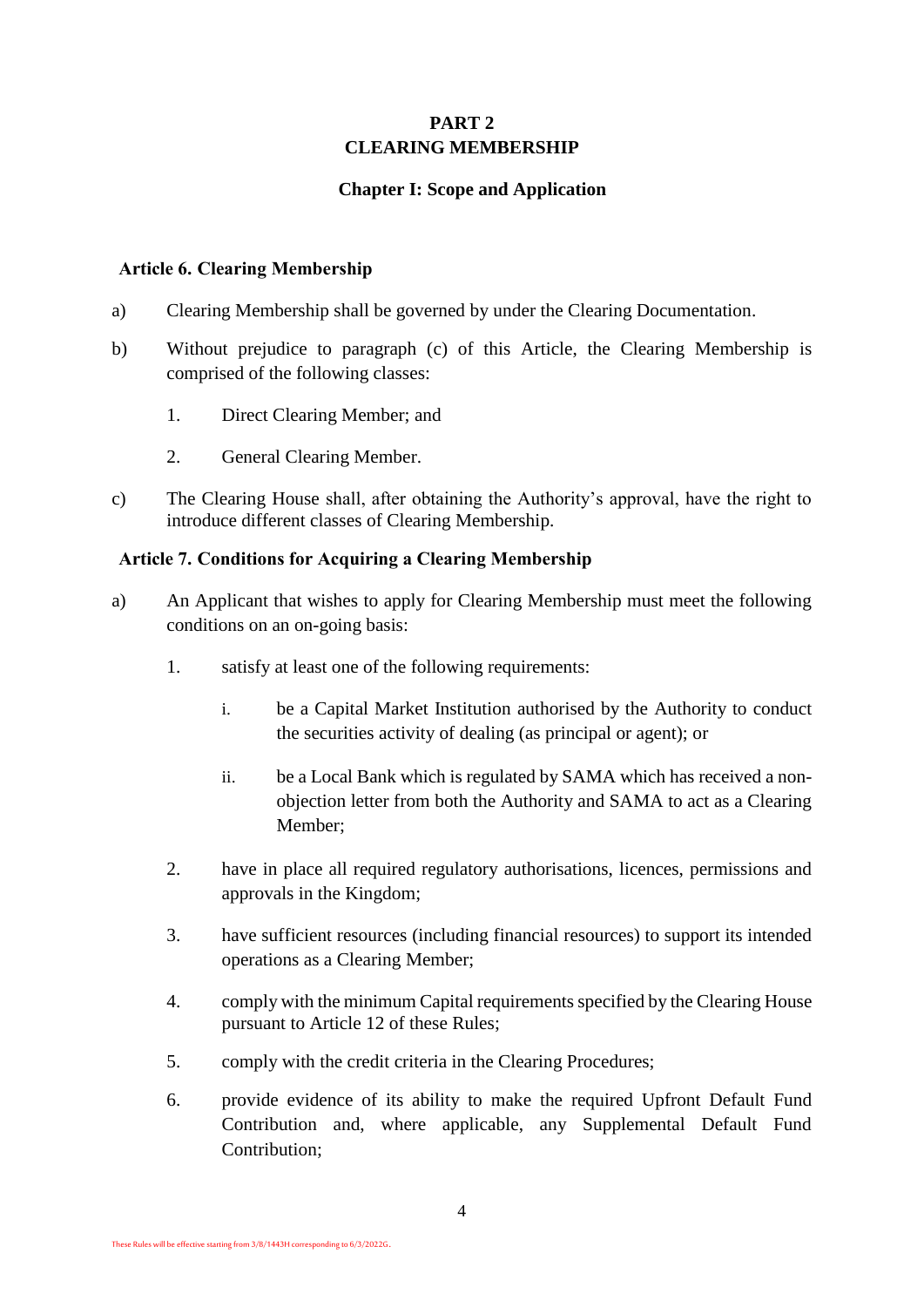- 7. provide evidence of its ability to make sufficient Margin available to the Clearing House and evidence the ability to provide Margin on an on-going basis in accordance with the requirements of these Rules;
- 8. meet the technical, technological, security, and business continuity requirements determined by the Clearing House to ensure that Applicants may connect to and, once connected, maintain the efficiency and security of the relevant systems;
- 9. have in place robust internal risk management systems, internal audit and IT systems;
- 10. have appropriately qualified employees for the provision of clearing services with sufficient knowledge, experience, training and competence to enable compliance with all requirements under these Rules;
- 11. have sufficient knowledge, understanding and expertise in relation to the types of transactions that it intends to clear;
- 12. not be subject to any circumstances that, if the Applicant were a Clearing Member, could lead to an Event of Default;
- 13. to the extent the Applicant intend to deposit securities as collateral, have the suitable arrangements for custody and transfer of securities at the Depository Centre, either by being a Custody Member or appointing a Custody Member.
- 14. be able to transfer cash collateral to/from the Clearing House either by being a Local Bank or appointing a Local Bank;
- 15. not be subject to sanctions, either in the Kingdom or outside the Kingdom;
- 16. have paid any applicable fees; and
- 17. have complied with any other condition imposed by the Clearing House, and provided that where the Applicant is a Local Bank regulated by SAMA, the Clearing House shall consult with SAMA before imposing any such additional condition.
- b) In addition to satisfying the conditions set out in paragraph (a) of this Article, the Clearing Member must satisfy the following:
	- 1. the conditions specified in Article 8 of these Rules, where the Applicant is applying for a Direct Clearing Membership; or
	- 2. the conditions specified in Article 9 of these Rules, where the Applicant is applying for a General Clearing Membership.

## **Article 8. Additional conditions to become a Direct Clearing Member**

a) An Applicant that wishes to apply for Direct Clearing Membership must also be an Exchange Member or Derivatives Exchange Member (where applicable).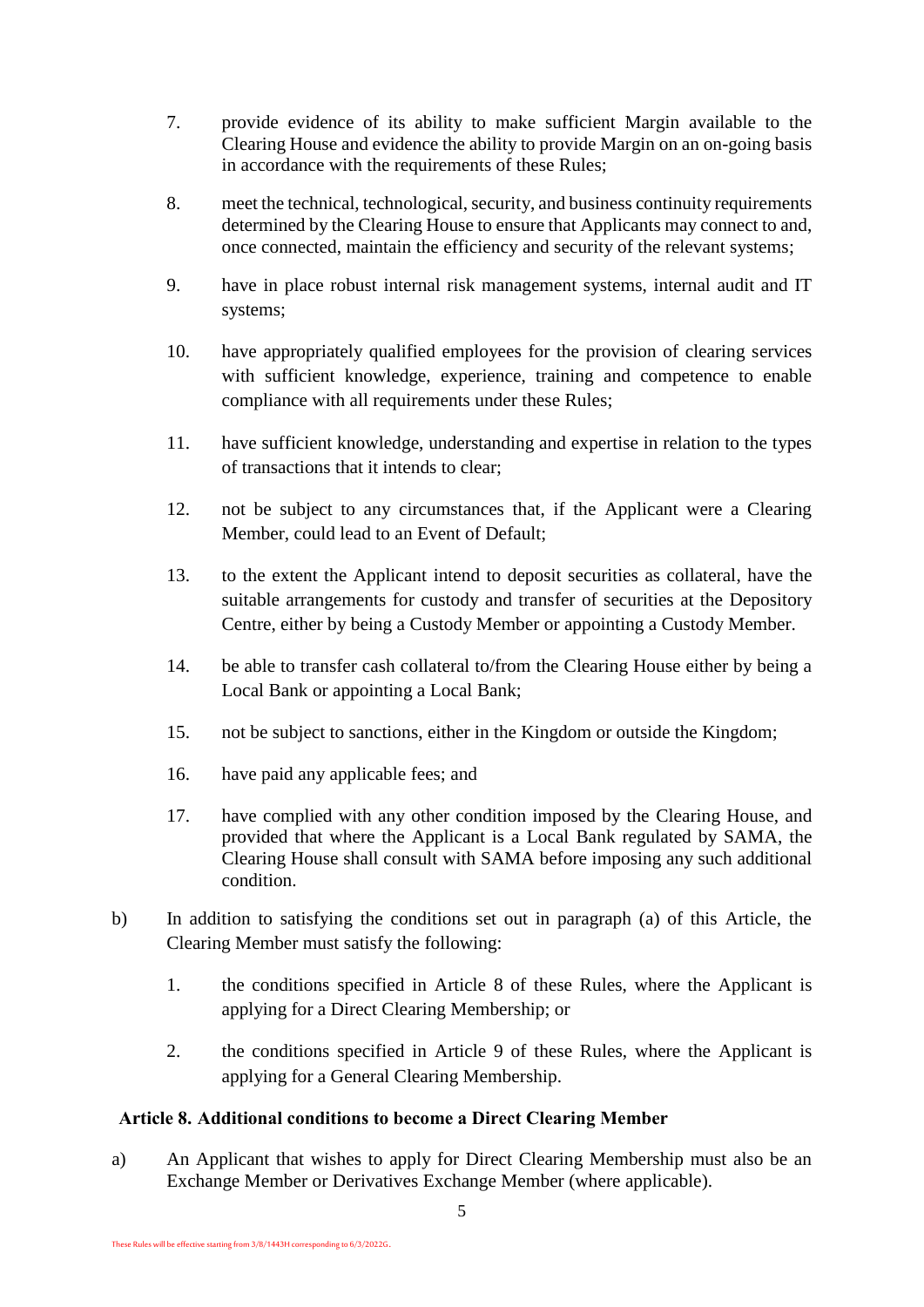b) The Clearing Procedures may impose additional Capital requirements with respect to Direct Clearing Members for each Relevant Transaction Type.

## **Article 9. Additional conditions to become a General Clearing Member**

- a) An Applicant that wishes to apply for General Clearing Membership must also have the necessary operational capacity required to perform any intended clearing transactions on behalf of Non-Clearing Members, which include:
	- 1. employing sufficient, well qualified, personnel who should be able to monitor the transactions being cleared by its Non-Clearing Members, the credit worthiness of its Non-Clearing Members and the arrangements it has in place to mitigate its credit exposure to such Non-Clearing Members; and
	- 2. having information technology systems that allow continuous monitoring of the transactions and collateral being provided by its Non-Clearing Members.
- b) The Clearing Procedures may impose additional Capital requirements with respect to General Clearing Members for each Relevant Transaction Type.

#### **Article 10. Clearing Member Application Procedure and the Powers of the Clearing House**

- <span id="page-7-0"></span>a) An Applicant wishing to become a Clearing Member must submit a written application requesting admission as a Clearing Member to the Clearing House in the form prescribed by the Clearing House.
- <span id="page-7-1"></span>b) Upon receipt of the application mentioned in paragraph [\(a\)](#page-7-0) of this Article, the Clearing House will review the application to determine whether the Applicant meets the required conditions of these Rules.
- c) Without prejudice to paragraph (a) of this Article, where the Applicant is a Local Bank it must have obtained a non-objection letter from both the Authority and SAMA to act as a Clearing Member and have provided a copy of such non-objection letter to the Clearing House as part of its written application requesting admission.
- <span id="page-7-3"></span><span id="page-7-2"></span>d) To discharge the obligation noted in paragraph [\(b\)](#page-7-1) of this Article (or, as the case may be, to verify that a Clearing Member has remained in compliance with the required conditions of Articles 7, 8 and 9 of these Rules on an ongoing basis), the Clearing House may:
	- 1. carry out any inquiry it considers appropriate;
	- 2. require the Applicant (or Clearing Member) or a representative to appear before the Clearing House to answer questions or explain any matter the Clearing House considers relevant to the application;
	- 3. require the Applicant (or Clearing Member) or a representative to provide any additional information the Clearing House considers necessary within 10 Days of the request;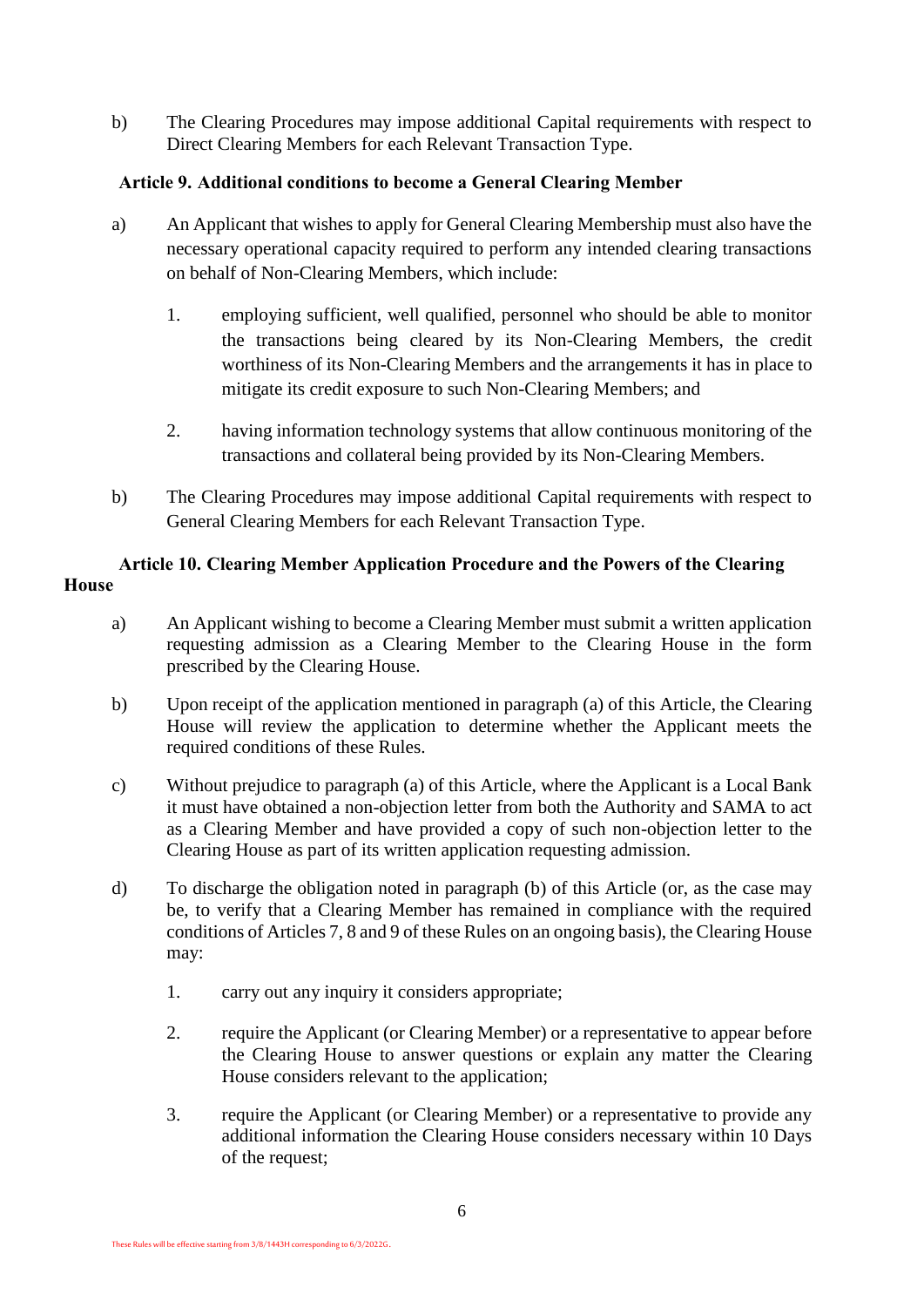- 4. liaise with the Authority or SAMA at any time; and/or
- 5. verify any information supplied by the applicant (or Clearing Member).
- e) The Clearing House may determine that an Applicant (or Clearing Member) does not meet the conditions set out in these Rules when said Applicant (or Clearing Member) or any third party does not comply with the requirements or requests (as applicable) listed in sub-paragraphs [\(1\)](#page-7-2), (2), and [\(3\)](#page-7-3) of paragraph (d) of this Article.
- <span id="page-8-2"></span>f) Upon receipt of all information and documents it requires, the Clearing House will then make one of the following decisions within 60 Days of receiving the application:
	- 1. approve the application if it determines that the Applicant meets the required conditions, together with any limitations the Clearing House considers appropriate; or
	- 2. refuse the application, and provide reasons thereof.
- <span id="page-8-3"></span><span id="page-8-1"></span>g) If the Clearing House resolves to grant an applicant a Clearing Membership, it will notify:
	- 1. the Applicant of this in writing in accordance with sub-paragraph [\(1\)](#page-8-1) of paragraph [\(f\)](#page-8-2) of this Article and the class of membership awarded; and
	- 2. SAMA, where the Applicant is a Local Bank regulated by SAMA.
- h) If the Clearing House resolves to refuse the application for Clearing Membership in accordance with sub-paragraph [\(2\)](#page-8-3) of paragraph [\(f\)](#page-8-2) of this Article, it will notify:
	- 1. the Applicant in writing; and
	- 2. SAMA, where the Applicant is a Local Bank.

## **Chapter II: Roles and Responsibilities Applicable to Clearing Members**

#### <span id="page-8-0"></span>**Article 11. Obligations of Clearing Members**

Clearing Members must, at all times, comply with the following:

- a) the Capital Market Law, its Implementing Regulation, the Exchange Rules, any instructions issued by the Authority or the Clearing House and/or SAMA, where the Applicant is a Local Bank regulated by SAMA (where applicable), and all relevant laws and regulations;
- b) any condition or limitation placed on the activities of Clearing Members by the Authority, the Clearing House and/or SAMA, where the Applicant is a Local Bank regulated by SAMA (where applicable);
- c) all requirements listed in the Clearing Documentation and any amendment made to the Clearing Documentation from time to time;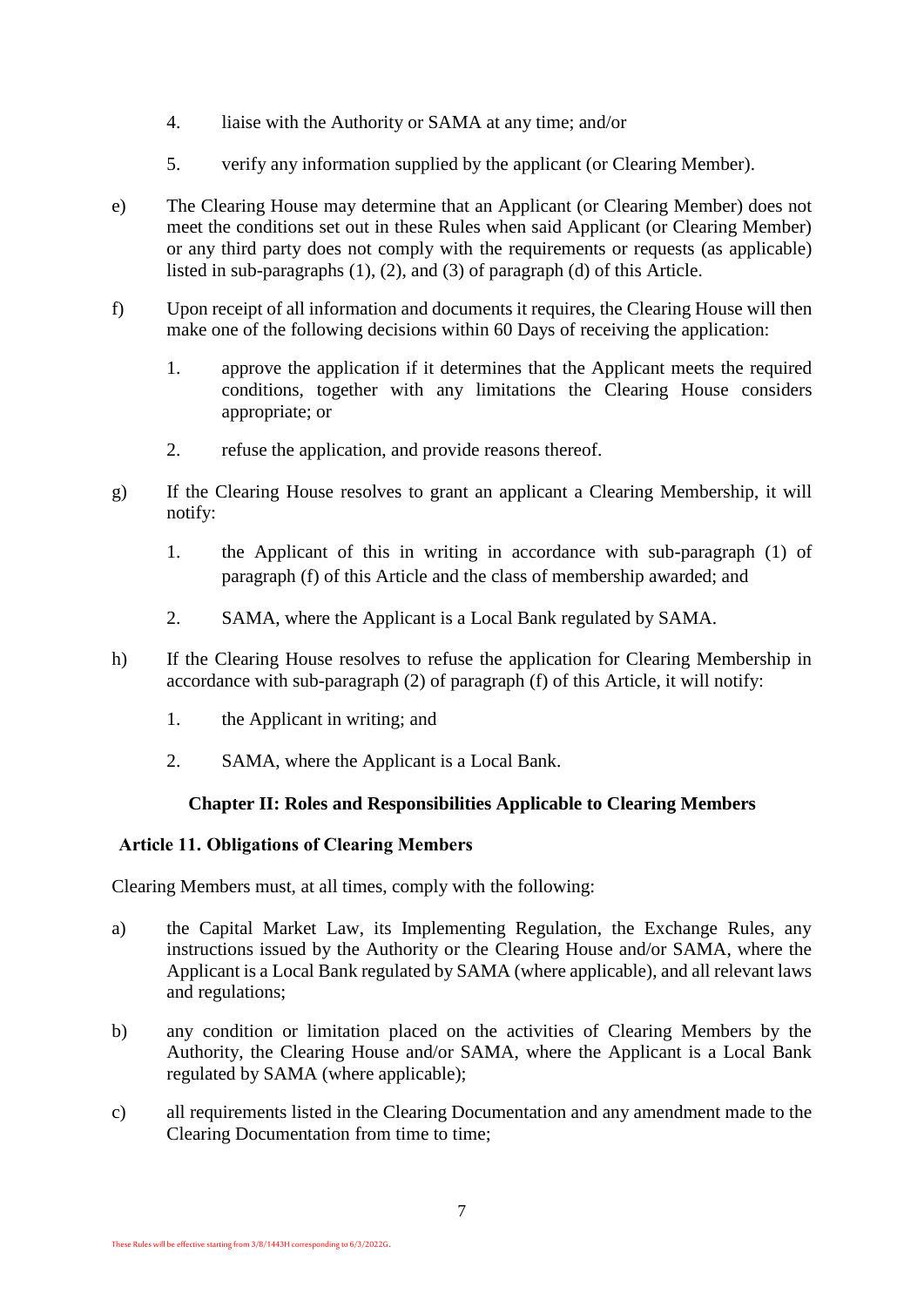- d) ensure that its Clients comply with their obligations in relation to all clearing business conducted by the Clearing Member; and
- e) have an on-site and off-site backup system for all critical data related to the services the Clearing Member provides.

#### **Article 12. Capital Requirements**

- a) Each Clearing Member must, at all times, maintain a minimum Capital of SAR 50 million, or as may be specified in the Clearing Procedures from time to time.
- b) Each Clearing Member must provide any information or documentation requested by the Clearing House in order to enable the Clearing House to confirm the Clearing Member's compliance with the minimum Capital requirements from time to time.

#### **Chapter III: Obligations and Notifications**

#### <span id="page-9-0"></span>**Article 13. Provision of Information by Clearing Members**

Each Clearing Member must provide, within such time period as the Clearing House shall specify in its discretion, all records, books, statements, accounts or any other information relating to the Clearing Member and its function responsible for the provision of clearing services as the Clearing House may reasonably demand to ensure compliance with the Clearing Documentation.

#### **Article 14. Notifications by Clearing Members**

- <span id="page-9-1"></span>a) Each Clearing Member must immediately notify the Clearing House in writing providing full details within its knowledge:
	- 1. as soon as it becomes aware of that change or proposed change of Control, subject to disclosure requirements under any other laws and regulations in relation to the change of Control;
	- 2. of any non-compliance with the minimum Capital requirements detailed at Article 12;
	- 3. of any decrease in Capital of more than 10% from that shown on its latest financial statement provided to the Clearing House;
	- 4. of any breach of or non-compliance with, or suspected breach of or noncompliance with, the Clearing Documentation or any other laws and regulations in relation to its status or obligations as a Clearing Member, whether by the Clearing Member, its Affiliates, or any other person acting on its behalf;
	- 5. of any Event of Default affecting it or of any event, matter, circumstance or change which would give rise to the occurrence of an Event of Default; and/or
	- 6. of any other event, matter, circumstance or change relating to the Clearing Member, its Affiliates, or any other person acting on its behalf, of which the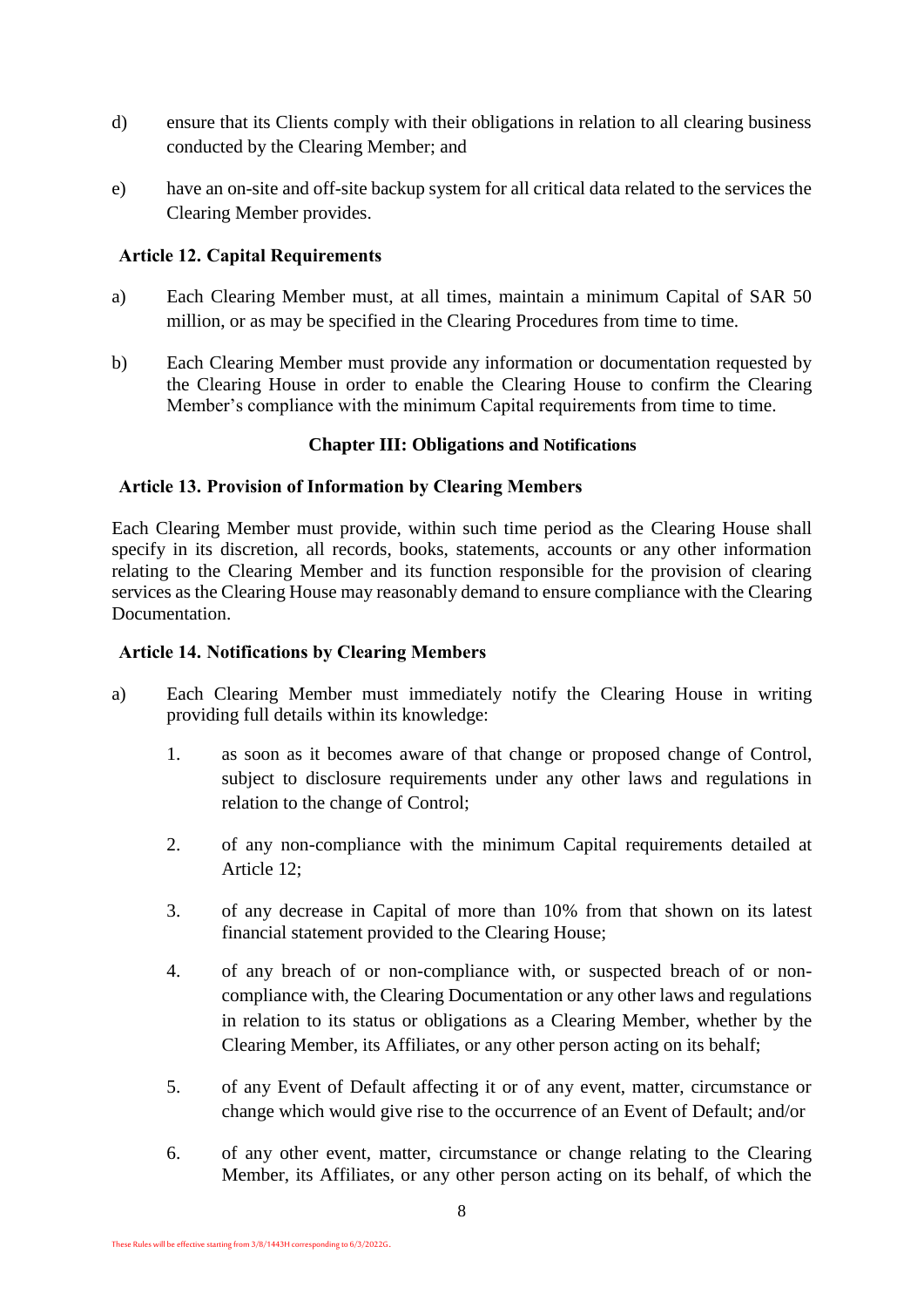Clearing House would reasonably expect notice, which would cause the event, matter, circumstance or change any information previously provided by the Clearing Member to the Clearing House for any reason to be inaccurate, incomplete or void, or which may have a material impact on the Clearing Member's satisfaction of the Clearing Membership requirements and/or the performance of the Clearing Member's obligations under these Rules.

b) Where applicable, within three Days the Clearing Member must provide a written report to the Clearing House identifying the steps already taken or the steps to be taken to resolve any situation notified to the Clearing House pursuant to paragraph [\(a\)](#page-9-1) of this Article, as well as the time necessary to do so.

#### **Article 15. Financial information**

Each Clearing Member must provide the following financial information to the Clearing House:

- a) an audited financial statement and an audited consolidated financial statement, including profit and loss accounts and balance sheet, together with the auditor's report, prepared in accordance with other laws and regulations and applicable accounting standards within 90 calendar days of the end of the financial year;
- b) where the Clearing Member is authorised by the Authority, quarterly unaudited financial statements including profit and loss accounts and balance sheet prepared in accordance with the relevant laws and regulations and applicable accounting standards after 30 Days of the end of each quarter;
- c) where the Clearing Member is a Local Bank, an unaudited quarterly financial statement including profit and loss accounts and balance sheet prepared in accordance with the relevant laws and regulations and accounting standards within 30 Days of the end of each quarter, save that if such quarterly financial statement has not been approved by SAMA by such time, promptly upon receipt of SAMA's approval;
- d) without prejudice to any rules or regulations governing the activities of the Clearing Member, and after obtaining approvals from the relevant regulatory authorities, any other financial or other relevant information relating to the Clearing Member that the Clearing House reasonably requests, within the time period specified by the Clearing House.

#### **Article 16. Organisational Structure**

Each Clearing Member must provide the following information in relation to its organisational structure to the Clearing House:

- a) promptly following any material reorganisation of the structure of its corporate group, an updated organisational structure chart;
- b) annually, a list of its direct and indirect Controllers;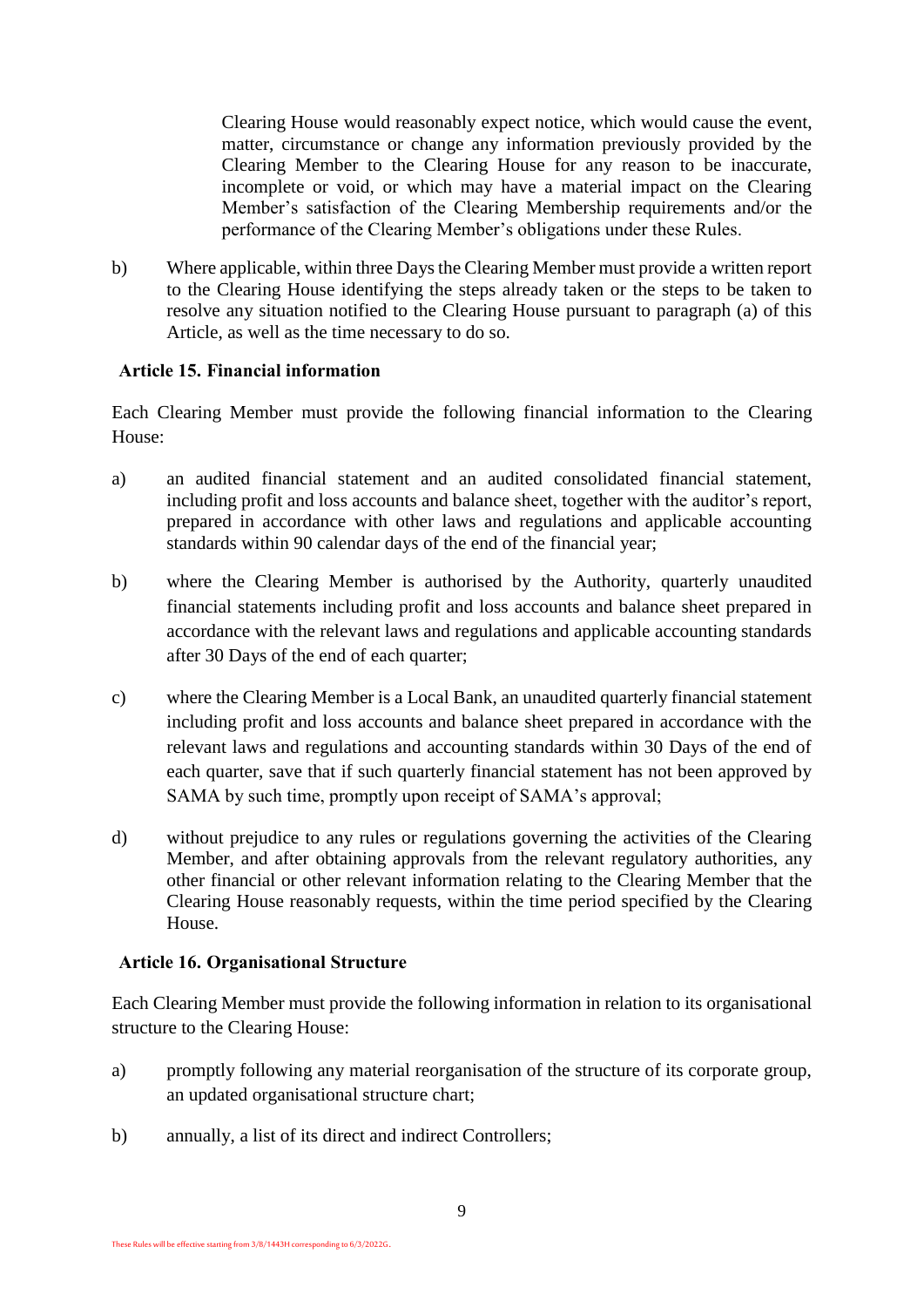- c) promptly following any change of Control of the Clearing Member, relevant information in relation to such change of Control; and
- d) without prejudice to any rules or regulations governing the activities of the Clearing Member, and after obtaining approvals from the relevant regulatory authorities, any other information relating to the organisational structure or the senior directors or officers of the Clearing Member that the Clearing House reasonably requests, within the time period specified by the Clearing House.

#### **Article 17. Record Keeping**

- <span id="page-11-1"></span>a) Each Clearing Member must maintain, at all times, an up to date copy record of all books, statements, accounts, materials or other information provided by it to the Clearing House or otherwise relating to the clearing activities of the Clearing Member for at least a period of ten years. Without prejudice of this period, in the event of any litigation or claim (including any pending or threatened litigation) or any on-going investigations, the Clearing Member must retain such record until the closure of that litigation, claim or on-going investigation.
- b) Without prejudice to paragraph [\(a\)](#page-11-1) of this Article, a Clearing Member shall keep:
	- 1. separate records and accounts that enable it to distinguish in its own accounts its assets and positions from the assets and positions held for the account of its Clients (if any) at the Clearing House. Such records and accounts shall enable the Clearing Member to distinguish each Client's assets and positions from other Clients with respect to each Individual Client Account and Omnibus Client Account maintained at the Clearing House; and
	- 2. all books, records or documents relating to Cleared Transactions to which they are a party for the term of such Cleared Transaction and for at least ten years following the discharge of all obligations arising under such Cleared Transaction.

#### **Chapter IV: Suspension and Cancelation of Membership**

#### <span id="page-11-0"></span>**Article 18. Suspension of Clearing Membership**

- <span id="page-11-3"></span>a) The Clearing House may, at its own discretion, suspend a Clearing Member's membership in circumstances that necessitate immediate suspension to protect the safety of the Clearing House. These circumstances are:
	- 1. if the Clearing Member no longer satisfies any of the requirements for Clearing Membership contained in these Rules; or
	- 2. if the continuation of the Clearing Member's participation in clearing threatens the safety of the Clearing House or the interests of the other Clearing Members or Clients.
- <span id="page-11-2"></span>b) Without prejudice to the provisions of the Capital Market Law and paragraph [\(c\)](#page-12-0) of this Article, the Clearing House may also suspend a Clearing Member's membership in the following circumstances: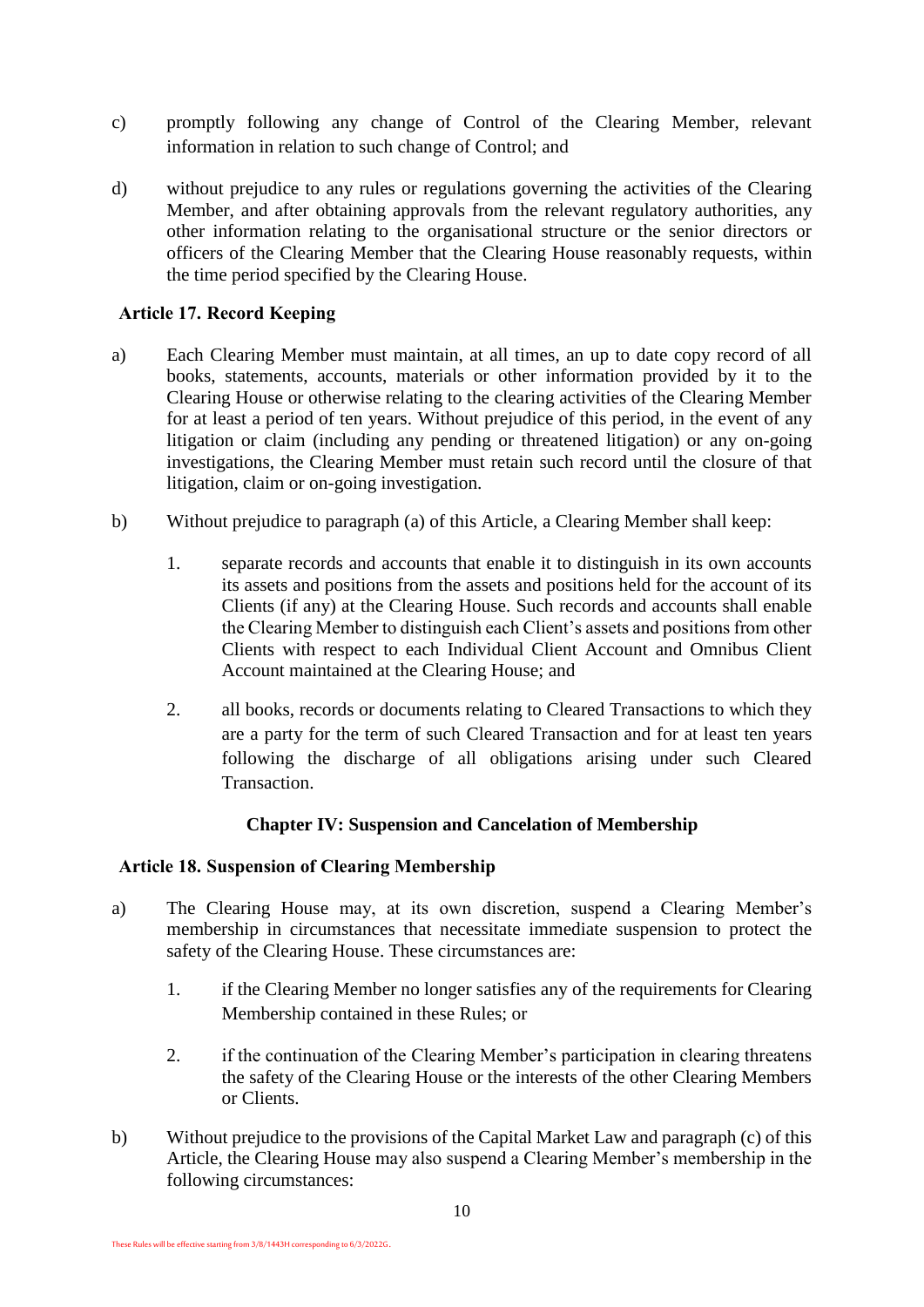- 1. if the Clearing Member breaches any of its obligations under Clearing Documentation;
- 2. if the Clearing Member fails to pay any applicable fees to the Clearing House; or
- 3. in relation to a Direct Clearing Member, if the Exchange suspends the Exchange Membership or Derivatives Exchange Membership (where applicable) in accordance with the Exchange Rules.
- <span id="page-12-0"></span>c) Upon becoming aware of the circumstances set out in paragraph [\(b\)](#page-11-2) of this Article, the Clearing House will write to the Clearing Member to describe the issue and ask the Clearing Member to establish a reasonable timetable, subject to the Clearing House's approval, for it to take remedial actions. The Clearing House may suspend the memberships of Clearing Members who fail to rectify the issue within the established timetable.
- d) The Clearing House will immediately notify the Authority and SAMA, where the relevant Clearing Member is a Local Bank, of any suspension of a Clearing Member's membership in accordance with paragraphs [\(a\)](#page-11-3) and [\(b\)](#page-11-2) of this Article. To the extent practicable, the Clearing House shall also consult with SAMA, where the relevant Clearing Member is a Local Bank, before implementing any suspension of a Clearing Member's membership.
- <span id="page-12-1"></span>e) A Clearing Member may request that the Clearing House lift suspensions imposed under paragraphs [\(a\)](#page-11-3) or (b) of this Article and provide evidence that supports lifting the suspensions. The Clearing House may, after reviewing such requests, lift or maintain the suspensions.
- f) The Clearing House will immediately notify the Authority and SAMA, where the relevant Clearing Member is a Local Bank, of the lifting of suspensions of Clearing Member memberships in accordance with paragraph [\(e\)](#page-12-1) of this Article.
- <span id="page-12-2"></span>g) The Clearing House will immediately suspend the memberships of a Clearing Member if instructed to do so by the Authority or SAMA, where the relevant Clearing Member is a Local Bank.
- h) The Clearing House will lift suspensions imposed according to the instructions of the Authority and/or SAMA as outlined in paragraph [\(g\)](#page-12-2) of this Article based on instructions issued by the Authority and/or SAMA, where the relevant Clearing Member is a Local Bank. A Clearing Member may request that their suspension is lifted and provide evidence that supports lifting their suspension through the Clearing House. The Authority and/or SAMA may, after reviewing such request, direct the Clearing House to lift or maintain the suspension.
- i) The Clearing House will notify Clearing Member in writing of any suspension imposed under this Article, and provide reasons.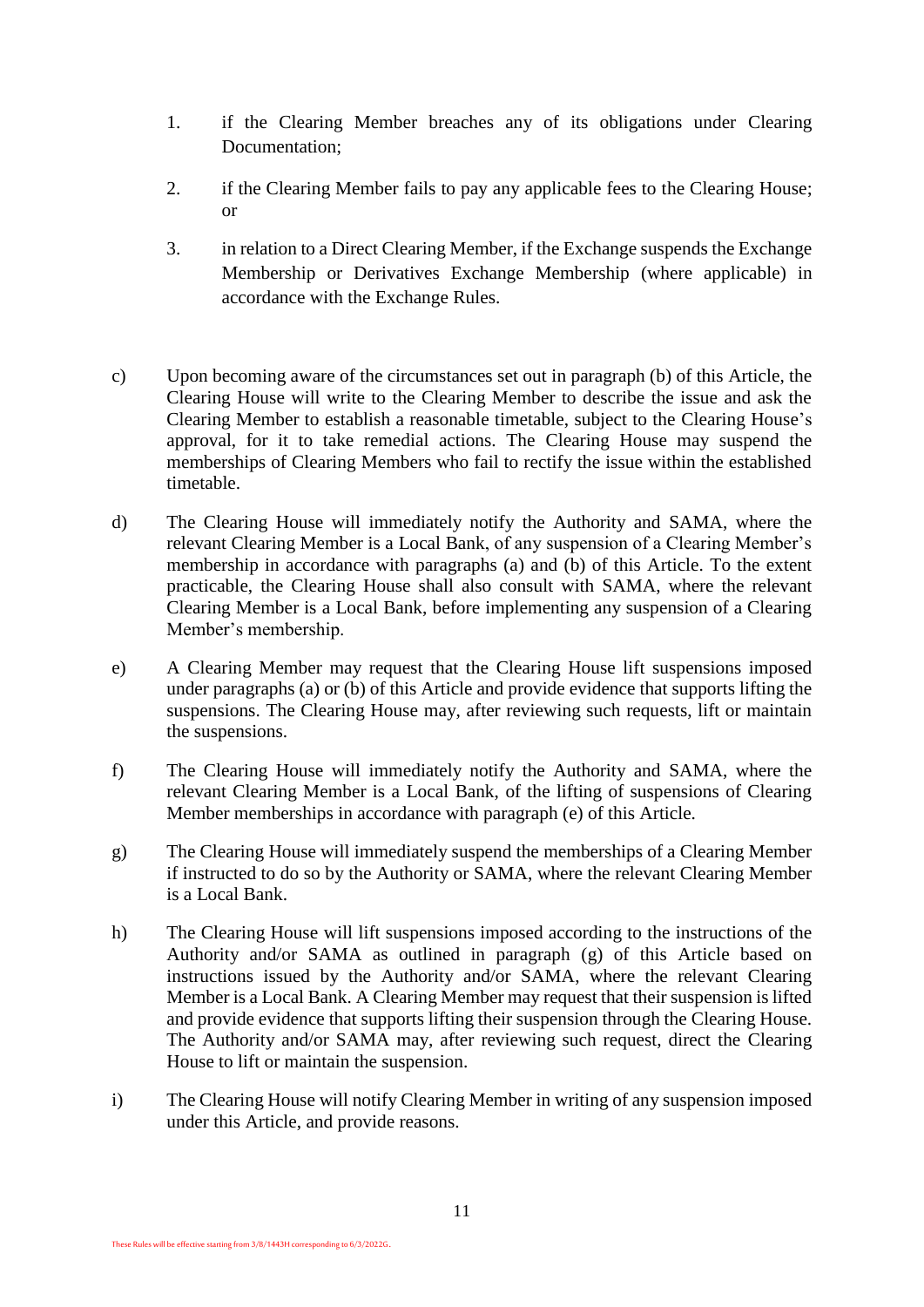- j) A Clearing Member must immediately notify its Clients in writing of the suspension of their Clearing Membership upon receiving notice of said suspension.
- <span id="page-13-0"></span>k) The Clearing House may take any action or request that Clearing Members take any action or comply with any requirement to ensure that the suspensions of their Clearing Membership does not negatively affect the Clearing House, Clients or other Clearing Members.
- l) Without prejudice to paragraph [\(k\)](#page-13-0) of this Article, Clearing Members must not provide any services associated with their Clearing Memberships or otherwise represent themselves as capable of providing such services during the suspension of their Clearing Memberships. A Clearing Member which has been suspended will continue to be bound by the Clearing Documentation, including being obliged to pay when due all amounts required by the Clearing House in accordance with the Clearing Documentation.

#### **Article 19. Cancellation of Clearing Membership**

- <span id="page-13-1"></span>a) The Clearing House may, at its own discretion, cancel the membership of Clearing Members if the Clearing Member's membership remains suspended, pursuant to Article 18 of these Rules, for 180 Days without any resolution of the cause of the suspension.
- b) Without prejudice to the provisions of paragraph [\(a\)](#page-13-1) of this Article, the Clearing House may also cancel the membership of a Clearing Member if an Event of Default occurs with respect to such Clearing Member. Any cancellation of membership as a result of an Event of Default occurring shall be effected in accordance with the procedures set out in Article 66.
- c) The Clearing House shall cancel the Clearing Membership of a Clearing Member if the Authority or SAMA, where the relevant Clearing Member is a Local Bank, instructs it to do so.
- d) The Clearing House shall immediately notify the Authority and SAMA, where the relevant Clearing Member is a Local Bank, of the cancellation of a Clearing Member's membership in accordance with paragraph [\(a\)](#page-13-1) of this Article.
- e) The Clearing House will notify Clearing Member in writing of the cancellation of its Clearing Memberships, and explain the reasons when it issues its cancellation decisions.
- f) Upon receiving a notice of cancellation of its Clearing Membership, a Clearing Member must immediately notify their Clients in writing of the cancellations of their Clearing Membership and the fact that they may no longer provide services that depend on their Clearing Membership.

## **Article 20. Resignation of Clearing Membership**

a) A non-defaulting Clearing Member may resign from participating in clearing the Relevant Transaction Type to which a particular Default Fund relates by giving no less than 90 Days written notice to the Clearing House of its intention to resign, the Resignation Effective Date will be on the later of: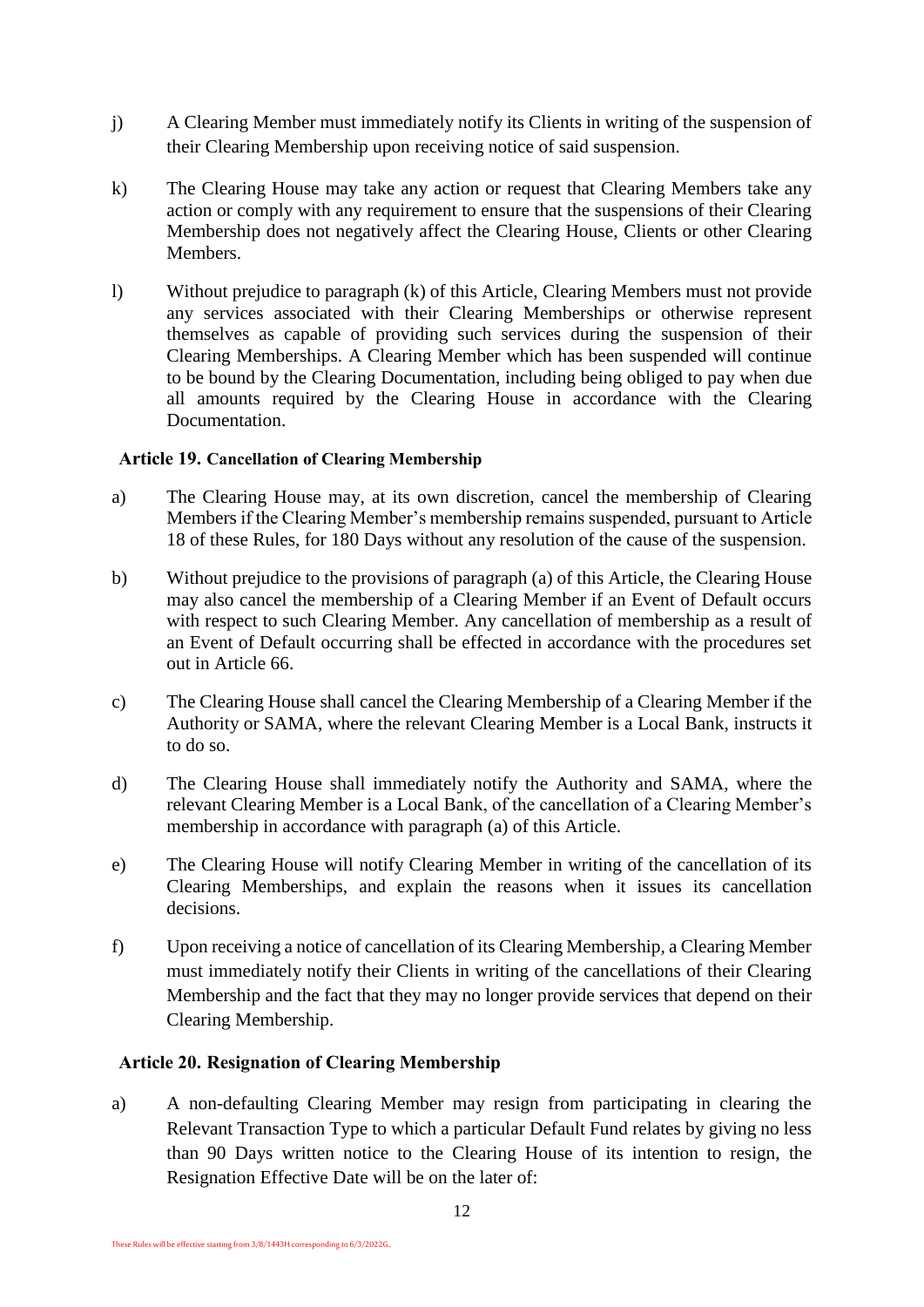- 1. the resignation date specified in the written notice to the Clearing House; and
- 2. the date on which all Relevant Transaction Types registered in the name of such Clearing Member have been closed out or transferred so that there remain no open Cleared Transactions in respect of the relevant Default Fund from which the Clearing Member is resigning.
- b) A notice of resignation may only be revoked with the prior written consent of the Clearing House.
- c) A Clearing Member shall prior to the Resignation Effective Date:
	- 1. subject to Article 63, continue to be bound by the Clearing Documentation including being obliged to pay when due all amounts required by the Clearing House in accordance with the Clearing Documentation until its Resignation Effective Date;
	- 2. promptly submit, after notice of its resignation, to the Clearing House a plan for the orderly unwind of its Cleared Transactions through a liquidation or other form of close-out; and
	- 3. not enter into any new Cleared Transactions, save where such new Cleared Transactions are risk-reducing as determined by the Clearing House.

#### **Article 21. Return of assets following Membership Termination Date**

Following a Membership Termination Date and upon the Clearing House being satisfied that a non-defaulting Clearing Member has satisfied all of its actual and contingent obligations under the Clearing Documentation, the Clearing House shall redeliver any Collateral of the Clearing Member which relate to the clearing service such Clearing Member has ceased to participate in, to the extent such Collateral has not been applied in accordance with the Default Management Process. The Clearing House may deliver such Collateral in any form or currency as the Clearing House determines, provided that any non-cash Collateral that has been provided by the Clearing Member by way of security interest shall be returned in the same form.

#### **Article 22. Continuing obligations following Membership Termination Date**

Following a Membership Termination Date with respect to a Clearing Member, an entity that has ceased to be a Clearing Member shall remain liable in respect of all payments and deliveries due, and liabilities entered into and accrued prior to, the relevant Membership Termination Date.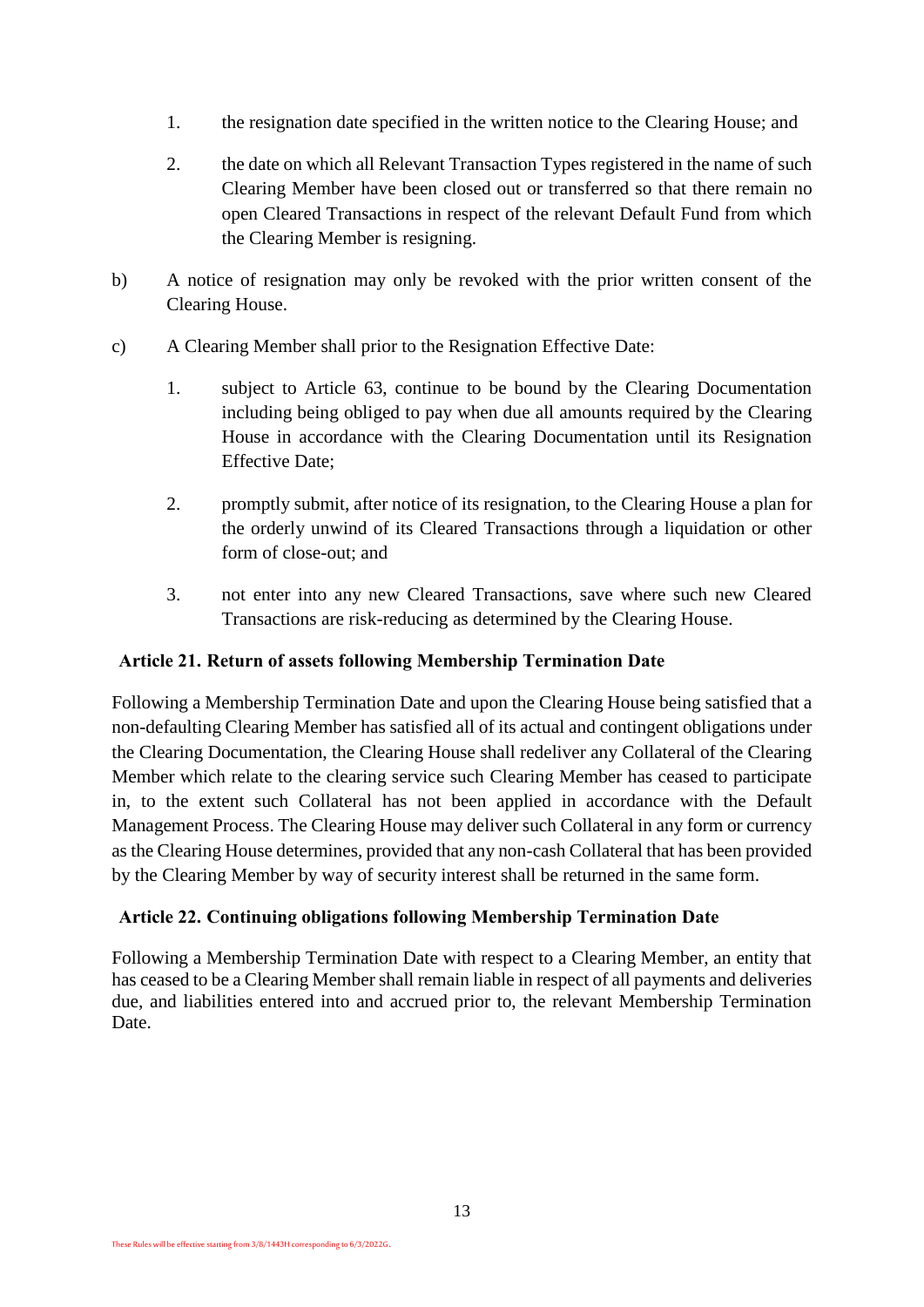## **PART 3 CLIENTS**

## **Chapter I: Effecting Clearing on behalf of Clients**

#### <span id="page-15-1"></span><span id="page-15-0"></span>**Article 23. Choice offered to Clients**

- a) A Clearing Member may offer clearing services to its Clients. Where it does and the Clearing House also offers Client Accounts, a Clearing Member shall offer its Clients the choice between an Individual Client Account and an Omnibus Client Account and shall inform its Clients of the costs and level of protection associated with each option. The Client shall confirm its choice in writing, provided that a Client may at any time change its election.
- b) Where a Client changes its election between an Individual Client Account and an Omnibus Client Account, the Clearing Member shall be required to:
	- 1. ensure it reflects such change in the accounts and records it maintains; and
	- 2. notify the Clearing House of such change and ensure that the updated records of the Clearing House correctly reflect the change elected by such Clearing Member's Client.

#### **Chapter II: Clients**

## <span id="page-15-2"></span>**Article 24. Mandatory terms applicable between Clearing Members and Clients**

- a) Prior to offer clearing services to its Clients, a Clearing Member shall:
	- 1. enter into a Client Clearing Agreement with each Client, which shall set out the terms which will govern the clearing relationship between the Clearing Member and such Client. Where the Client is a Non-Clearing Member, the Client Clearing Agreement must satisfy the conditions set out in paragraph [\(b\)](#page-16-1) of this Article;
	- 2. require the Client to provide collateral to support the Back-to-Back Obligations which has at least the same value (after the application of any appropriate Haircut by the Clearing Member) as the Margin which the Clearing House has determined with respect to the corresponding Cleared Transactions entered into by the Clearing Member;
	- 3. the Client Clearing Agreement must provide that the collateral provided pursuant to sub-paragraph (2) of paragraph (a) of this Article is only limited to cover the determined Margin; and
	- 4. ensure that any acts or omissions of the Client shall not prevent it from complying with these Rules.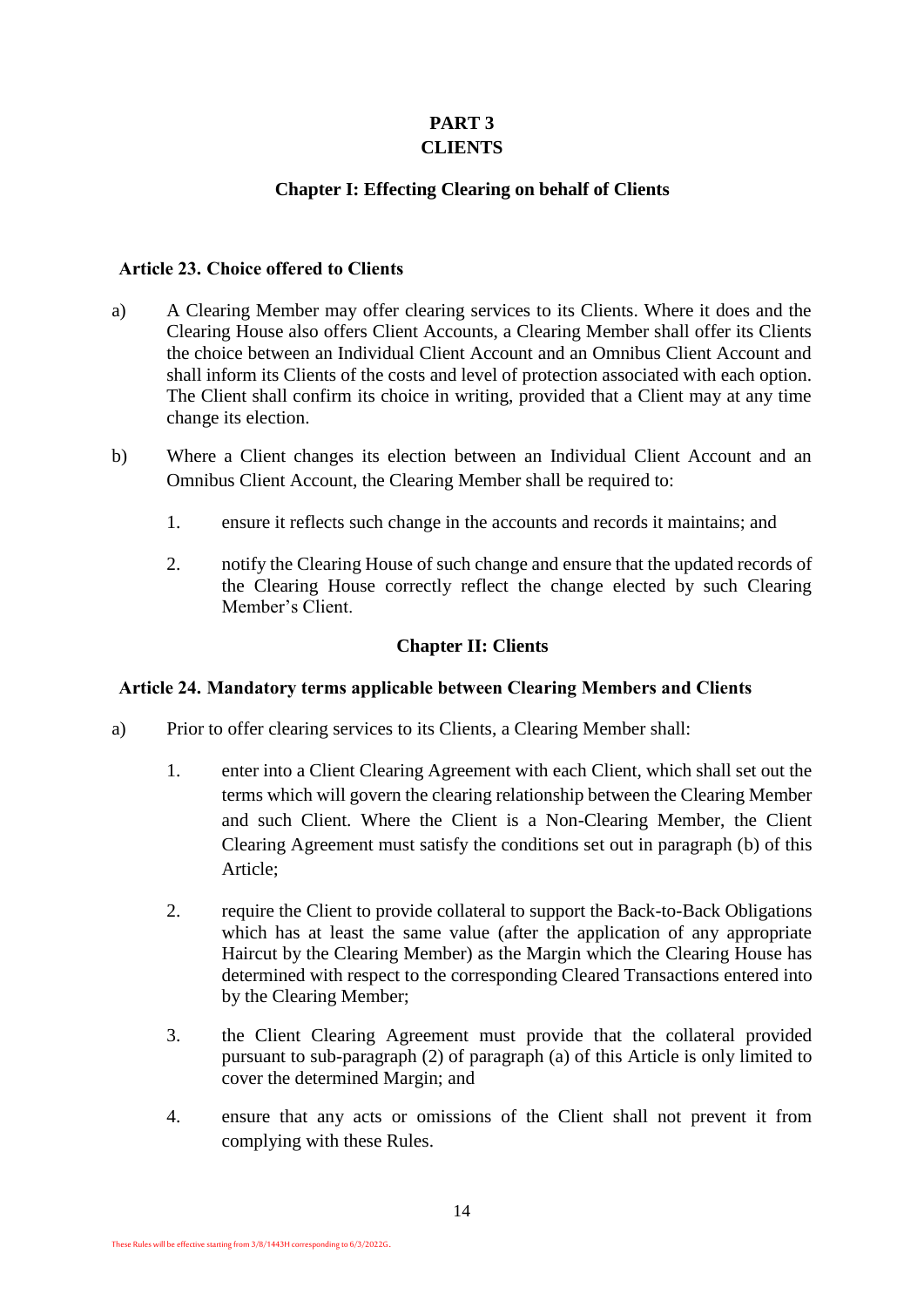- 5. ensure that Clearing Member has the right to close-out the related Open Position where the Client cannot provide sufficient collateral pursuant to sub-paragraph (2) of paragraph (a) of this Article by the time specified in Clearing Documentation
- <span id="page-16-1"></span>b) Where the Client is a Non-Clearing Member, the Client Clearing Agreement must also satisfy the following conditions:
	- 1. require the General Clearing Member to clear all transactions concluded by the Non-Clearing Member on the Exchange which are below the Non-Clearing Member Trading Limit set for such Non-Clearing Member;
	- 2. where a Non-Clearing Member submits a transaction for clearing which is accepted by the Clearing House and is below the Non-Clearing Member Trading Limit set for such Non-Clearing Member, a Cleared Transaction shall be created between the Clearing House and the General Clearing Member, with a corresponding Back-to-Back Obligation automatically being deemed between the General Clearing Member and such Non-Clearing Member;
	- 3. provide that the Non-Clearing Member shall be obliged to settle all Cleared Transactions which relate to it on behalf of the General Clearing Member, and any settlement of a Cleared Transaction by the Non-Clearing Member shall be deemed to satisfy the obligations of the Non-Clearing Member under the corresponding Back-to-Back Obligation; and
	- 4. agree on the arrangements to be put in place to monitor the ability of a Non-Clearing Member to promptly satisfy its obligations to settle all Cleared Transactions which relate to it on behalf the General Clearing Member.
- c) The Provision of sub-paragraph (2) of paragraph (a) of this Article shall only apply on Margin requirements arising from positions related to Client Collateral Account.

## **Chapter III: Non-Clearing Members**

## <span id="page-16-0"></span>**Article 25. Non-Clearing Members**

- a) An Exchange Member or Derivatives Exchange Member (where applicable) that is not a Clearing Member may only access clearing at the Clearing House by applying to become a Non-Clearing Member.
- b) To qualify as a Non-Clearing Member, an Exchange Member or Derivatives Exchange Member (where applicable) must meet the following conditions on an on-going basis:
	- 1. enter into, and remain a party to, a valid and continuing Non-Clearing Member Agreement with the Clearing House;
	- 2. have in place a Client Clearing Agreement with one General Clearing Member, which provides for such General Clearing Member to effect clearing on its behalf and satisfies the additional criteria set out in paragraph (b) of Article 24.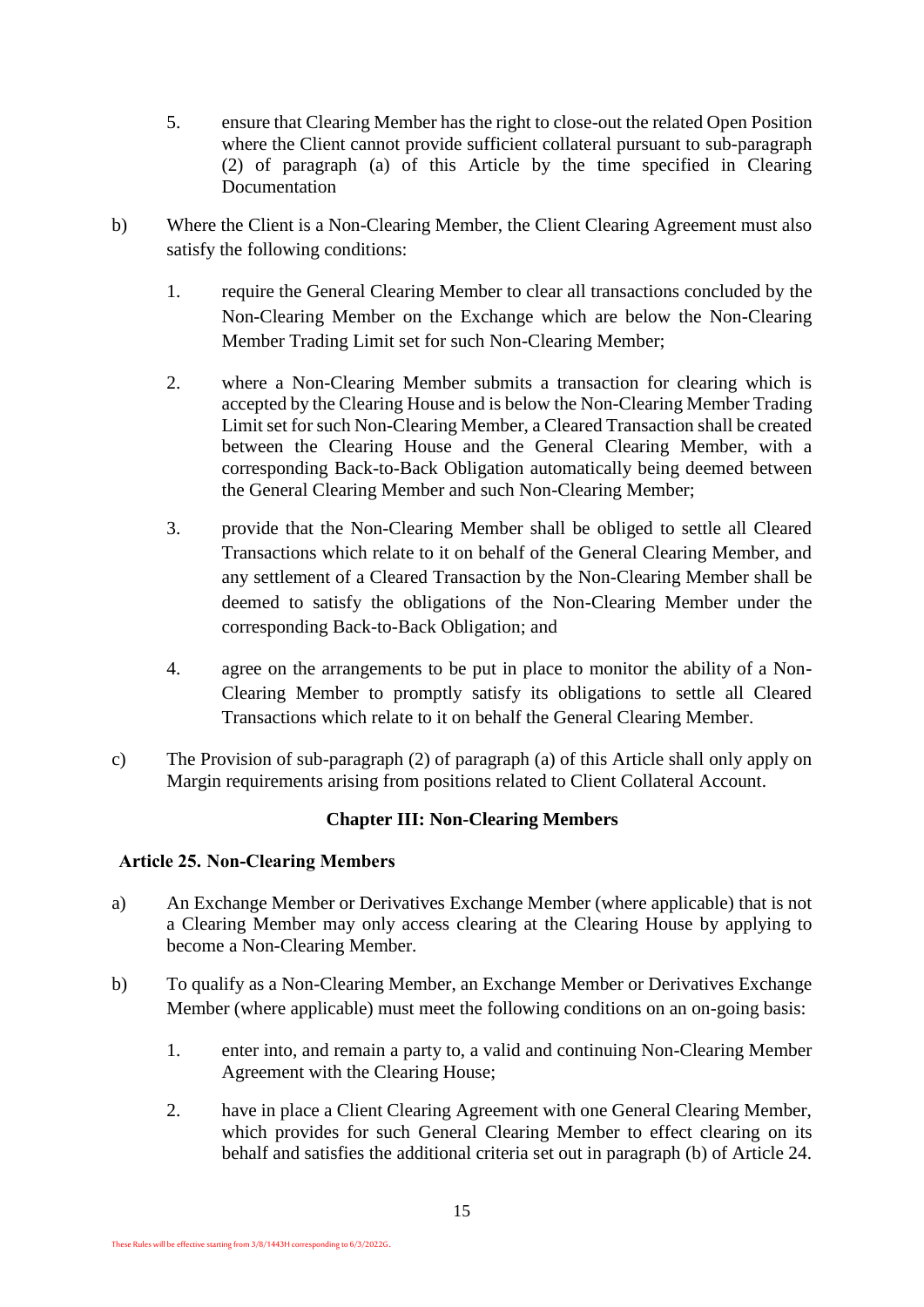The Clearing House, when it deems appropriate, may require the Non-Clearing Member to demonstrate that it has such an arrangement in place;

- 3. maintain its Exchange Membership or Derivatives Exchange Membership (where applicable); and
- 4. if such Non-Clearing Member offers services to its clients, it must:
	- i. have in place an agreement with its clients setting out the terms which govern the clearing relationship between the Non-Clearing Member and its client, which shall include details as to how the exposure between a Non-Clearing Member and its client is created; and
	- ii. maintain books and records segregating the positions of its clients which are subject to clearing, along with the collateral provided by such clients.
- c) The Clearing House may permit a Non-Clearing Member to access certain services directly, and assumes that all actions of the Non-Clearing Member are authorised by its General Clearing Member, as provided in the Non-Clearing Member Agreement and the Clearing Procedures.
- d) A Non-Clearing Member shall not, in such capacity, have a requirement to contribute Default Fund Contributions or Margin to the Clearing House, and all such requirements remain obligations on its General Clearing Member.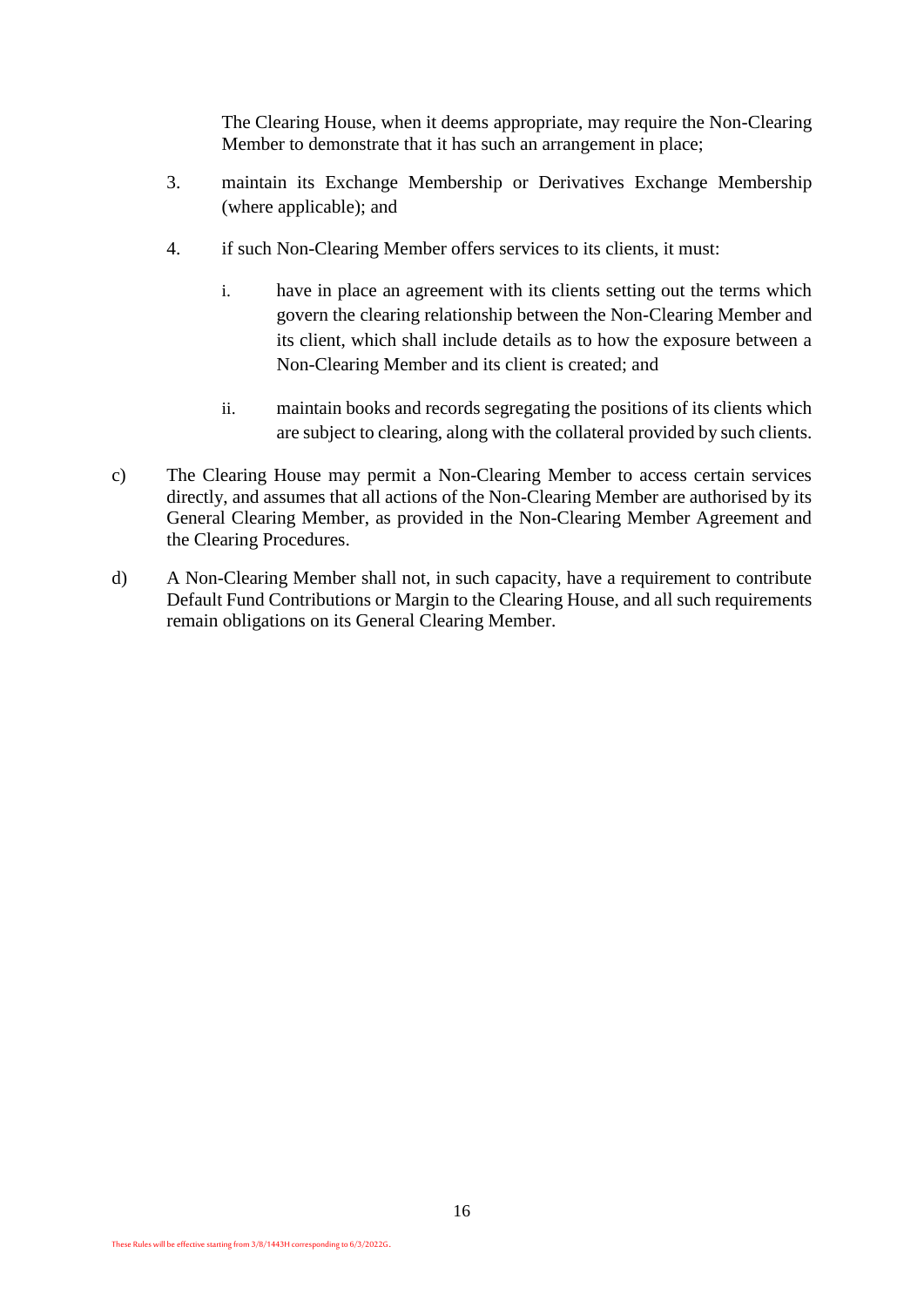## **PART 4 CLEARING OBLIGATIONS**

#### **Chapter I: Clearing by Clearing House**

#### <span id="page-18-1"></span><span id="page-18-0"></span>**Article 26. Submission of OTC Derivatives Transactions for Clearing**

- a) Where an OTC Derivatives Transaction is accepted by the Clearing House for clearing in accordance with Article 27 it will result in the novation of the original OTC Derivatives Transaction and the formation of two Cleared Transactions in its place. The parties to each Cleared Transaction shall be bound by its terms.
- <span id="page-18-2"></span>b) Where the original OTC Derivatives Transaction is between two Clearing Members, separate Cleared Transactions will be created between each Clearing Member and the Clearing House as principal. Under each of these Cleared Transactions the rights and obligations of each Clearing Member will be the same as under the original OTC Derivatives Transaction except that the original counterparty will be replaced by the Clearing House.
- c) Where two Cleared Transactions are created in accordance with paragraph [\(b\)](#page-18-2) of this Article, the rights and obligations of the parties in relation to the original OTC Derivatives Transaction will be automatically discharged, save for any amounts which are due and payable (or deliverable) by one party to the other prior to the registration of the transaction by the Clearing House pursuant to the terms of the original OTC Derivatives Transaction.
- d) Where the original OTC Derivatives Transaction was entered into by a Client and is replaced with a Cleared Transaction between the Clearing Member that provides clearing services to such Client and the Clearing House, the relevant Clearing Member shall automatically be deemed to enter into an equal and opposite Back-to-Back Obligation with the Client. Under each Back-to-Back Obligation the rights and obligations of each Clearing Member will be the same as the Clearing House under the Cleared Transaction (except that the Clearing House will be replaced by the Clearing Member).

#### **Article 27. Acceptance for Clearing of OTC Derivatives Transactions**

- a) Clearing Members may submit OTC Derivatives Transactions to the Clearing House for clearing in accordance with the Clearing Procedures.
- b) In order to qualify for clearing, an OTC Derivatives Transaction must satisfy the Eligibility Requirements applicable to such OTC Derivatives Transaction.
- c) The Clearing House may at any time reject any OTC Derivatives Transaction submitted for clearing if:
	- 1. an Event of Default has occurred, or in the Clearing House's reasonable discretion is likely to occur, in relation to the relevant Clearing Member;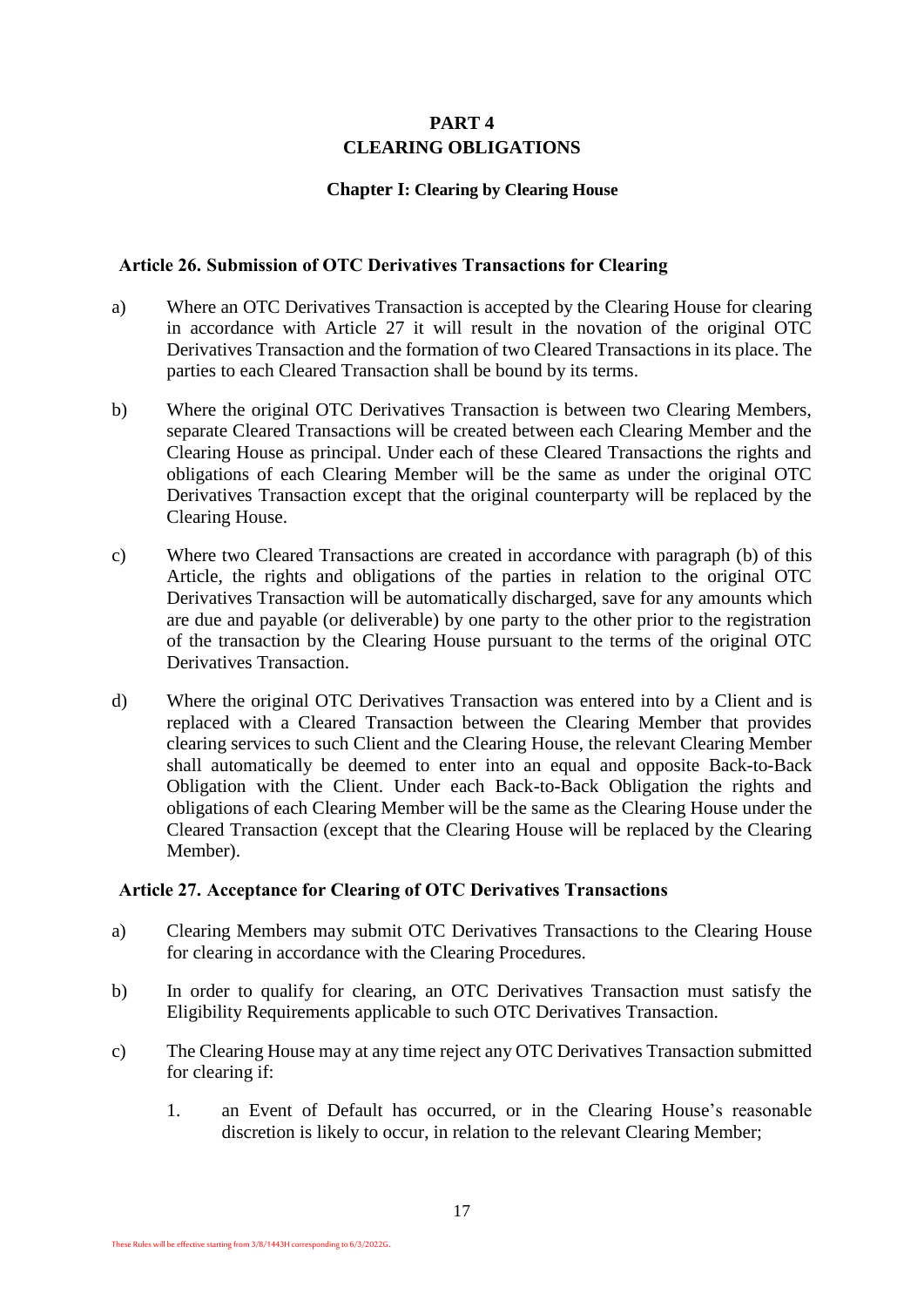- 2. the OTC Derivatives Transaction does not satisfy the applicable Eligibility Requirements;
- 3. the Clearing Member does not have enough Collateral at the time when the transaction is received by the Clearing House to cover its Margin requirement, or does not fulfil the Collateral requirement within a specified timeframe defined by the Clearing House in the Clearing Procedures;
- 4. if the OTC Derivatives Transaction were to be cleared, the Clearing Member would be in breach of any relevant Risk Limit; or
- 5. the Clearing Member in whose name such OTC Derivatives Transaction would be registered is not in compliance with the requirements of these Rules.
- d) If the Clearing House determines that an OTC Derivatives Transaction is acceptable for clearing, such OTC Derivatives Transaction will be cleared upon registration of the Cleared Transactions in the Derivatives Register in accordance with Article 77 of these Rules.
- e) The Clearing House may, in its discretion, apply any other conditions to the clearing of an OTC Derivatives Transaction as it sees fit.
- f) In the event that an OTC Derivatives Transaction is not accepted for clearing, the Clearing House will notify the relevant Clearing Member(s) of its decision.
- g) Any OTC Derivatives Transaction that fails to be accepted for clearing shall remain in full force and effect as between the two original parties to such OTC Derivatives Transaction pursuant to the terms therein.

## **Article 28. Open Offers**

- <span id="page-19-0"></span>a) The Clearing House makes an open offer to Clearing Members pursuant to these Rules in relation to all Exchange traded transactions. In the event that a Clearing Member or a Non-Clearing Member, as applicable, executes a transaction on the Exchange in accordance with the Exchange Rules, the Clearing House will automatically and immediately enter into and register two separate Cleared Transactions, one between the relevant Clearing Member (and where the transaction on the Exchange is executed by a Non-Clearing Member, the relevant Clearing Member will be that Non-Clearing Member's General Clearing Member) and the Clearing House and the other between the Clearing Member that is counterparty to the Exchange traded transaction and the Clearing House provided that the Open Offer Eligibility Criteria are satisfied in accordance with Article 29 of these Rules.
- b) If a Clearing Member enters into a Cleared Transaction in accordance with paragraph [\(a\)](#page-19-0) of this Article at the request of its Client, it shall automatically be deemed to enter into an equal and opposite Back-to-Back Obligation with the Client. Under each Backto-Back Obligation the rights and obligations of each Clearing Member will be the same as the Clearing House under the Cleared Transaction (except that the Clearing House will be replaced by the Clearing Member).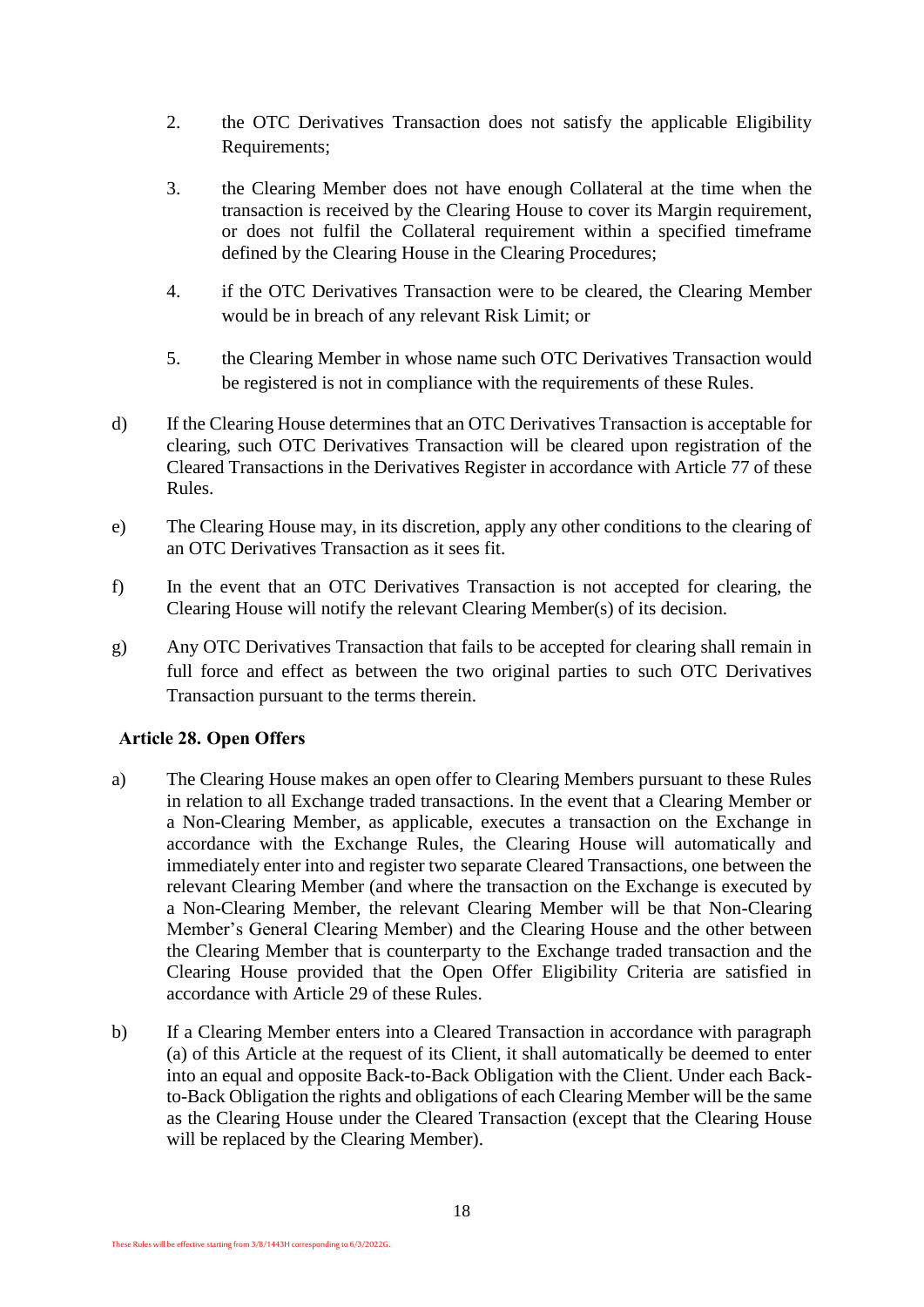- c) In the event that the Open Offer Eligibility Criteria concerning an Exchange traded transaction are not satisfied the Clearing House shall refuse to clear the Exchange traded transaction and no Cleared Transactions shall arise between the Clearing House and Clearing Member and the Clearing House may offer Pass Through Service for such transactions.
- d) The Clearing House retains the power to, in its discretion, agree to clear an Exchange traded transaction and enter into Cleared Transactions regardless of whether the Open Offer Eligibility Criteria have been satisfied.
- e) The Cleared Transaction relating to an Exchange traded transaction will be on the terms received by the Clearing House pursuant to paragraph [\(a\)](#page-19-0) of this Article, and any other terms specified by the Exchange Rules and these Rules. The parties to each Cleared Transaction shall be bound by its terms.
- f) The Clearing House shall not be liable to any Clearing Member or any other person on account of any loss, cost or damage incurred as a result of:
	- 1. the Clearing House not receiving accurate and complete details of an Exchange traded transaction; or
	- 2. a refusal by the Clearing House to register any Exchange traded transaction as a result of not satisfying the Open Offer Eligibility Criteria.

#### **Article 29. Open Offer Eligibility Criteria**

To satisfy the Open Offer Eligibility Criteria each of the following must be satisfied:

- a) the Clearing House shall have received all accurate and complete details of the Exchange traded transactions which have been matched necessary for the Clearing House to register the Cleared Transactions, in accordance with procedures agreed between the Clearing House and the Exchange. The Clearing House shall have no obligation to verify the accuracy or completeness of the details it receives concerning any Exchange traded transactions;
- b) the Clearing Member must meet the following:
	- 1. remains a party to a valid Membership Agreement;
	- 2. has executed any documents or agreements required of it by the Clearing House;
	- 3. is in compliance with these Rules, including but not limited to Part 2 of these Rules and the requirement in paragraph (b) of [Article 51](#page-31-1) that the Clearing Member has delivered sufficient Collateral to cover the Margin requirements for such Cleared Transaction;
	- 4. is a non-defaulting Clearing Member;
	- 5. has not had its membership suspended; and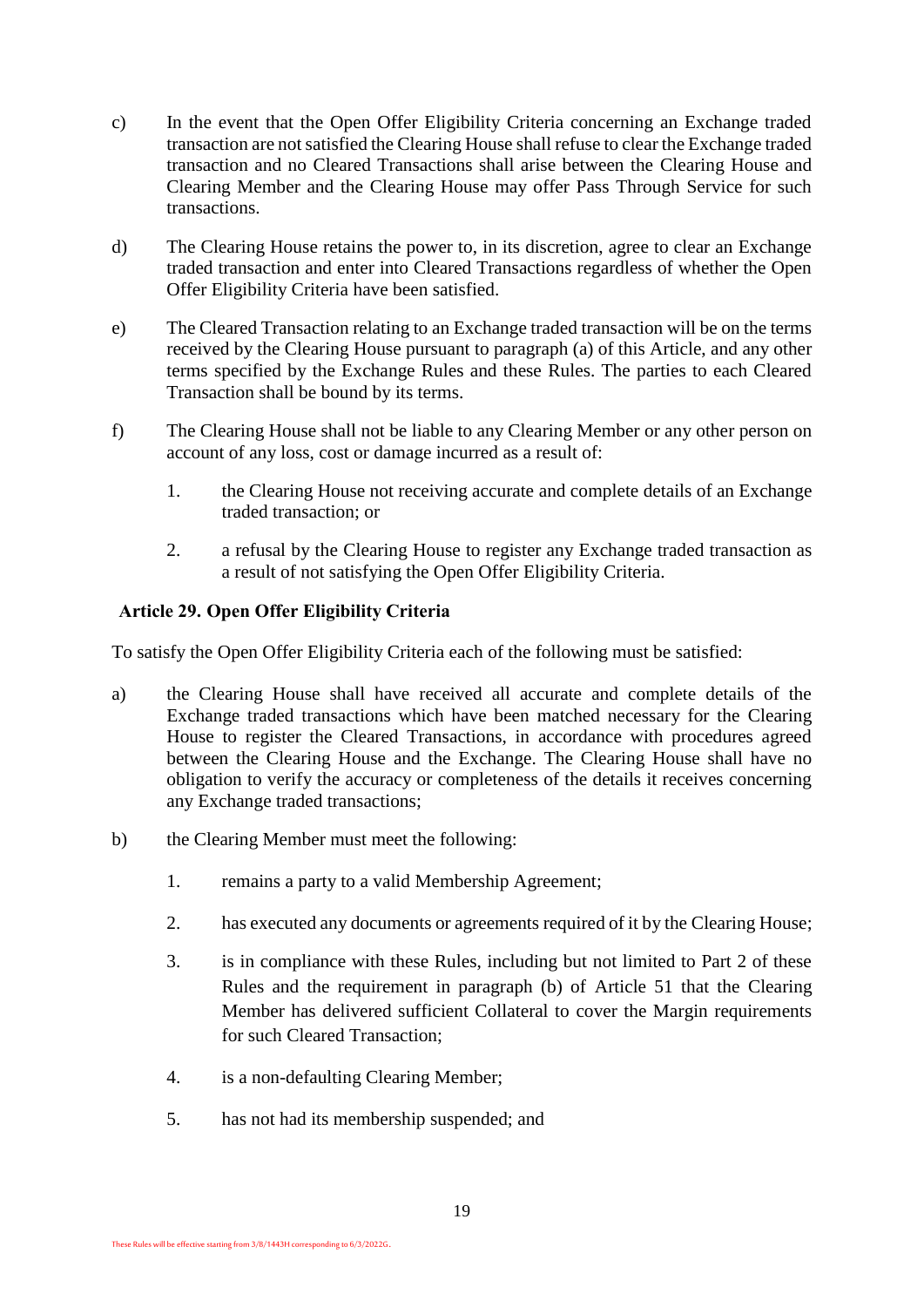- 6. where applicable, such Clearing Member would not be in breach of any Clearing Member Trading Limit as a result of such Exchange traded transaction becoming a Cleared Transaction;
- c) the Exchange traded transaction concerns a security which the Clearing House and the Exchange agreed to be cleared by the Clearing House pursuant to the Exchange Rules and these Rules, and is not subject to any suspension or equivalent;
- d) the open offer for the particular Exchange traded transaction have not been suspended or withdrawn;
- e) the security traded on the Exchange has not been specified as constituting Designated Securities and Transactions;
- f) where the Clearing Member is a General Clearing Member who is clearing on behalf of a Non-Clearing Member, the Exchange traded transaction must be below the Non-Clearing Member Limit set for such Non-Clearing Member; and
- g) no other requirements as set by the Clearing House in these Rules, the Clearing Procedures or Membership Agreement, from time to time, have been breached.

## **Chapter II: Accounts and Segregation**

#### <span id="page-21-0"></span>**Article 30. Types of Accounts**

Each Clearing Member shall establish with the Clearing House in accordance with the Clearing Procedures, the following accounts:

- a) Trading Accounts;
- b) Position Accounts;
- c) Collateral Accounts; and
- d) Any other accounts determined by the Clearing House.

## **Article 31. Trading Accounts**

The Clearing House will provide Trading Accounts to Clearing Members and Non-Clearing Members to clear trades received from the Exchange.

## **Article 32. Position Accounts**

- a) The Clearing House may provide one or more House Position Accounts and one or more Client Position Accounts to enable it to readily identify the positions of a Clearing Member and a Clearing Member's Client(s) for each Relevant Transaction Type, where:
	- 1. a "**House Position Account**" is an account opened by the Clearing Member with the Clearing House in order to book Cleared Transactions in respect of the Clearing Member's own account which provides separate records and accounts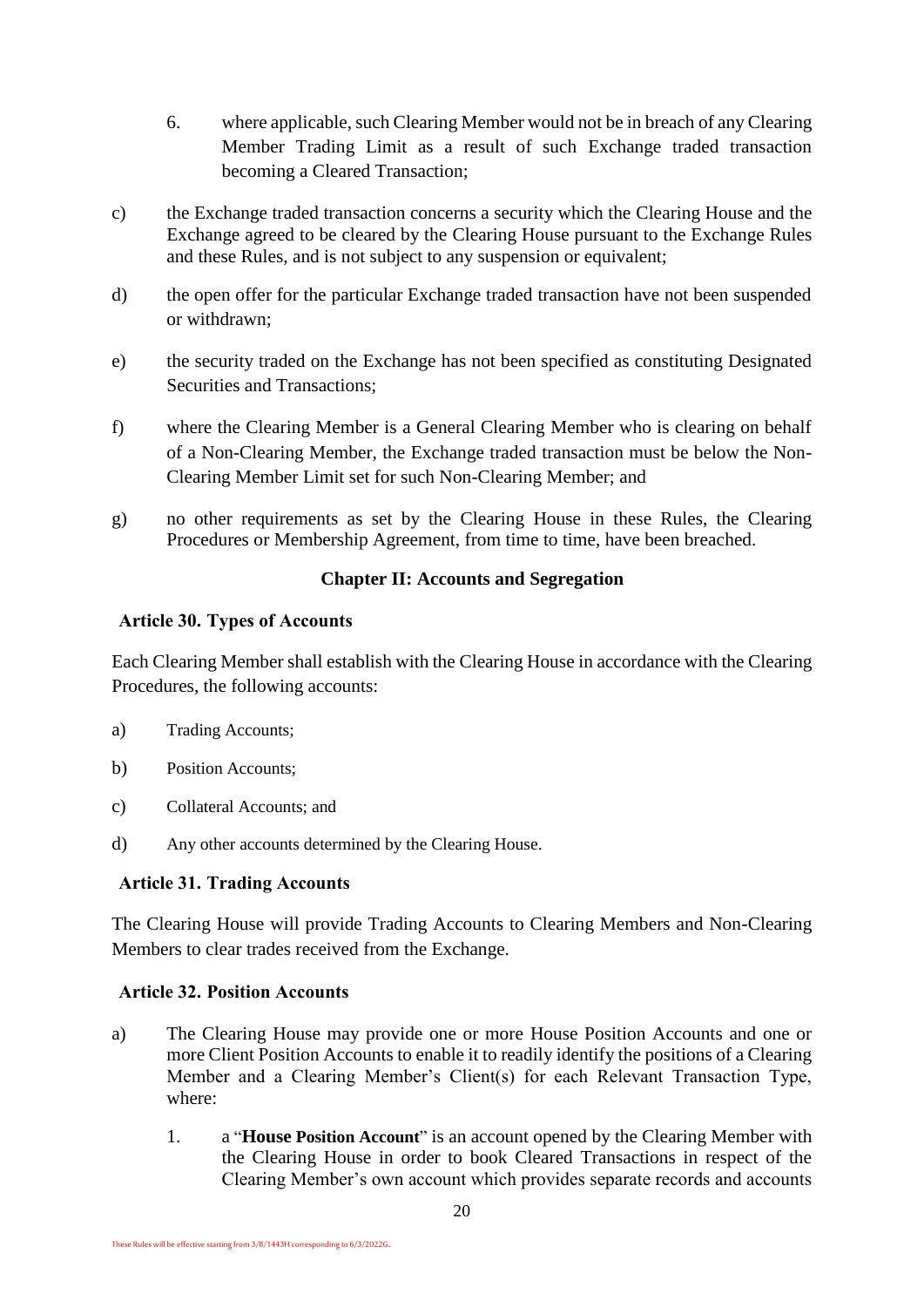to enable the Clearing House to distinguish the positions held in respect of that Clearing Member's own account from the positions held for the account of any other Clearing Member and any Client. Where a Clearing Member participates in more than one Default Fund, a separate House Position Account will be established for each Relevant Transaction Type. Clearing Members are not permitted to assign positions of their Clients to a House Position Account;

- 2. an "**Omnibus Client Position Account**" is an account opened by the Clearing Member with the Clearing House in order to book Cleared Transactions in respect of one or more of its Clients where those Clients share in the same Omnibus Client Position Account on an omnibus basis, provided that an Affiliated Client may only share in the same Omnibus Client Position Account with other Affiliated Clients and cannot share in the same Omnibus Client Position Account with a non-Affiliated Client. An Omnibus Client Position Account shall only include Cleared Transactions from the same Relevant Transaction Type; and
- 3. an "**Individual Client Position Account**" is an account opened by the Clearing Member with the Clearing House in order to book Cleared Transactions in respect of a single Client. To the extent a Client participates in more than one Relevant Transaction Type that it intends to be individually segregated, a separate Individual Client Position Account shall be opened for each such Relevant Transaction Type.
- b) Margin for the Position Account may be calculated on a gross or net basis, as detailed in the relevant Clearing Procedures.
- c) Aggregation of Cleared Transactions of each Position Account will be calculated in accordance with the Clearing Procedures.

## **Article 33. Collateral Accounts**

The Clearing House may provide the following Collateral Accounts to Clearing Members to identify the type(s) and amount of Collateral provided by each Clearing Member to meet its Margin requirements in respect of each of its Position Accounts and to segregate Collateral as between the Clearing Member and its Client(s):

- a) a "**House Collateral Account**" is an account opened by the Clearing Member with the Clearing House in order to book assets received as Collateral which collateralise the Clearing Member's corresponding House Position Account, which provides separate records and accounts to enable the Clearing House to distinguish the assets held in respect of that Clearing Member's own account from the assets held for the account of any other Clearing Member or any Client. Taking into consideration the following:
	- 1. Where a Clearing Member participates in more than one Default Fund, it must have at least one House Collateral Account for each Relevant Transaction Type.
	- 2. Clearing Members are not permitted to assign assets of their Clients to a House Collateral Account;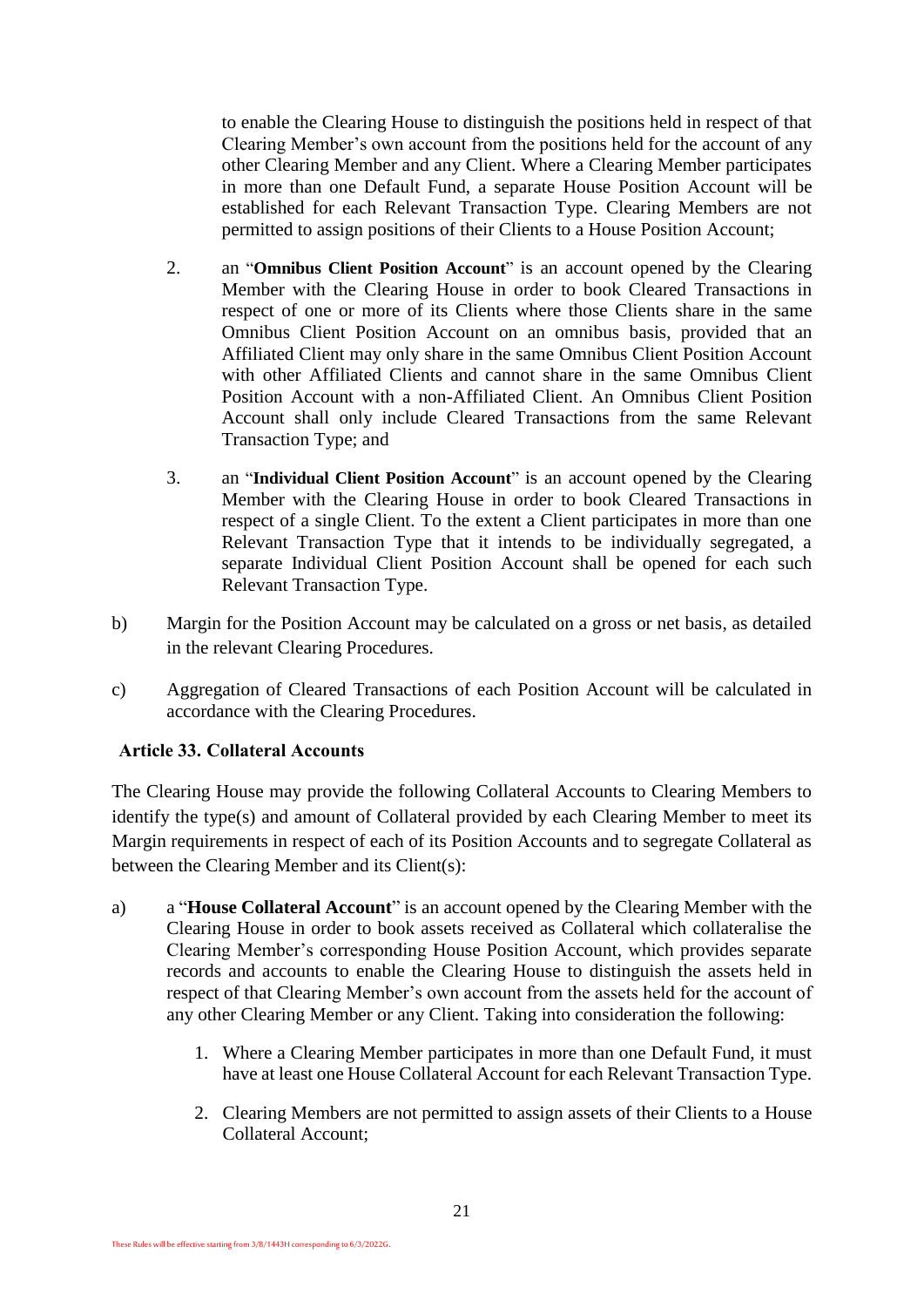- b) an "**Omnibus Client Collateral Account**" is an account opened by the Clearing Member with the Clearing House in order to book assets received as Collateral of one or more of its Clients where those Clients share the same corresponding Omnibus Client Position Account. Clients in an Omnibus Client Collateral Account are exposed to fellow Client risk. Taking into consideration the following:
	- 1. In the event of a shortfall attributable to such Omnibus Client Collateral Account which corresponds to an Omnibus Client Position Account, the Clearing House may apply assets attributable to that account to cover any such shortfall, notwithstanding that the assets and the positions may belong to different Clients.
	- 2. Notwithstanding provisions of sub-paragraph (1) of paragraph (b) of this article, the Clearing House shall have no recourse to the assets attributable to an Omnibus Client Position Account in the event of any shortfall in any other account of the Clearing Member (whether that shortfall arises in relation to a House Collateral Account, another Omnibus Client Collateral Account or an Individual Client Collateral Account); and
- c) an "**Individual Client Collateral Account**" is an account opened by the Clearing Member with the Clearing House in order to book assets received as Collateral in respect of a single Client which has a corresponding Individual Client Position Account. Taking into consideration the following:
	- 1. To the extent the Clearing Member has opened more than one Individual Client Position Account for a single Client, an Individual Client Collateral Account shall be opened for each corresponding Individual Client Position Account.
	- 2. The Clearing House shall have no recourse to the assets attributable to an Individual Client Collateral Account in the event of any shortfall in any other account of the Clearing Member (whether that shortfall arises in relation to a House Collateral Account, an Omnibus Client Collateral Account or another Individual Client Collateral Account).

## **Article 34. Default Fund Account**

Notwithstanding the Collateral Accounts listed in Article 33 of these Rules, Default Fund Account will be used to book assets received as Collateral which the Clearing Members have contributed to satisfy their Default Fund Contribution requirements.

## **Article 35. Segregation of Accounts**

Where a Clearing Member establishes more than one Client Account with the Clearing House and an Event of Default occurs:

- a) the Default Clearing Member shall have no right of set-off between any Client Position Accounts and House Position Accounts; and
- b) the closing out of all Open Positions with respect to the House Position Account and each Client Position Account shall be conducted separately and independently, but many may be conducted simultaneously.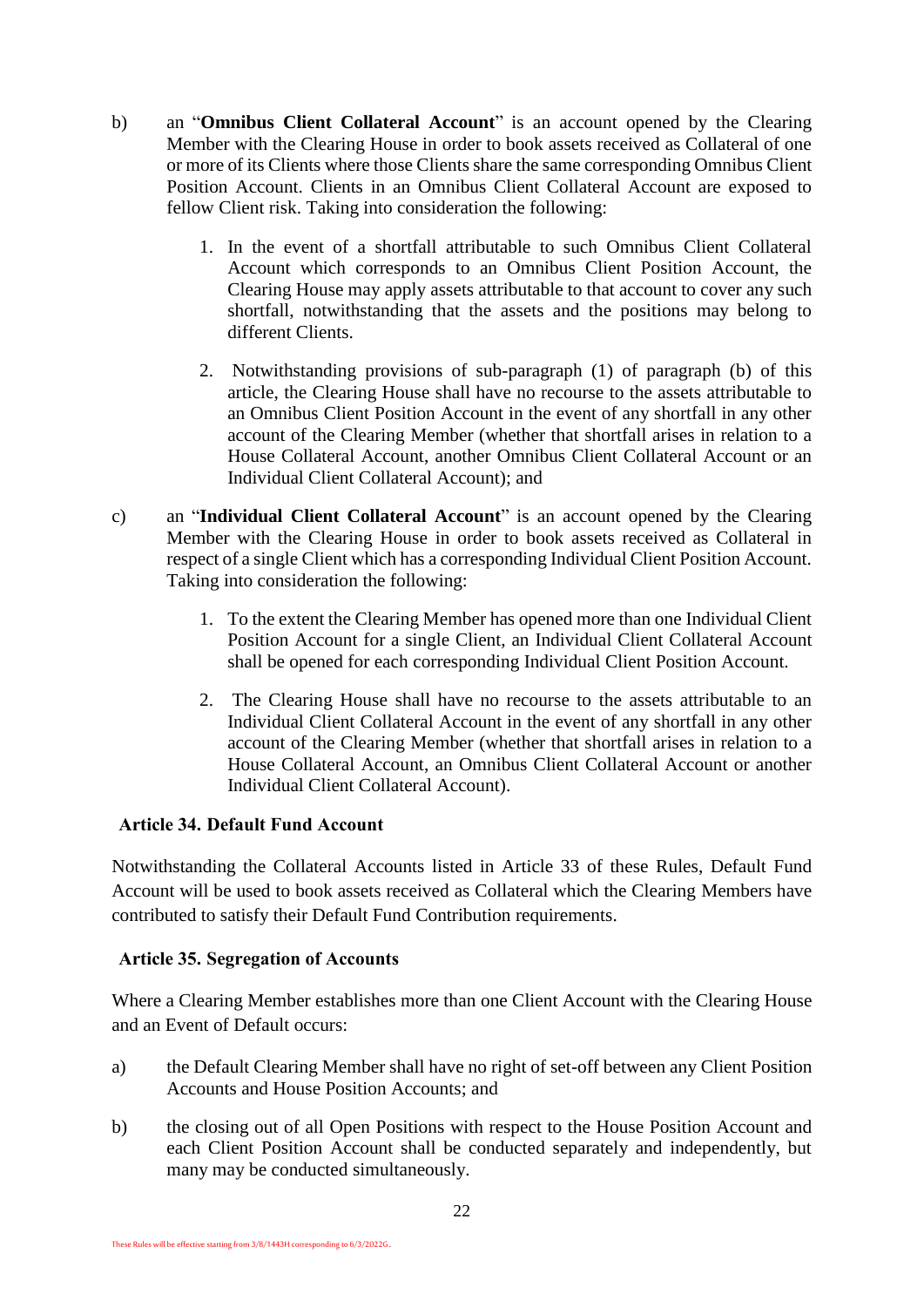#### **Chapter III: Trade and Settlement Management**

#### <span id="page-24-0"></span>**Article 36. Trade Management**

- a) The Clearing Members and Non-Clearing Members may transmit instructions to the Clearing System, to perform Trade Management activities in accordance with the Clearing Procedures.
- b) Instructions transmitted by Clearing Members and Non-Clearing Members pursuant to paragraph (a) of this Article, may affect the obligations of the related parties to each Cleared Transaction in accordance with the Clearing Procedures.

#### **Article 37. Open Position Settlement in The Depository and Settlement System**

- a) Settlement Instructions generated by the Clearing House are sent to the Depository and Settlement System for full or partial settlement through the Depository and Settlement System in accordance with the Clearing Documentation and Depository Centre Rules.
- b) The Clearing House shall facilitate the settlement of Open Positions by transmitting Settlement Instructions through the Depository and Settlement System in accordance with the Clearing Procedures.
- c) The Clearing Members must ensure that the cash and securities arising from Open Positions will be available on the settlement date in accordance with Clearing Procedures.
- d) Subject to paragraph (b) of this Article, the Clearing House will not deliver cash or Securities to the related parties to each Cleared Transaction, unless they deliver their obligations.
- e) Open Positions held at the Clearing House will be closed once the transmitted Settlement Instructions are fully settled in the Depository and Settlement System in accordance with the Clearing Procedures and Securities Depository Centre Rules.
- f) The Clearing House shall auto rectify rejected Settlement Instructions transmitted in accordance with paragraph (b) of this Article in accordance with the Clearing Procedures.

#### **Chapter IV: Settlement Finality**

#### <span id="page-24-1"></span>**Article 38. Settlement Finality**

- <span id="page-24-2"></span>a) Where a Clearing Member, a relevant participant or the Clearing House issues an instruction to transfer money or securities on the Clearing House's system, such instruction shall be irrevocable upon the following:
	- 1. it cannot be unilaterally revoked by the Clearing Member or the relevant participant; and
	- 2. has been recorded by the Clearing House in its books and/or systems.
- b) The Clearing House shall detail the time at which instructions issued by a Clearing Member or a relevant participant are capable of being revoked, which may differ across different securities.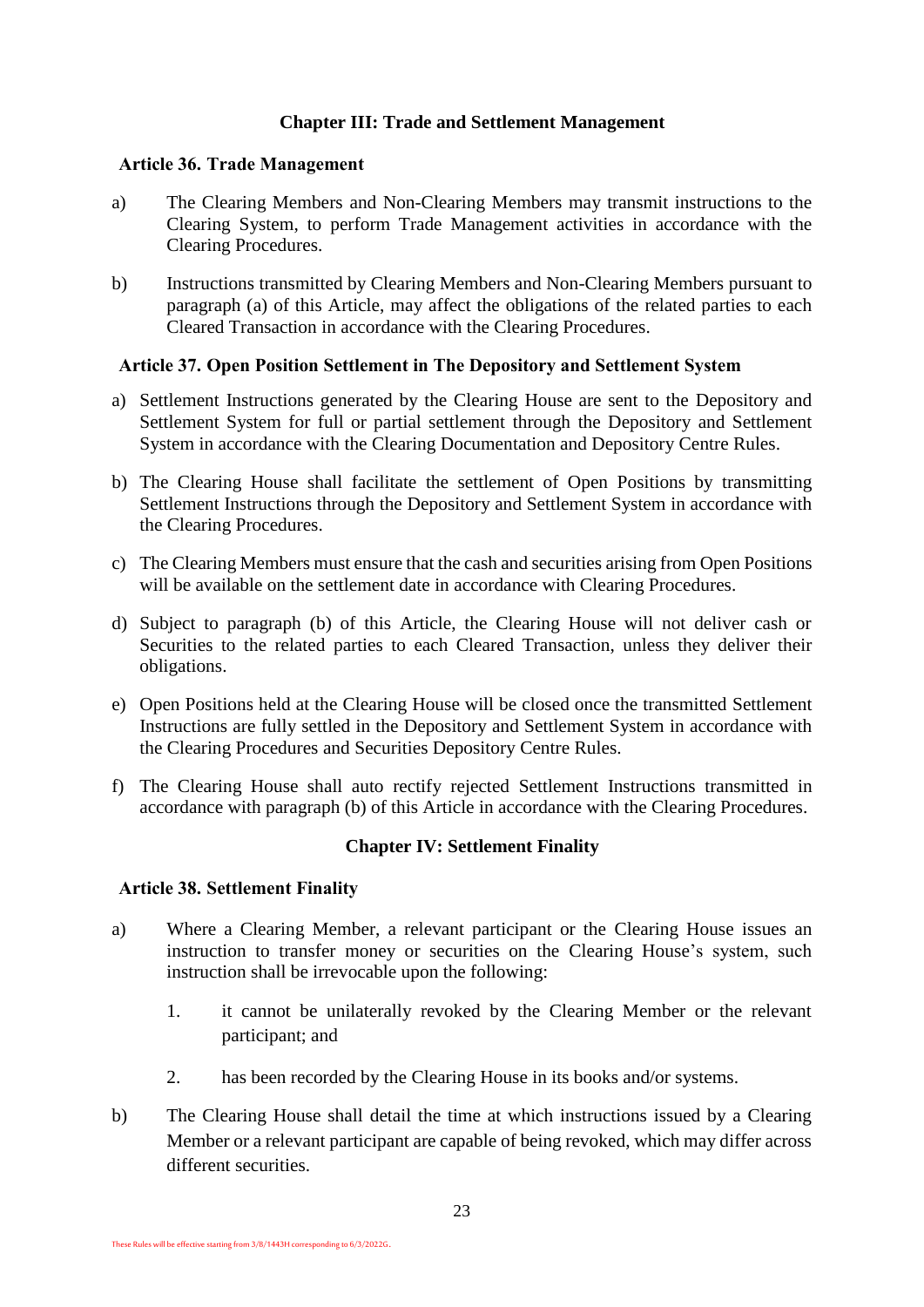- <span id="page-25-2"></span>c) The Clearing House should complete final settlement of cash and/or securities pursuant to the terms of the instructions lodged in its systems and shall ensure its settlement systems are designed to reduce settlement risk by promoting the settlement, where possible, on an intraday or real time basis.
- d) For the purposes of paragraphs [\(a\)](#page-24-2) and [\(c\)](#page-25-2) of this Article, instructions shall only be treated as having been validly given and/or lodged in the Clearing House's system if they satisfy the criteria of the Clearing House for instructions with respect to such asset type, as set out in the Clearing Procedures.

#### **Chapter V: Fails Management**

#### <span id="page-25-0"></span>**Article 39. Settlement Failure**

- a) Where the Clearing Member fails to deliver Securities on the settlement date in accordance with paragraph (c) of Article 37 of these Rules, the Clearing House shall initiate a mandatory buy-in process on behalf of the Exchange Member in accordance with the Clearing Procedures.
- b) If the Clearing House is unable to resolve the settlement failure by using the measure set out in Paragraph (a) of this Article, it shall substitute the original Open Position with cash payment in accordance with the Clearing Procedures.
- c) The Clearing House will impose a late settlement fee owed by the Clearing Members and will pay the affected Clearing Member in cash, and instruct the failed Clearing Member to pay in accordance with the Clearing Procedures.

#### **Chapter VI: Position Transfer**

#### <span id="page-25-1"></span>**Article 40. Position Transfer**

- a) The Clearing House may agree to transfer Cleared Transaction(s) or Open Positions from one Clearing Member (the "**Transferor Clearing Member**") to another Clearing Member (the "**Transferee Clearing Member**") upon:
	- 1. receiving a request from the Transferee Clearing Member requesting the transfer;
	- 2. receiving confirmation from the Transferor Clearing Member that it has consented to the transfer;
	- 3. satisfying itself that the transfer would not result in the Clearing Member Trading Limit or Risk Limit applicable to either the Transferor Clearing Member or Transferee Clearing Member being breached;
	- 4. in the event that the transfer would lead to a requirement for the Transferor Clearing Member or Transferee Clearing Member to deliver additional Collateral to the Clearing House, such Clearing Member has delivered sufficient Collateral to the Clearing House; and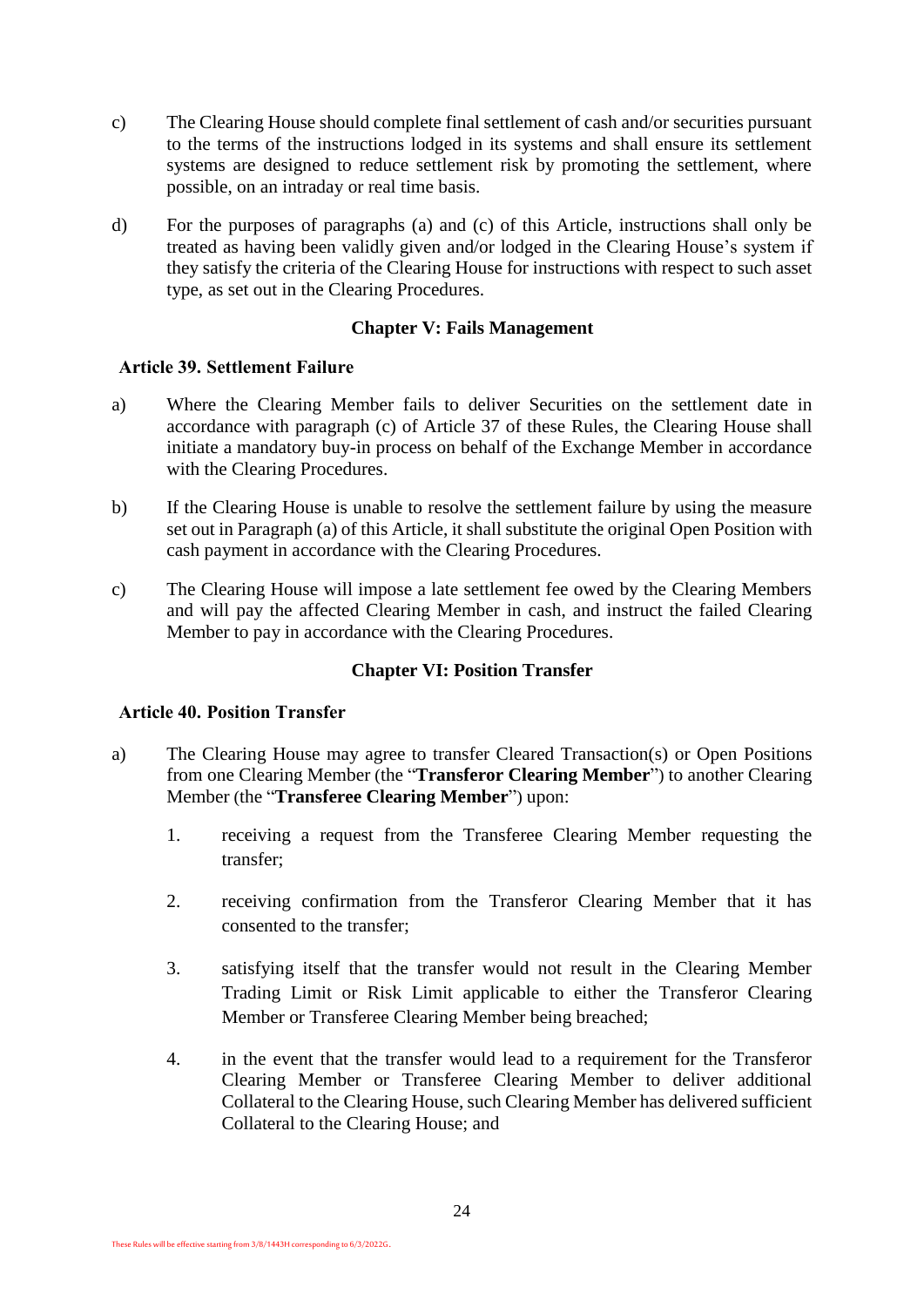- 5. the Transferor Clearing Member and Transferee Clearing Member have satisfied any procedural requirements and additional conditions required to effect the transfer as set out in the Clearing Procedures.
- b) Without prejudice to paragraph (a) of this Article, where the Cleared Transaction(s) that are the subject of the proposed transfer are allocated to a Client Position Account:
	- 1. it is the responsibility of the Transferor Clearing Member and Transferee Clearing Member to obtain the consent of the Client to the proposed transfer; and
	- 2. the proposed transfer must provide that the Cleared Transaction(s) are moved to an Individual Client Account registered in the name of the Client or an Omnibus Client Account.

## **Chapter VII: Pass Through Service**

## <span id="page-26-0"></span>**Article 41. Designated Securities and Transactions**

- a) The Clearing House may, after obtaining the Authority's approval, determine that certain Securities and/or Transactions are not appropriate to clear, according to the two following criteria:
	- 1. characteristics of the Securities and/or Transactions themselves, including (without limitation) where Securities are unlisted; and/or
	- 2. market risk relating to the Securities and/or Transactions, which may arise based on manipulative trading practices, illiquidity or other factors in the reasonable determination of the Clearing House.
- b) Where the Clearing House makes such a determination and has received the Authority's approval to designate such Securities and/or Transactions as Designated Securities and Transactions, it will publish a notice on its website specifying the effective date on which such Securities and/or Transactions shall be Designated Securities and Transactions (the "**Designated Securities and Transactions Effective Date**").
- c) The Clearing House shall not register new Cleared Transactions in respect of the relevant Designated Securities and Transactions after the relevant Designated Securities and Transactions Effective Date. Any Cleared Transaction entered into prior to the relevant Designated Securities and Transactions Effective Date which reference Securities and/or Transactions that have subsequently been designated as Designated Securities and Transactions shall continue in full force and effect in accordance with their terms.
- d) With respect to any Designated Securities and Transactions, the Clearing House may choose to offer a Pass Through Service. Where it does so, the Clearing House will publish details of its Pass Through Service, which may be amended from time to time, but which shall have the following features: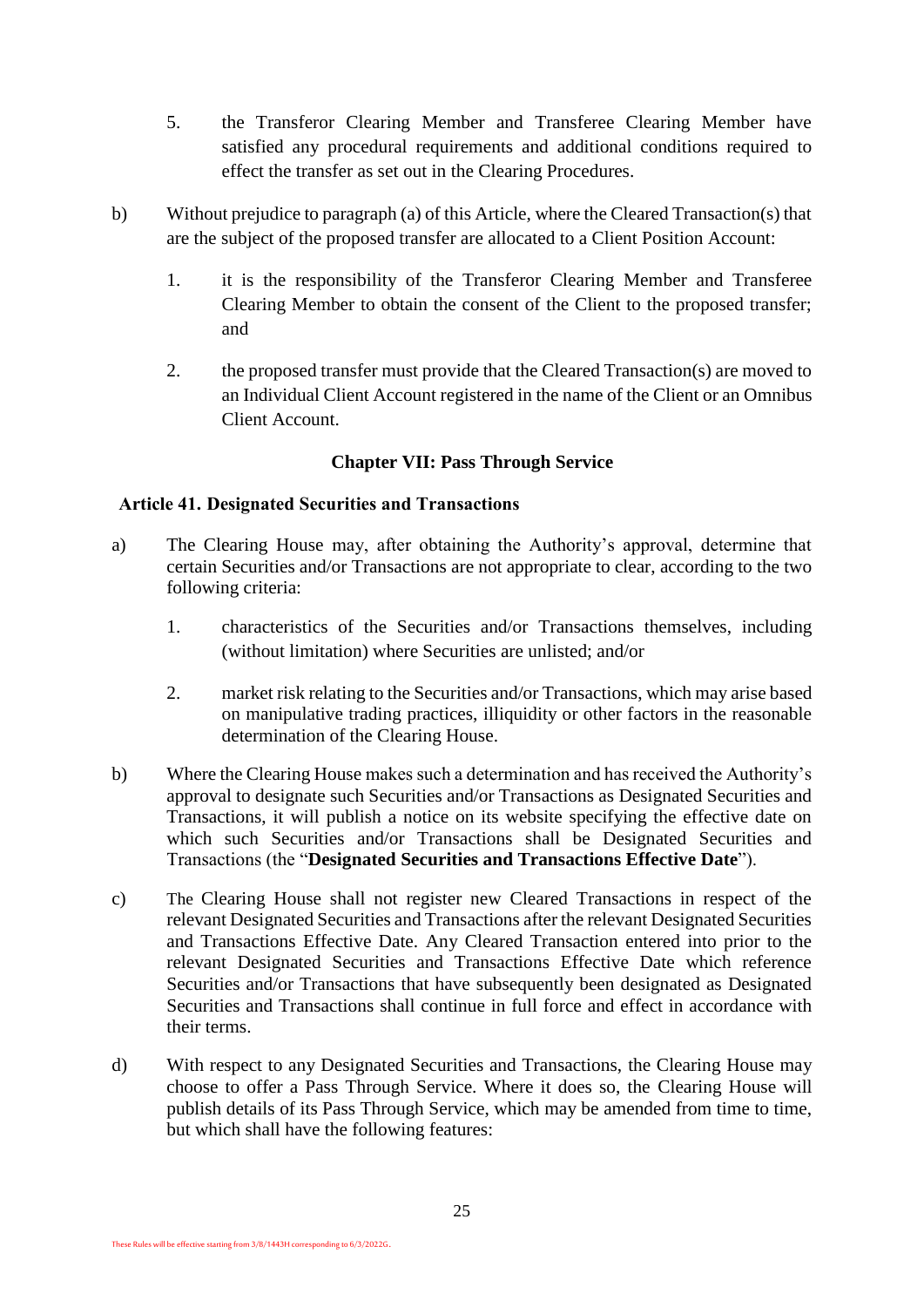- 1. the service may provide for the Clearing House to facilitate settlement of Designated Securities and Transactions;
- 2. the Clearing House shall not be permitted to become a counterparty to trades referencing Designated Securities and Transactions, whether by way of Open Offer, Novation or otherwise; and
- 3. Designated Securities and Transactions will be excluded from the determination of a Clearing Member's Margin obligations and Default Fund Contributions, save that the Clearing House may impose margin obligations for Designated Securities and Transactions which operate outside of the remit of these Rules and the Clearing Procedures and shall be detailed in any information published by the Clearing House relating to such Pass Through Service.

#### **Chapter VIII: Payments**

#### <span id="page-27-0"></span>**Article 42. Cleared Transaction payments**

Each Clearing Member and the Clearing House shall pay any amounts due under the relevant Cleared Transaction at the times specified in the terms of the Cleared Transaction and the Clearing Documentation.

#### **Article 43. Collateral payments and deliveries**

Each Clearing Member and the Clearing House shall pay or deliver any amounts of Collateral due at the times specified in Clearing Procedures.

#### **Article 44. Default Interest**

- a) If a Clearing Member defaults in the performance of any of its payment and/or delivery obligations under these Rules, it will, to the extent permitted by other laws and regulations, pay interest to the Clearing House on the overdue amount in the currency in which such debt is owed at the Default Interest Rate.
- b) The interest payable pursuant to this Article will accrue daily during the period from (and including) the original due date for payment to (but excluding) the date of actual payment.
- c) In the event that the Clearing House suffers any losses or incurs any costs as a result of the non-performance of a payment and/or delivery obligation by a Clearing Member, the Clearing House shall be entitled to be indemnified by such Clearing Member against any such losses or costs reasonably incurred by it pursuant to this Article.

#### **Article 45. Interest Rates**

Any alteration in the basis of calculating interest rates under Article 44 shall become effective on the date designated and notified by the Clearing House to the Clearing Members.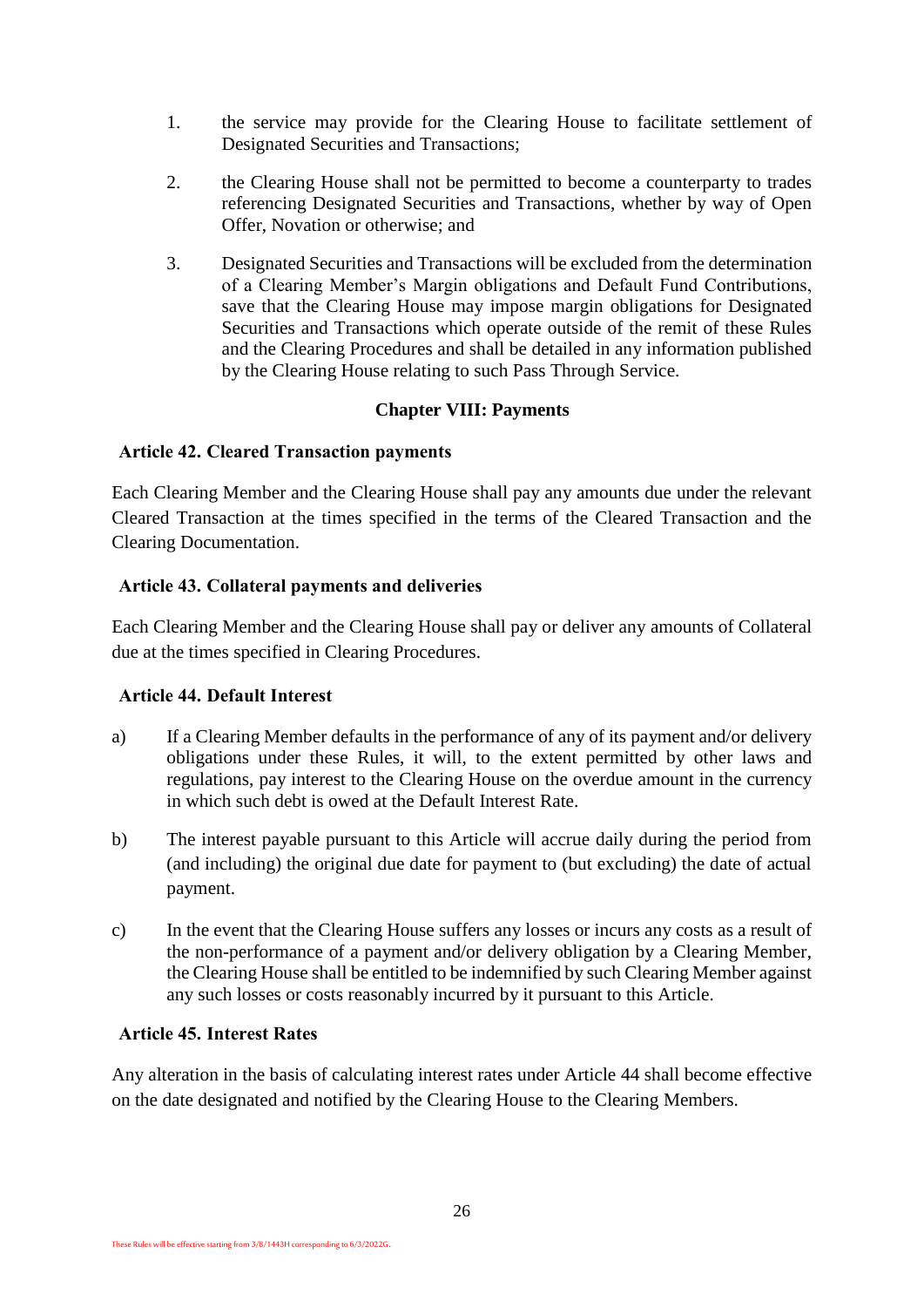#### **Article 46. Income on Cash Collateral**

The Clearing House may, in accordance with the Clearing Procedures, pay an amount to Clearing Members representing any income (in whole or in part) received by the Clearing House on cash Collateral transferred to the Clearing House in satisfaction of its Margin requirements as further described in Chapter I of Part 5 of these Rules and/or its Default Fund Contributions as further described in Chapter I of Part 6 of these Rules.

## **Article 47. Income and redemption proceeds on non-cash Collateral**

Provided that the Clearing House is satisfied that no Event of Default has occurred or is likely to occur with respect to the relevant Clearing Member, the Clearing House will pay an amount to such Clearing Member representing any income received by the Clearing House on noncash Collateral transferred to the Clearing House, net of any applicable taxes. After the occurrence of an Event of Default with respect to such Clearing Member, any such amounts shall not be paid to such Clearing Member and shall instead form part of such Clearing Member's Default Fund Contributions.

## **Article 48. Fees, levies and charges**

- a) Each Clearing Member shall pay to the Clearing House, in respect of every Cleared Transaction to which that Clearing Member is party, such fees as may from time to time be prescribed by the Clearing House.
- b) The Clearing House may add to or change any fees payable by a Clearing Member at any time. The Clearing House shall set out any fees in the Clearing Procedures. The inclusion of any fees, levies or charges or any change in such amounts shall be subject to the approval of the Authority.
- c) All amounts payable by each Clearing Member pursuant to these Rules will, unless stated otherwise, be settled in accordance with the Clearing Procedures.

## **Article 49. Payments calculation**

- a) On each Day, the Clearing House will determine the amounts payable by or to each Clearing Member in respect of its Position Account(s) and shall advise each Clearing Member of such amounts in accordance with the method of communication set out in these Rules.
- b) The Clearing House may net the sums which would be payable by the relevant Clearing Member in respect of a particular account to the Clearing House on such date against the sums which would be payable by the Clearing House to such Clearing Member in respect of the same account on such date (in each case, including, without limitation, any amounts which became payable on or prior to such date and which remain fully or partially unpaid as at such date).
- c) Where the Clearing House has an obligation to make a payment under these Rules to a Clearing Member in one currency, and the Clearing House considers in its reasonable opinion that it becomes, or has become, impossible to obtain such currency for the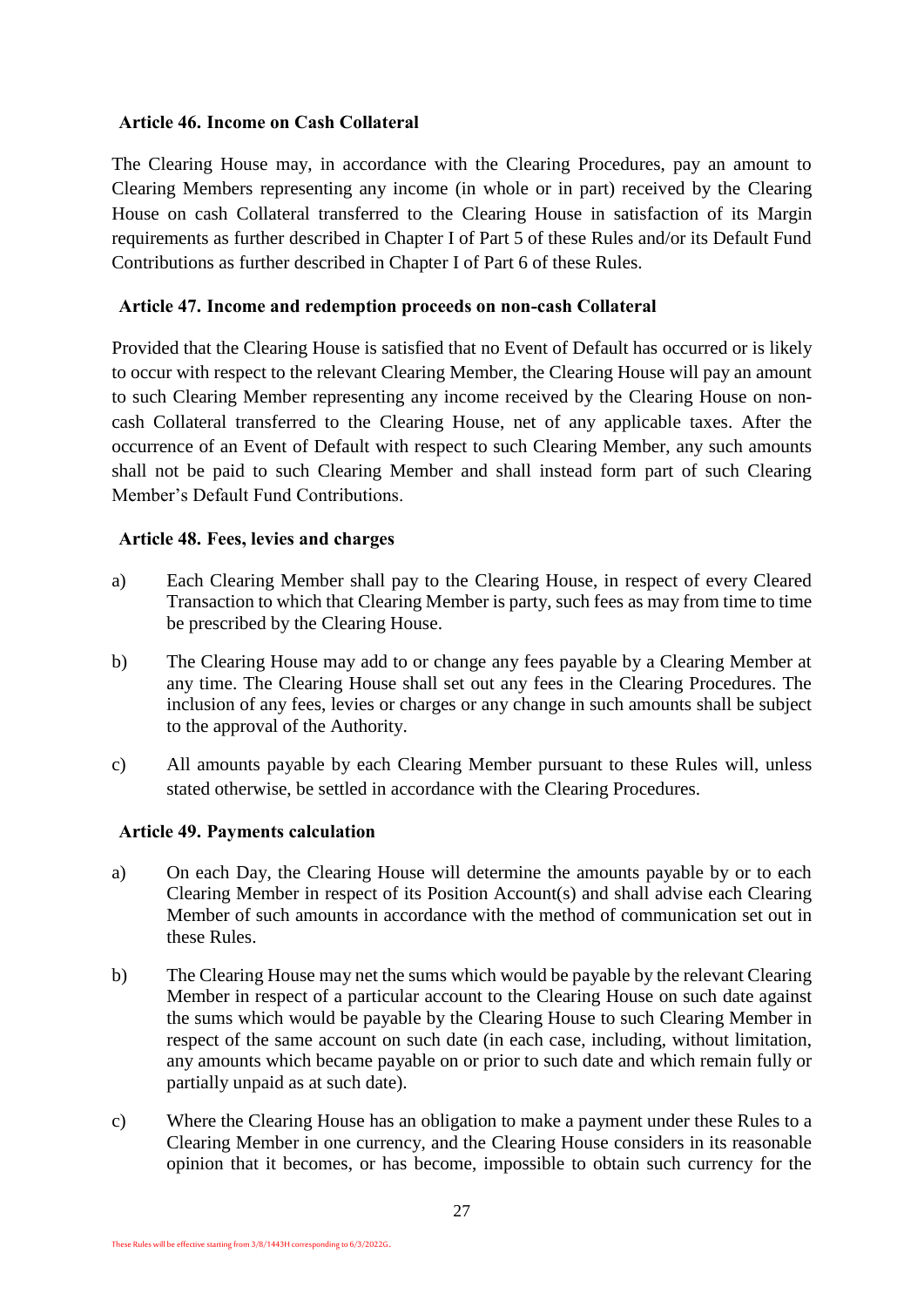purpose of settlement of such payment, it may in lieu of making payment in that currency make payment to the Clearing Member concerned, in full or in part, in such other currency or currencies and at such conversion rate(s) as the Clearing House may in its discretion determine to be fair and reasonable at such time.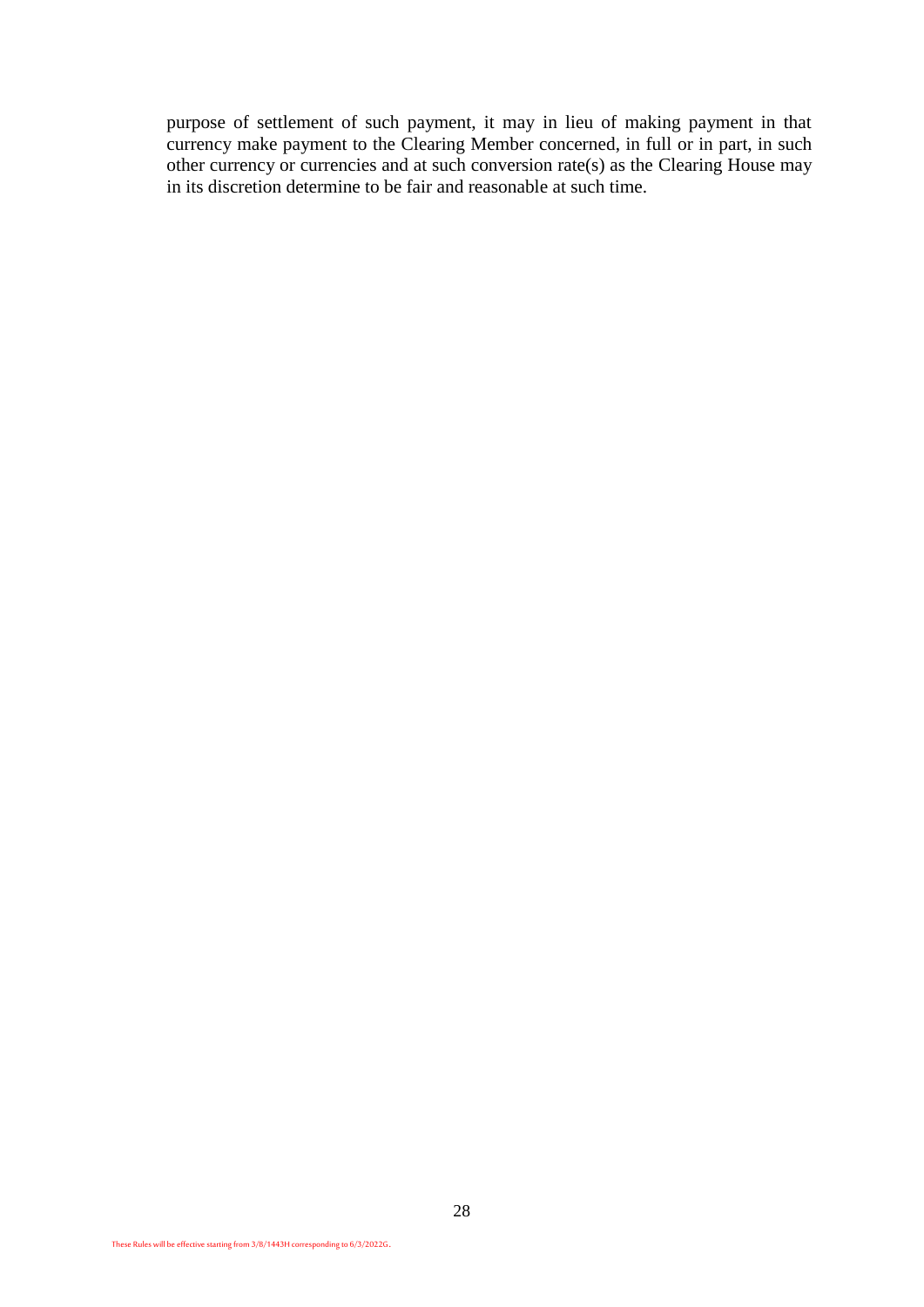## **PART 5 RISK MANAGEMENT AND DEFAULT PROCEDURES**

#### **Chapter I: Margin**

#### <span id="page-30-1"></span><span id="page-30-0"></span>**Article 50. Margin**

- <span id="page-30-2"></span>a) With respect to each Clearing Member the Clearing House will determine, at a minimum of once a Day and in accordance with these Rules and the Clearing Procedures, the amount of Initial Margin and Variation Margin.
- b) The methodology for determining Initial Margin and Variation Margin may differ. Different methodologies may be applied in determining Margin depending on the nature of the Cleared Transactions. The Clearing House shall assess the coverage and reliability of the methodologies used to determine Margin by conducting daily Backtesting of the model. In the event that the Backtesting indicates that the model did not identify the appropriate amount of Margin necessary to achieve the intended coverage, the Clearing House shall recalibrate its methodologies and update the Clearing Procedures to reflect this.
- c) Margin for Position Accounts may be calculated on a gross or net basis, as detailed in the Clearing Procedures. The Clearing Procedures shall also provide:
	- 1. with respect to such Clearing Member's House Position Account(s), Margin may be determined for each House Position Account separately or across House Positon Accounts which relate to the same Default Fund. Where the Clearing Procedures provide for Margin to be determined across more than one House Position Account, the Clearing House may allow for reduction in the Margin required to the extent there is significant correlation between the price risks of Cleared Transactions allocated to such House Position Accounts. The Clearing Procedures shall set out the parameters for establishing such correlation; and
	- 2. with respect to such Clearing Member's Client Position Accounts (if any), Margin may be determined separately for each such Client Position Account.
- d) Notwithstanding paragraph [\(a\)](#page-30-2) of this Article, when determining Initial Margin the Clearing House shall ensure that such Initial Margin should meet at a minimum an established single-tailed confidence level of:
	- 1. 99% with respect to the estimated distribution of future exposure in relation to Exchange traded transactions on the basis of an appropriate close-out period which shall be no less than two days; and
	- 2. 99.5% with respect to the estimated distribution of future exposure in relation to OTC Derivatives Transactions on the basis of an appropriate close-out period which shall be no less than five days.
- e) The Clearing House shall, in addition to Initial Margin and Variation Margin, be entitled at any time to demand additional Margin in an amount it deems necessary from a Clearing Member in accordance with these Rules and the Clearing Procedures.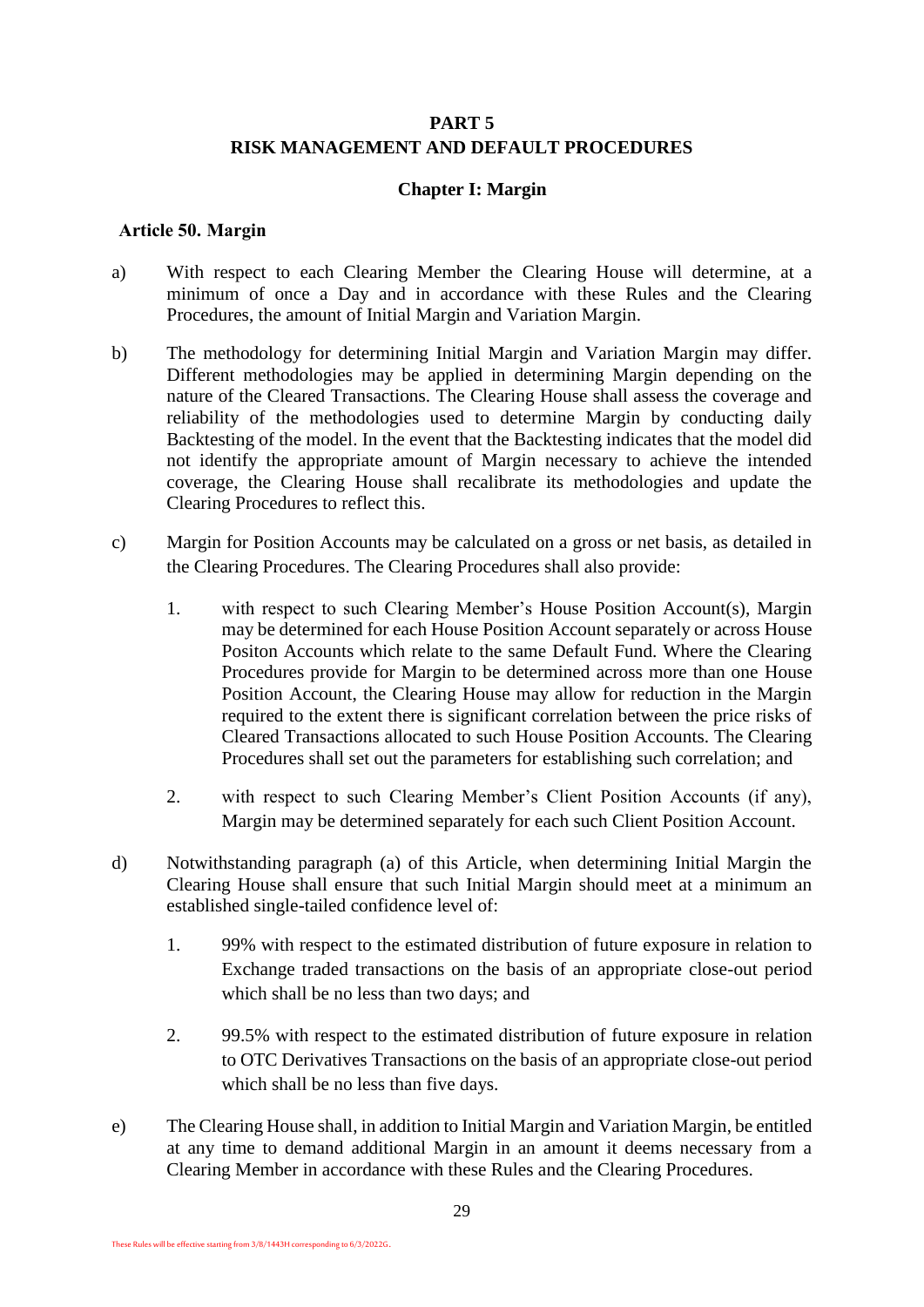- f) The ability of the Clearing House to require Margin in addition to Initial Margin and Variation Margin shall be permitted:
	- 1. where a Clearing Member has exceeded its Risk Limit in accordance with Article 59; or
	- 2. where, in the opinion of the Clearing House, such additional Margin is necessary in the circumstances then prevailing as they affect, or may in the Clearing House's opinion be likely to affect, market conditions impacting the Collateral already provided by the Clearing Member or the Clearing Member's ability to perform its obligations under the Cleared Transactions.
- g) The Clearing House may, in its discretion and on a temporary basis, increase the frequency at which it determines Margin from that stated in these Rules and the Clearing Procedures.

## **Chapter II: Collateral**

#### <span id="page-31-1"></span><span id="page-31-0"></span>**Article 51. Collateral**

- <span id="page-31-2"></span>a) To secure its performance in respect of Cleared Transactions, each Clearing Member shall, on demand by the Clearing House, transfer Collateral in respect of Margin and Default Fund Contribution in such amounts, in accordance to such forms and at such times as specified in the Clearing Procedures.
- b) Without prejudice to paragraph [\(a\)](#page-31-2) of this Article, as a condition to clearing (which will constitute an Eligibility Requirement with respect to each OTC Derivatives Transaction and an Open Offer Eligibility Criteria with respect to each Exchange traded transaction), each Clearing Member shall be required to deliver sufficient Collateral to cover the Margin requirements for such Cleared Transaction.
- c) If insufficient Collateral is standing to the credit of a Collateral Account, or if any monies or assets transferred by or on behalf of a Clearing Member to the Clearing House are determined by the Clearing House to be insufficient, the Clearing Member shall be required to deliver additional Collateral to ensure the Margin requirements are satisfied in accordance with these Rules and the Clearing Procedures.
- d) If the Clearing House has conducted an intra-day Margin calculation and has determined an increase in the Margin payable by a Clearing Member, the Clearing House shall be entitled to demand additional Collateral from that Clearing Member to ensure the Margin requirements are satisfied in accordance with these Rules and the Clearing Procedures.
- e) If the Clearing House takes any action in accordance with Part 6 of these Rules in relation to a Clearing Member, any sum (including, without limitation, any amount due to be paid by such Clearing Member in respect of the delivery of an asset) due by the Clearing Member in respect of Cleared Transactions recorded against a House Position Account shall be deemed to be Collateral standing to the credit of such House Position Account which the Clearing House may use.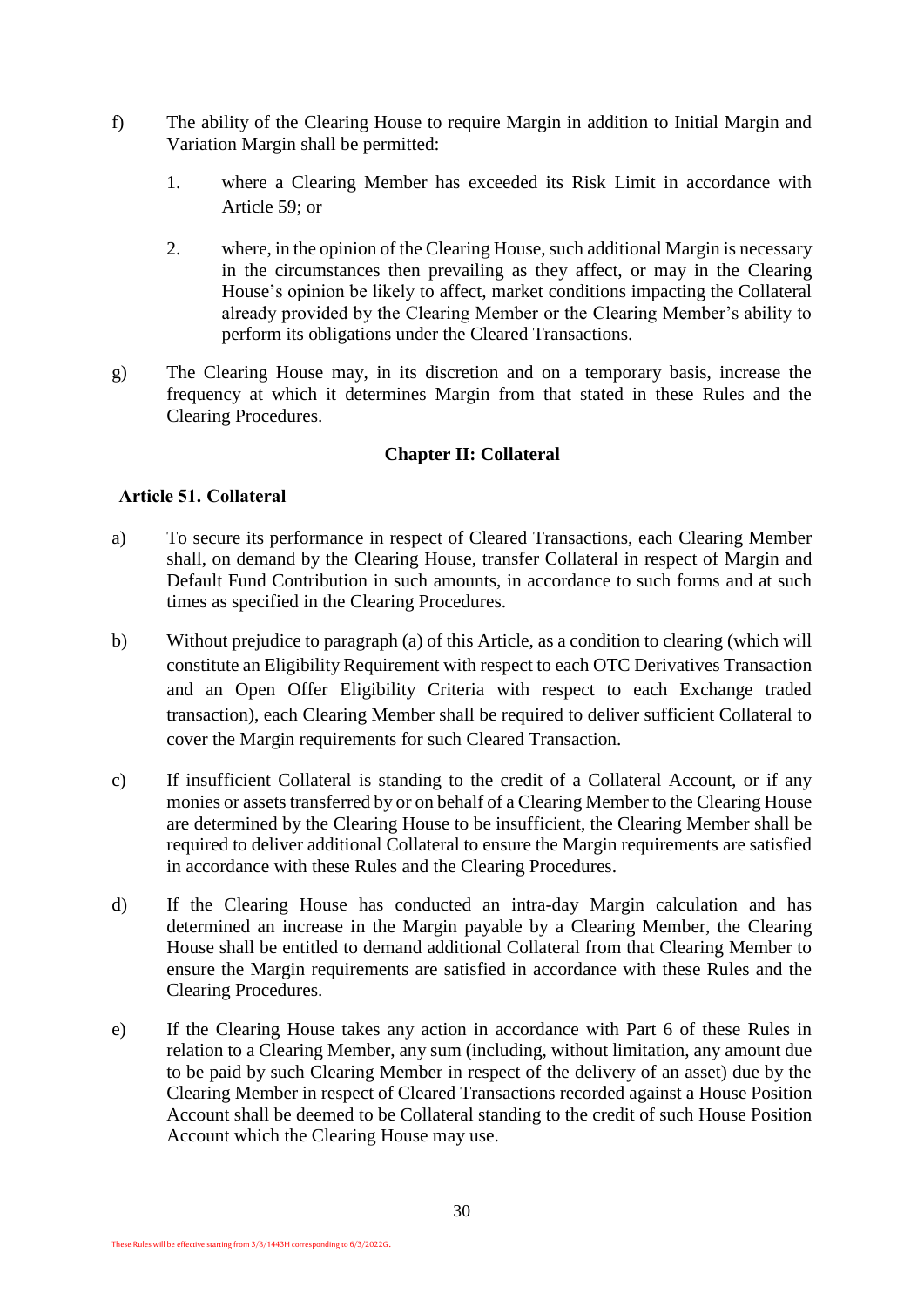#### **Article 52. Acceptable Collateral**

- <span id="page-32-0"></span>a) The Clearing House may, from time to time, in the Clearing Procedures:
	- 1. vary the acceptable currencies and non-cash assets it accepts as Collateral for each type of Securities which it clears;
	- 2. change the valuation procedures or Haircuts applicable to Collateral;
	- 3. impose minimum cash ratio to be applied on the amount of Saudi Riyals equivalent cash to be provided as Collateral;
	- 4. with respect to non-cash assets, specify minimum tradeable lot sizes which can be delivered as acceptable Collateral; and
	- 5. impose a maximum limit on acceptable currencies and non-cash assets which it accepts as Collateral. With respect to financial instruments, such maximum limits shall be determined on the basis of:
		- i. individual issuer, taking into account the level of credit risk of their issued financial instruments or of the issuer based upon an internal assessment objectively carried out by Clearing House. In any event no more than 10% of the total Collateral received by a Clearing House may be guaranteed by a single issuer or by a legal person that is part of the same group as such issuer, save that such limitation shall not be applicable to financial instruments issued or guaranteed by the Kingdom;
		- ii. issuers of the same type in terms, without limitations, of economic sector, activity, or geographic region;
		- iii. the liquidity and the price volatility of the financial instruments;
		- iv. any Clearing Member; and
		- v. all Clearing Members.
- <span id="page-32-2"></span>b) A Clearing Member shall not provide Collateral that will expose the Clearing House to Wrong-Way Risk. In this regard, even if assets are otherwise acceptable Collateral, if such assets are guaranteed by such Clearing Member or by the group to which such the Clearing Member belongs to, such assets shall not be considered acceptable assets capable of being delivered as Collateral with respect to such Clearing Member.
- <span id="page-32-1"></span>c) Where the Clearing House removes any form of Collateral from the list of acceptable Collateral that may be delivered as Collateral in accordance with paragraph [\(a\)](#page-32-0) of this Article, it shall use reasonable endeavours to provide Clearing Members with advance notice prior to the removal of such asset from the list of acceptable Collateral. Upon the removal of an asset from the list of acceptable Collateral, the value of such asset shall not be taken into consideration when determining whether sufficient Collateral has been provided by such Clearing Member to cover the Margin requirements.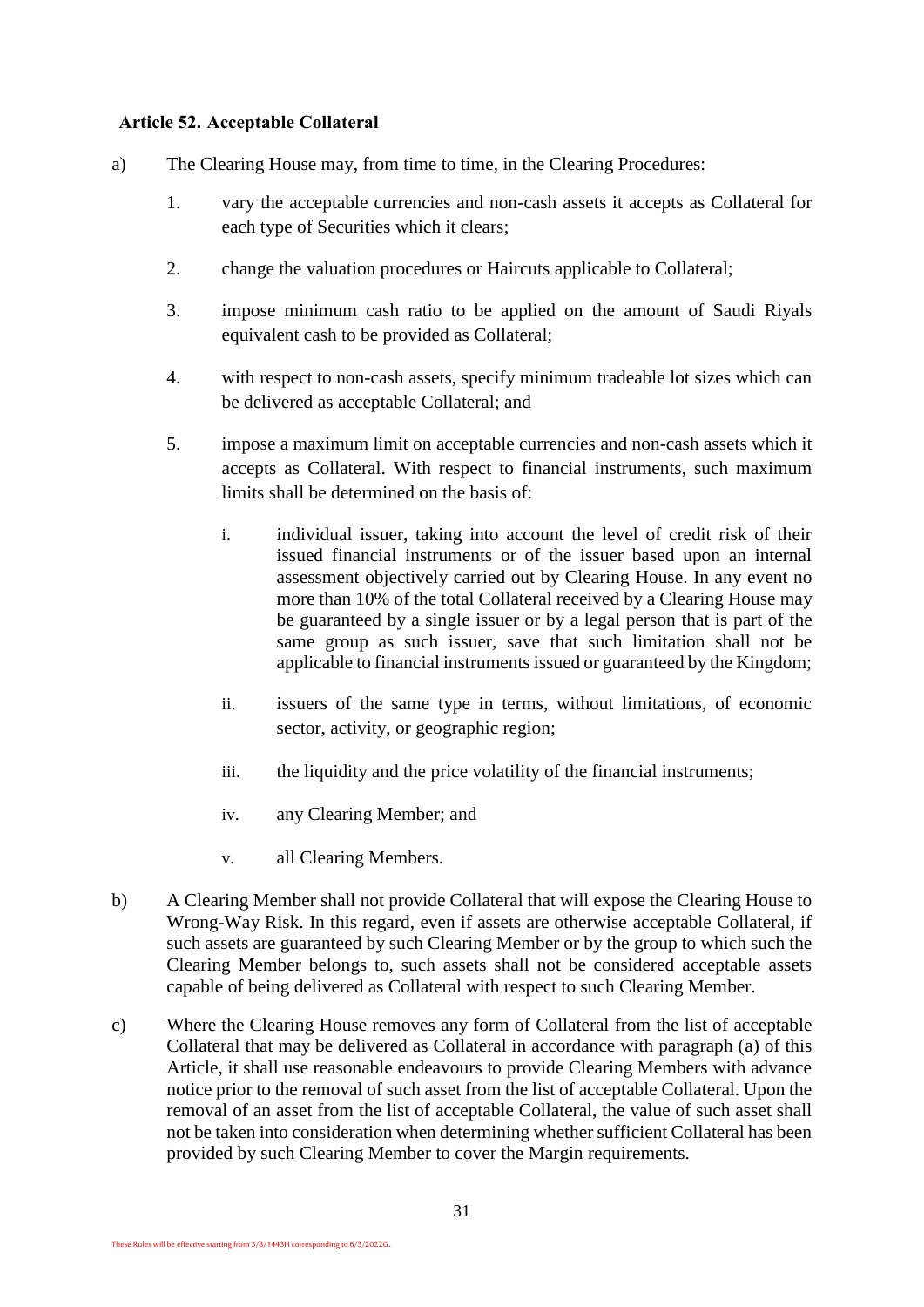- d) Notwithstanding paragraph [\(c\)](#page-32-1) of this Article, and in accordance with paragraph [\(a\)](#page-32-0) of this Article, the Clearing House may add, modify, remove or make changes in the acceptance of any form of Collateral from the list of acceptable Collateral, or change the valuation procedures and Haircuts applicable to Collateral, at any time as it deems fit in accordance with the Clearing Procedures.
- e) Notwithstanding the other provisions of this Article, when determining applicable Haircuts to each type of asset acceptable to be delivered as Collateral, the Clearing House shall consider the relevant criteria to produce a confidence level of at least 99% for Securities traded in a trading venue and 99.5% for Securities traded over the counter and 99% for cash:
	- 1. the type of asset and level of credit risk associated with such asset based upon an internal assessment objectively carried out by the Clearing House;
	- 2. the maturity date of the asset;
	- 3. the historical and hypothetical future price volatility of the asset in stressed market conditions. For this purpose, the Clearing House shall use 10 years, or higher, of historical data (including period of stress) if such data is available;
	- 4. the liquidity of the asset. For this purpose, the Clearing House shall, at a minimum, assume a holding period of at least two days;
	- 5. the foreign exchange risk, if any; and
	- 6. any potential Wrong-Way Risk associated with the Collateral.
- f) The Clearing House may, in its discretion, require a Clearing Member to transfer cash in acceptable currencies or other assets to it in substitution for any Collateral already transferred to it.
- g) The Clearing House shall be entitled to make accommodation charges and require payment of its administrative costs, at rates determined by the Clearing House and provided for in the Clearing Procedures, in respect of any non-cash Collateral transferred to the Clearing House. Any change in the basis of such charges shall become effective in respect of all current and future non-cash Collateral transferred to the Clearing House by publication of the amended Clearing Procedures.
- h) The Clearing House may incur charges, costs or negative interest in holding or protecting any Collateral transferred to it. In such circumstances, the Clearing House shall be entitled to demand reimbursement of such amounts from relevant Clearing Members.
- i) Without prejudice to paragraph [\(a\)](#page-32-0) of this Article , the Clearing House may in its discretion (subject to any procedures in the Clearing House regarding risk management) accept Collateral in an agreed amount in a form other than that stated in the Clearing Procedures as being acceptable Collateral. Where the Clearing House agrees, in its discretion, to accept such form of Collateral it shall inform the relevant Clearing Member of any special arrangements which the Clearing House requires be applied with respect to such Collateral, including its valuation methodology and applicable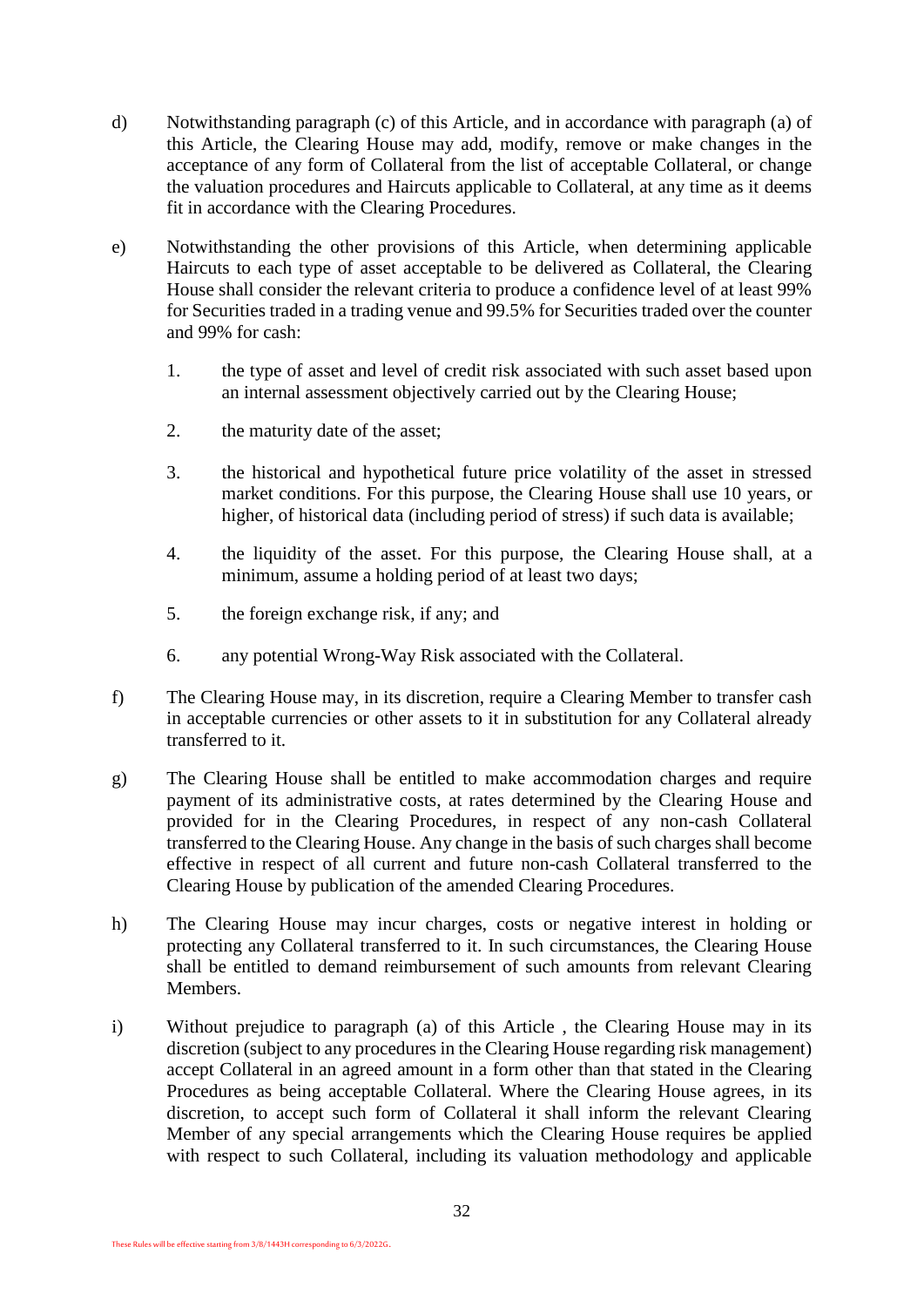Haircut of such asset. The Clearing House may, in its discretion, include an accommodation charge at a special rate with respect to such form of Collateral.

#### **Article 53. Settlement of Collateral**

- a) In the absence of any provision in the Clearing Procedures to the contrary, all Collateral transferred to the Clearing House by or on behalf of a Clearing Member shall be effected by way of title transfer in accordance with the Clearing Procedures. In this regard:
	- 1. whenever the Clearing House is required to return cash Collateral to a Clearing Member or a Clearing Member is required to return cash Collateral to the Clearing House, that the amount of cash to be paid is equal to the amount expressed to be required to be returned denominated in the same currency;
	- 2. whenever the Clearing House is required to return non-cash Collateral to a Clearing Member, that requirement is to return (unless otherwise provided in these Rules or the Clearing Procedures) equivalent non-cash Collateral as that initially transferred to the Clearing House by that Clearing Member; and
	- 3. whenever these Rules and the Clearing Procedures contemplate an obligation of a Clearing Member being discharged by the Clearing House using, or applying, the Collateral delivered by or on behalf of the Clearing Member, such discharge shall occur by the acceleration of the Clearing House's obligation to return the Collateral to the Clearing Member (and where such Collateral is a non-cash asset and the Clearing Procedures so provide, the obligation of the Clearing House to return Collateral shall be deemed to be an obligation to return the cash value of such non-cash Collateral as determined by the Clearing House) and applying set-off of that delivery obligation against the Clearing Member's obligation which is to be so discharged.
- b) To the extent expressly provided for in the Clearing Procedures, Collateral may be accepted by way of security interest. Where a Clearing Member intends to provide Collateral by way of security interest, it shall provide all necessary documentation as may be specified by the Clearing House to create and perfect valid security interests over such Collateral.
- c) Whether the Collateral is provided by way of security interest in accordance with paragraph [\(b\)](#page-32-2) of this Article, the Clearing House shall not be liable for any loss in the value of the collateral which shall be a risk borne by the relevant Clearing Member.
- d) Without prejudice to paragraph [\(a\)](#page-32-0) of this Article, expressions in these Rules to "transfer", "deliver" and "provide" Collateral (and similar expressions) are used to describe the act of transferring Collateral to or from (as the case may be) the Clearing House which may occur by way of title transfer or by way of security interest in accordance with the terms of these Rules and the Clearing Procedures. Collateral "held" or "maintained" in a Collateral Account means the Collateral is recorded in the books and records of the Clearing House as being attributable to a particular Clearing Member or Client.
- e) A Clearing Member shall not transfer, or arrange for the transfer of, eligible currencies and non-cash assets to the Clearing House as Collateral which are subject to any liens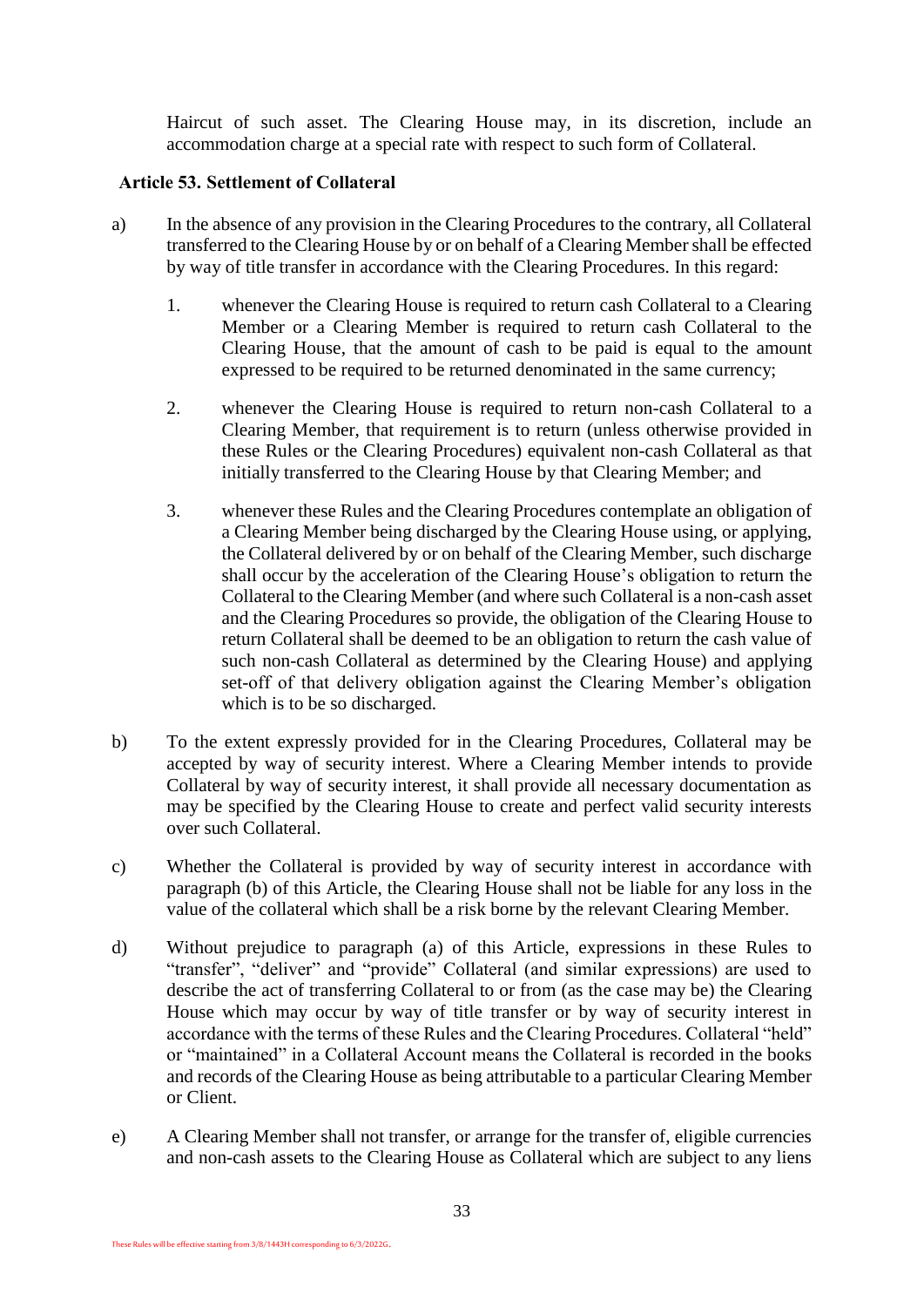or other encumbrances unless such liens or encumbrances are given in favour of the Clearing House or are explicitly permitted in the Clearing Procedures.

- f) Unless provided for otherwise in these Rules and the Clearing Procedures, the Clearing House shall be entitled to assume any deposited Collateral by a Clearing Member, or on behalf of a Clearing Member, to the Clearing House to satisfy the Clearing Member's obligation to deliver Collateral are the sole legal and beneficial property of the Clearing Member and are transferred with the legal and beneficial owner's consent and free of such owner's interest.
- g) Each Clearing Member shall declare each time the Clearing Member transfers Collateral to the Clearing House that:
	- 1. such Clearing Member is the sole legal and beneficial owner of the Collateral transferred to the Clearing House;
	- 2. such Collateral is transferred with the legal and beneficial owner's unconditional consent and free of such owner's interest; and
	- 3. in delivering the Collateral to the Clearing House, the Clearing Member is not in breach of any its obligations toward any third party or under any other laws and regulations.

## **Article 54. Excess Collateral**

- a) With respect to each Individual Client Position Account, where a Clearing Member has collected collateral from a Client (to support Back-to-Back Obligations) which has a value in excess of the Collateral which the Clearing House has called with respect to the Margin requirements of the corresponding Cleared Transactions, the Clearing Member shall deliver Collateral having a value at least equal to such excess to the Clearing House. The Clearing House shall credit such excess to the Individual Client Collateral Account in respect of which such excess relates.
- b) With respect to any House Position Account or Default Fund Account, a Clearing Member may deliver Collateral in excess of the Margin or Default Fund Contribution requirements. Any such excess Collateral shall be credited to the Collateral Account designated by the Clearing Member and shall form part of the balance of Collateral held in such Collateral Account.
- c) A Clearing Member may request the Clearing House to redeliver in equivalent form and currency any Collateral it has delivered to the Clearing House which is in excess of the Margin or Default Fund Contribution it is required to have delivered to the Clearing House.
- d) Any such request for redelivery by a Clearing Member in accordance with paragraph (c) of this Article must specify the exact form and currency of the relevant Collateral the Clearing Member is requesting be redelivered.
- e) Upon receipt of such request in accordance with paragraph (c) of this Article, the Clearing House shall deliver to such Clearing Member, unless otherwise provided for in the Clearing Procedures, the form and amount of Collateral requested by the Clearing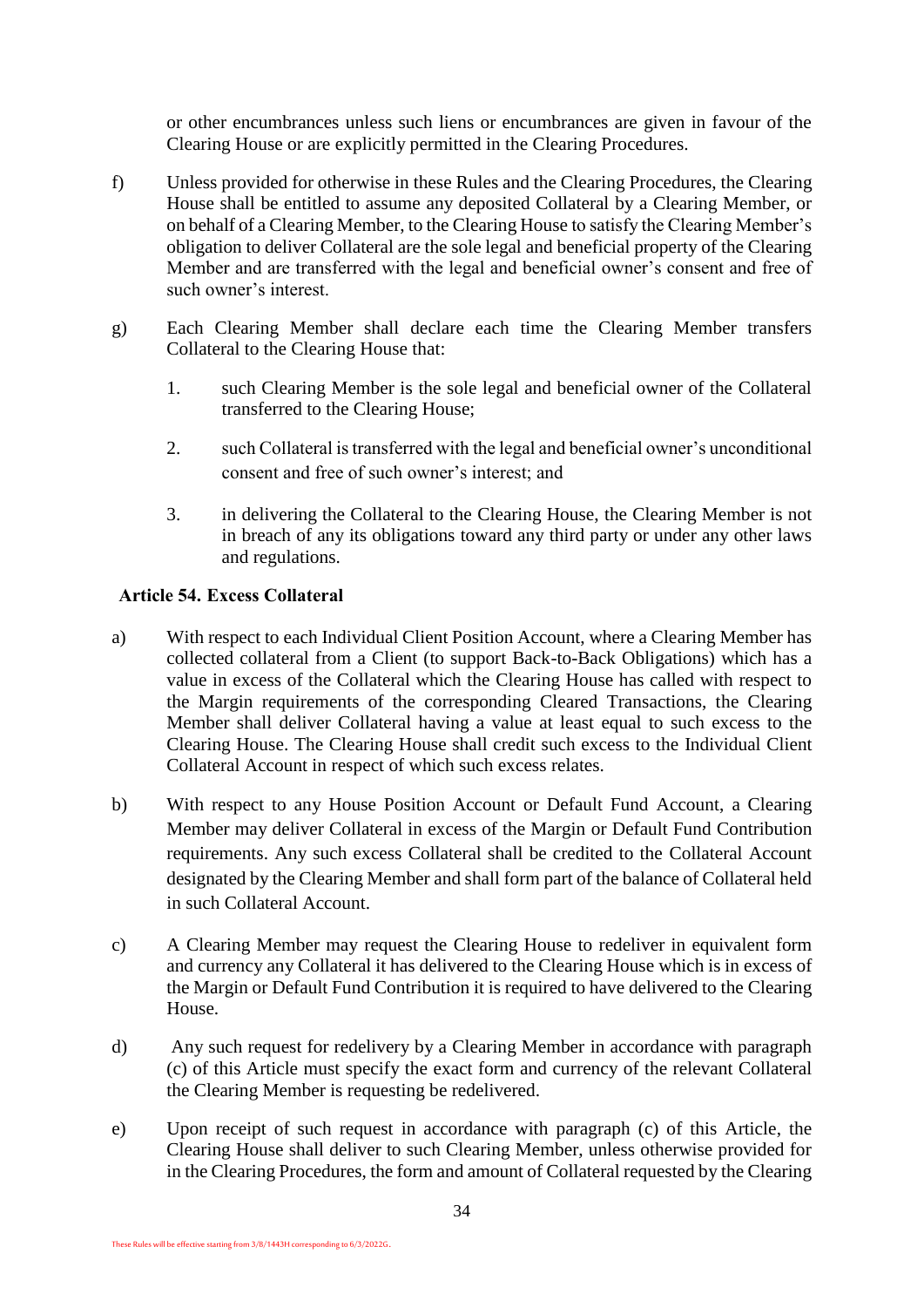Member if the amount of Collateral requested by the Clearing Member is in excess of the amount of Collateral such Clearing Member is required to maintain with the Clearing House.

- f) Where such excess in accordance with paragraphs [\(a\)](#page-32-0) and (e) of this Article relates to a Client Position Account, the Clearing Member shall be required (after the application of any close-out process pursuant to its Client Clearing Agreement) to return any such excess to the relevant Client.
- g) Upon the Clearing House being satisfied that all obligations of a Clearing Member under these Rules and the Clearing Procedures are irrevocably discharged in full and no contingent liability exists, the Clearing House shall redeliver in equivalent form and currency any Collateral that has been delivered to the Clearing House and remains standing to the credit of the relevant Collateral Account, save that where the Clearing Member has been a Defaulting Clearing Member and the Clearing House has applied Collateral previously delivered by such Defaulting Clearing Member to resolve an Event of Default, the Clearing House may deliver Collateral in other form or currency as the Clearing House determines.

#### **Article 55. Right of Reuse**

- a. The Clearing House may, pursuant to the Clearing Procedures, use Collateral provided to it by Clearing Members. Any such reuse shall be in adherence with the Clearing House's investment policy, which shall require any application of Collateral:
	- 1. to be invested in highly liquid financial instruments with minimal market and credit risk; and
	- 2. to be invested in instruments which are capable of being liquidated rapidly with minimal adverse price effect.
- b. Any loss arising from the Clearing House use of Collateral shall be borne by the Clearing House. The obligation of the Clearing House to redeliver Collateral shall not be affected by such use.

## **Chapter III: Credit and Concentration Risk Management**

#### <span id="page-36-1"></span><span id="page-36-0"></span>**Article 56. Clearing Member Trading Limit**

- a) The Clearing House may, from time to time, impose Clearing Member Trading Limits on Securities which a Clearing Member can clear which have been traded on the Exchange.
- b) The Clearing Member Trading Limits imposed by the Clearing House may be set on a gross and/or net basis, taking into consideration the following:
	- 1. shall apply with respect to all Securities cleared by a Clearing Member, whether such Securities have been traded on the Exchange by such Clearing Member or, in the case of a General Clearing Member, by its Non-Clearing Member(s); and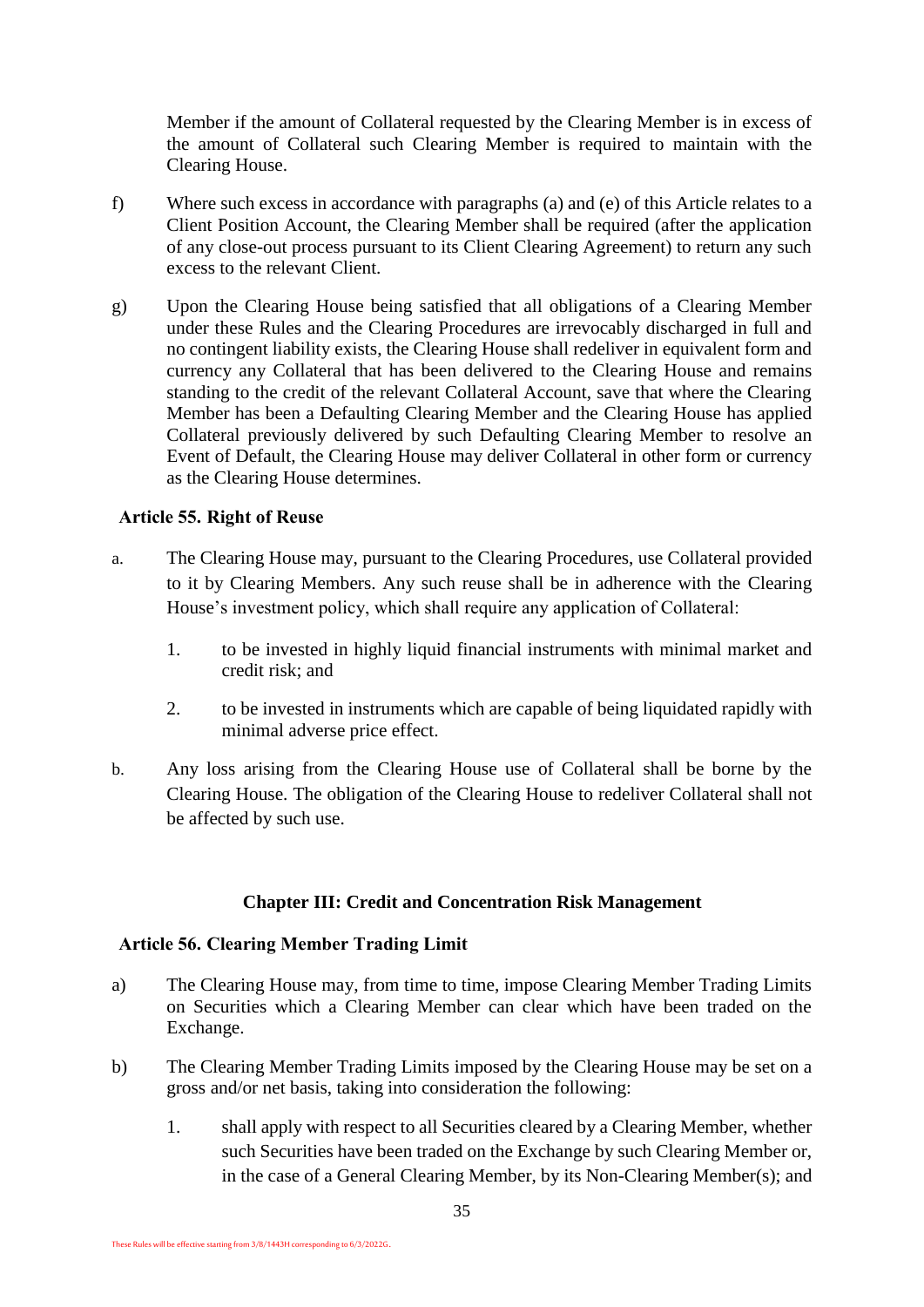2. shall be calculated in accordance with the mechanism provided for in the Clearing Procedures, which may be amended from time to time.

## **Article 57. Non-Clearing Member Trading Limits**

- <span id="page-37-0"></span>a) A General Clearing Member may, from time to time, impose Non-Clearing Member Trading Limits on Securities which its Non-Clearing Member may trade on the Exchange.
- b) Notwithstanding paragraph [\(a\)](#page-37-0) of this Article, where the Clearing House has imposed a Clearing Member Trading Limit on the General Clearing Member, the General Clearing Member shall be required to set Non-Clearing Member Trading Limits for each of its Non-Clearing Members.
- c) The Non-Clearing Member Trading Limit imposed by the General Clearing Member must be, when calculated, aggregated with:
	- 1. all other Non-Clearing Member Trading Limits imposed by the General Clearing Member; and
	- 2. where the General Clearing Member is itself an Exchange Member or Derivatives Exchange Member (where applicable), the limit it has apportioned to itself to trade on the Exchange, and shall not exceed the Clearing Member Trading Limit which the Clearing House has imposed on such General Clearing Member in accordance with [Article 56.](#page-36-1)
- d) A General Clearing Member shall only be treated as having effectively set a Non-Clearing Member Trading Limit if it has validly notified the Clearing House of such Non-Clearing Member Trading Limit.

## **Article 58. Kill Switch**

- a) The Clearing House may issue a Kill Switch on its Clearing Members in the following cases:
	- 1. if the Clearing Member has its Membership suspended in accordance with Article 18 of these Rules;
	- 2. if the Clearing Member has its Membership cancelled in accordance with Article 19 of these Rules;
	- 3. if the Clearing Member has its Exchange Membership or Derivatives Exchange Membership (where applicable) suspended in accordance with the Trading and Membership Rules or the Derivatives Exchange Trading and Membership Rules (where applicable).
	- 4. the occurrence of any potential event of Default to the Clearing Member, which is raised to the Default Management Committee;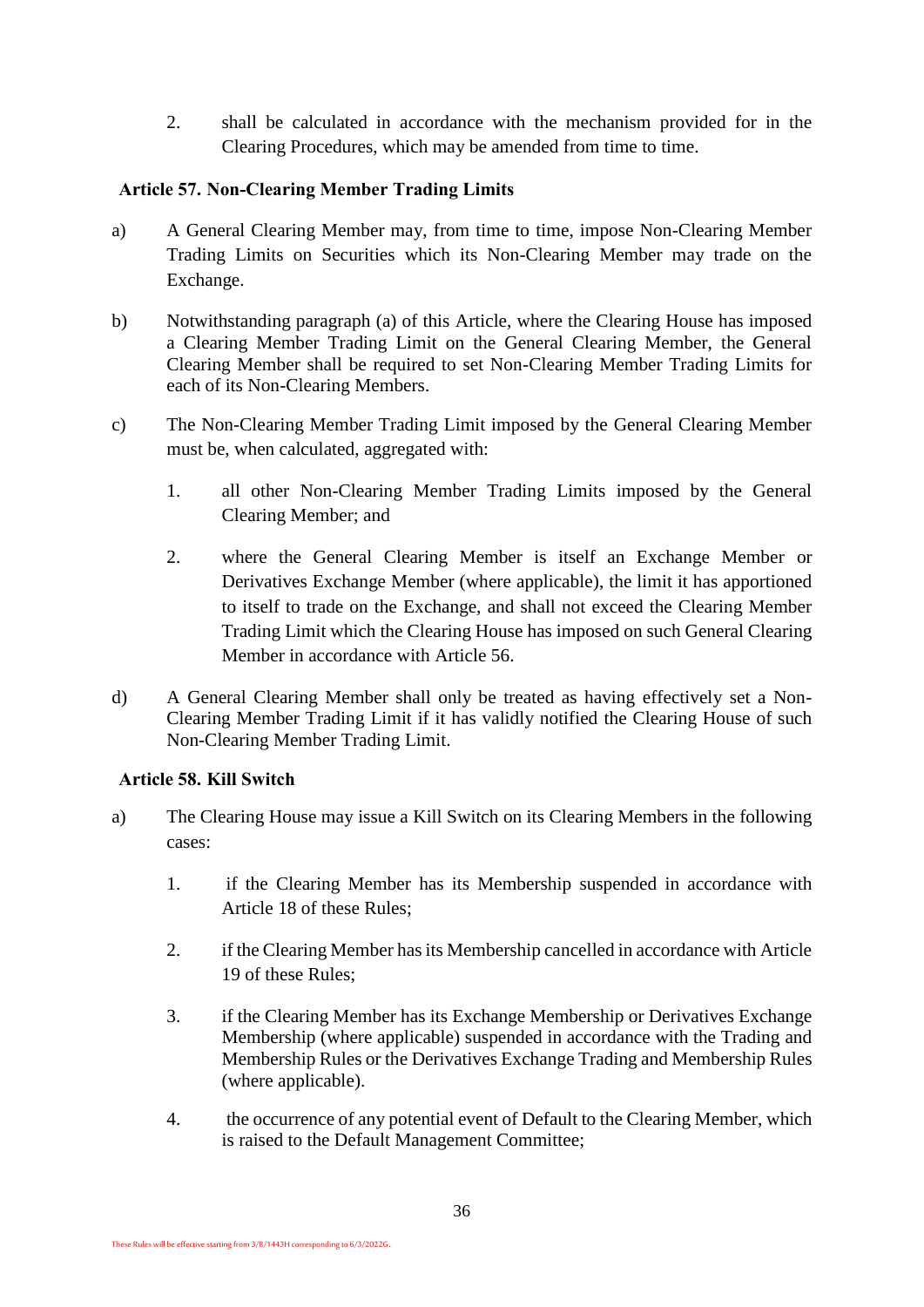- b) The Clearing House or the General Clearing Member may issue a Kill Switch on its Non-Clearing Members in the following cases:
	- 1. If the Non-Clearing Member has its Exchange Membership or Derivatives Exchange Membership suspended or cancelled in accordance with the Trading and Membership Rules or Derivatives Exchange Trading and Membership Rules.
	- 2. the occurrence of any potential event of Default to the Non-Clearing Member.

#### **Article 59. Risk Limits**

- a) The Clearing House may, from time to time, impose Risk Limits on each Clearing Member.
- b) Each Risk Limit is set by the Clearing House by reference to its determination of the creditworthiness of the Clearing Member, which will include a review of such Clearing Member's financials.
- c) A Clearing Member will be treated as having exceeded its Risk Limit if, at any point, the Margin requirement applicable to such Clearing Member is greater than its Risk Limit.
- d) If a Clearing Member has exceeded its Risk Limit, the Clearing House may impose additional Margin requirements on the Clearing Member, in accordance with subparagraph (1) of paragraph (f) of Article 50 of these Rules.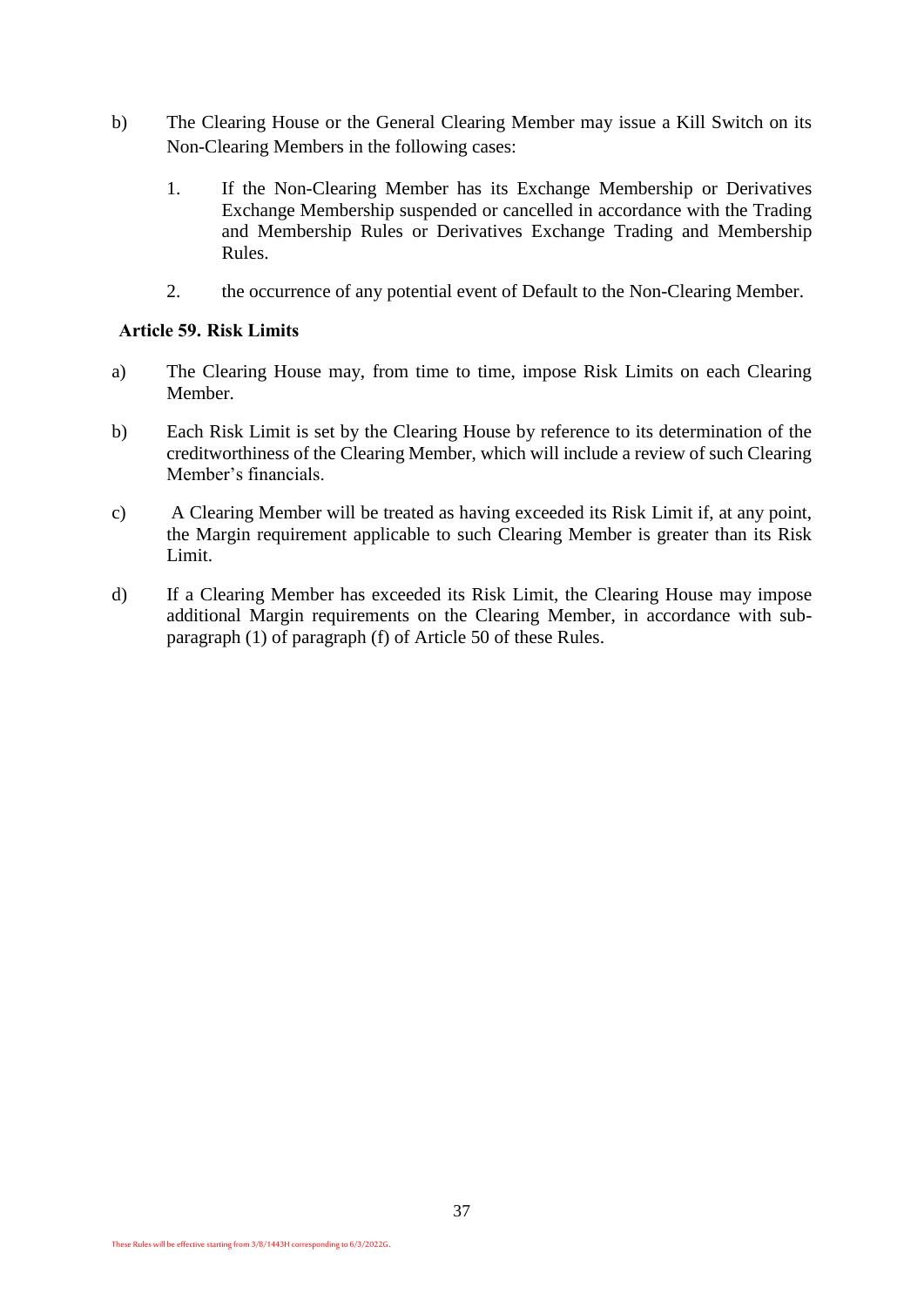## **PART 6 DEFAULT RULES**

## **Chapter I: Default Fund**

#### <span id="page-39-1"></span><span id="page-39-0"></span>**Article 60. Default Fund**

- a) The Clearing House shall establish one or more Default Funds. Where more than one Default Fund is established, the Clearing House shall specify in the Clearing Procedures the Relevant Transaction Type in relation to each such Default Fund.
- b) Each Default Fund is established to provide resources to support the obligations of the Clearing House with respect to the Relevant Transaction Type to which such Default Fund relates and reduce systemic risk in the market. Each Default Fund shall be funded by Clearing Members who participate in clearing the Relevant Transaction Type to which such Default Fund relates in accordance with these Rules and the Clearing House shall only apply funds standing to the credit of a Default Fund strictly in accordance with these Rules.
- c) Each Clearing Member agrees and acknowledges that, for the purpose of securing its liabilities to the Clearing House, it shall provide the Clearing House with Upfront Default Fund Contributions and, where relevant, Supplemental Default Fund Contributions with respect to each Default Fund in which it participates. Each Default Fund will be pre-funded with Upfront Default Fund Contributions.

#### **Article 61. Upfront Default Fund Contributions**

- a) Subject to paragraph [\(c\)](#page-39-2) of this Article, the required Upfront Default Fund Contribution of each Clearing Member who participates in a Default Fund shall be calculated on each Default Fund Determination Date proportionally by reference to the average Margin requirement of the relevant Clearing Member for such Relevant Transaction Type during the period preceding such Default Fund Determination Date as determined in accordance with the Clearing Procedures.
- b) To the extent an Upfront Default Fund Contribution is calculated in accordance with paragraph [\(a\)](#page-32-0) of this Article for a new Clearing Member who will participate in clearing such Relevant Transaction Type, the Clearing House shall determine their proportion by reference to their projected clearing activity in such Relevant Transaction Type. The addition of a new Clearing Member shall result in an increase in the size of the Default Fund for such Relevant Transaction Type and so shall not, in itself, result in the return of Default Fund Contributions to existing Clearing Members who participate in such Default Fund.
- <span id="page-39-2"></span>c) If an Event of Default has occurred, the Default Fund Determination Date will occur during the Capped Period, at which point the Upfront Default Fund Contribution will be recalculated, and shall not be used for the Capped Period. In recalculating the Upfront Default Fund Contribution in such circumstances, the Clearing House shall also take into account how much of the previous Upfront Default Fund Contribution of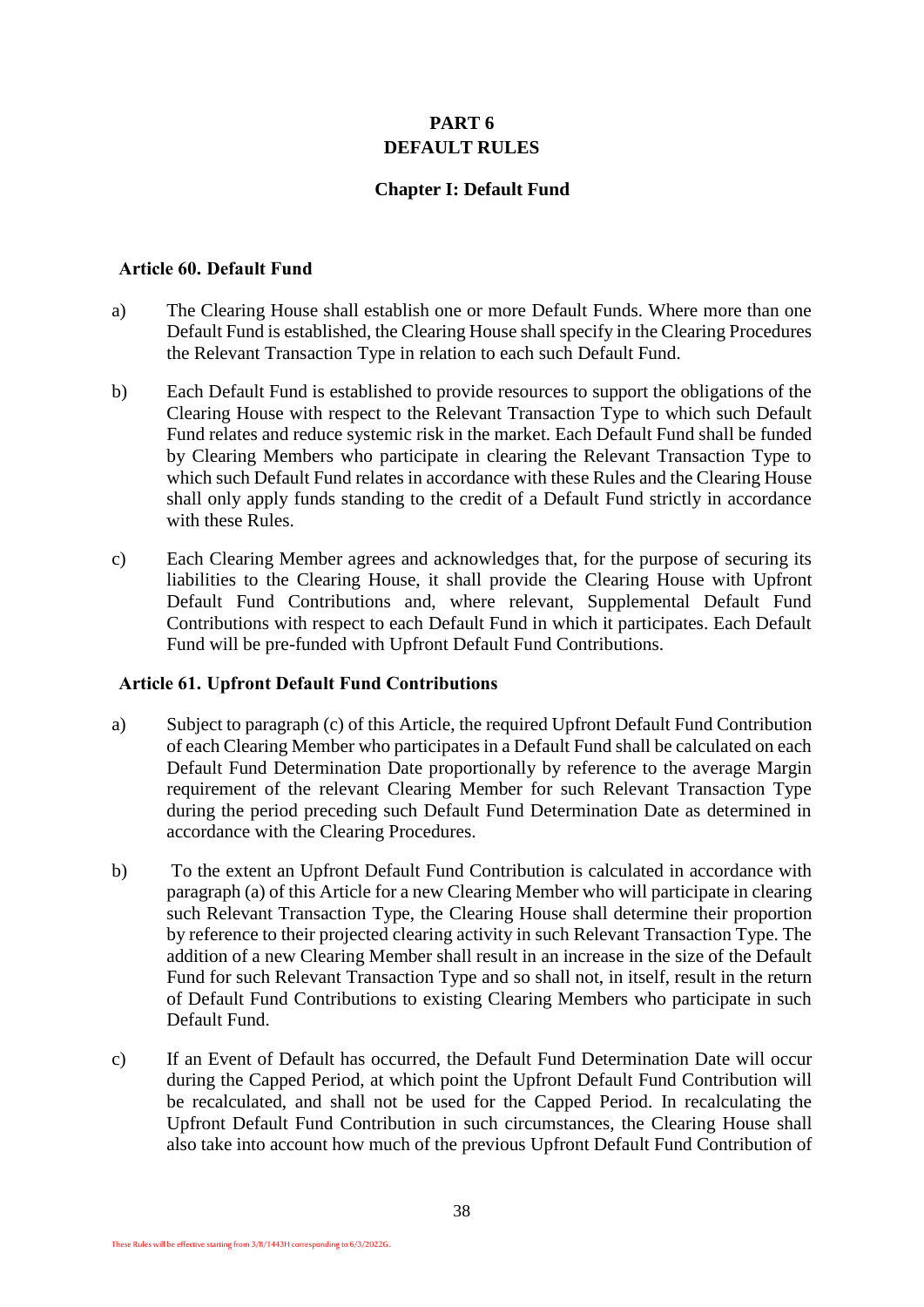such non-defaulting Clearing Member has been applied in covering losses associated with such Relevant Transaction Type.

- d) Notwithstanding paragraphs (a) and (b) of this Article, the Clearing House shall establish in the Clearing Procedures the criteria to calculate the Upfront Default Fund Contribution of each Clearing Member who clears, or intends to clear, the Relevant Transaction Type to which such Default Fund relates, which shall also specify the minimum Upfront Default Fund Contribution of each Clearing Member to a Default Fund in which it participates. The Clearing House may vary the criteria upon which the Upfront Default Fund Contribution is calculated from time to time and such changes shall become effective immediately upon publication of the updated Clearing Procedures, unless otherwise specified in the Clearing Procedures.
- e) Unless otherwise provided for in these Rules and the Clearing Procedures, Upfront Default Fund Contributions shall be satisfied by the delivery to the Clearing House on a title transfer basis of cash and non-cash assets which also qualify as eligible Collateral (subject to limits imposed by the Clearing House from time to time, which may differ from the limits imposed on Collateral delivered to satisfy Margin obligations, and as prescribed in the Clearing Procedures). Notwithstanding that the Upfront Default Fund Contribution is determined on each Default Fund Determination Date, the value of the eligible cash and non-cash assets transferred by each Clearing Member shall be valued on a daily basis in accordance with the valuation mechanics employed by the Clearing House with respect to Collateral in accordance with Article 52.

#### **Article 62. Supplemental Default Fund Contributions**

- a) Where the Default Fund Contributions of non-defaulting Clearing Members with respect to a Default Fund are depleted by operation of the Default Waterfall in accordance with Article 71 of these Rules, each non-defaulting Clearing Member which participates in such Default Fund shall be required to deliver to the Clearing House an additional amount equal to its Supplemental Default Fund Contribution to replenish the Default Fund within the relevant Capped Period.
- b) Unless otherwise provided in the Clearing Procedures, the Supplemental Default Fund Contribution of each non-defaulting Clearing Member which participates in the relevant Default Fund shall be an amount equal to the Upfront Default Fund Contribution that was determined as due from such non-defaulting Clearing Member with respect to such Default Fund at the beginning of the relevant Capped Period.
- c) Each Clearing Member agrees and acknowledges that, for the purpose of supporting the obligations of the Clearing House with respect to the Relevant Transaction Type to which such Default Fund relates, it has an unconditional obligation to pay its Supplemental Default Fund Contribution in cash if required to do so by the Clearing House.
- d) Any excess Supplemental Default Fund Contribution of a non-defaulting Clearing Member that is not used to resolve the relevant Event of Default with respect to the Relevant Transaction Type and which occurs within the same Capped Period in which such Supplemental Default Fund Contribution was called shall be returned to the nondefaulting Clearing Member.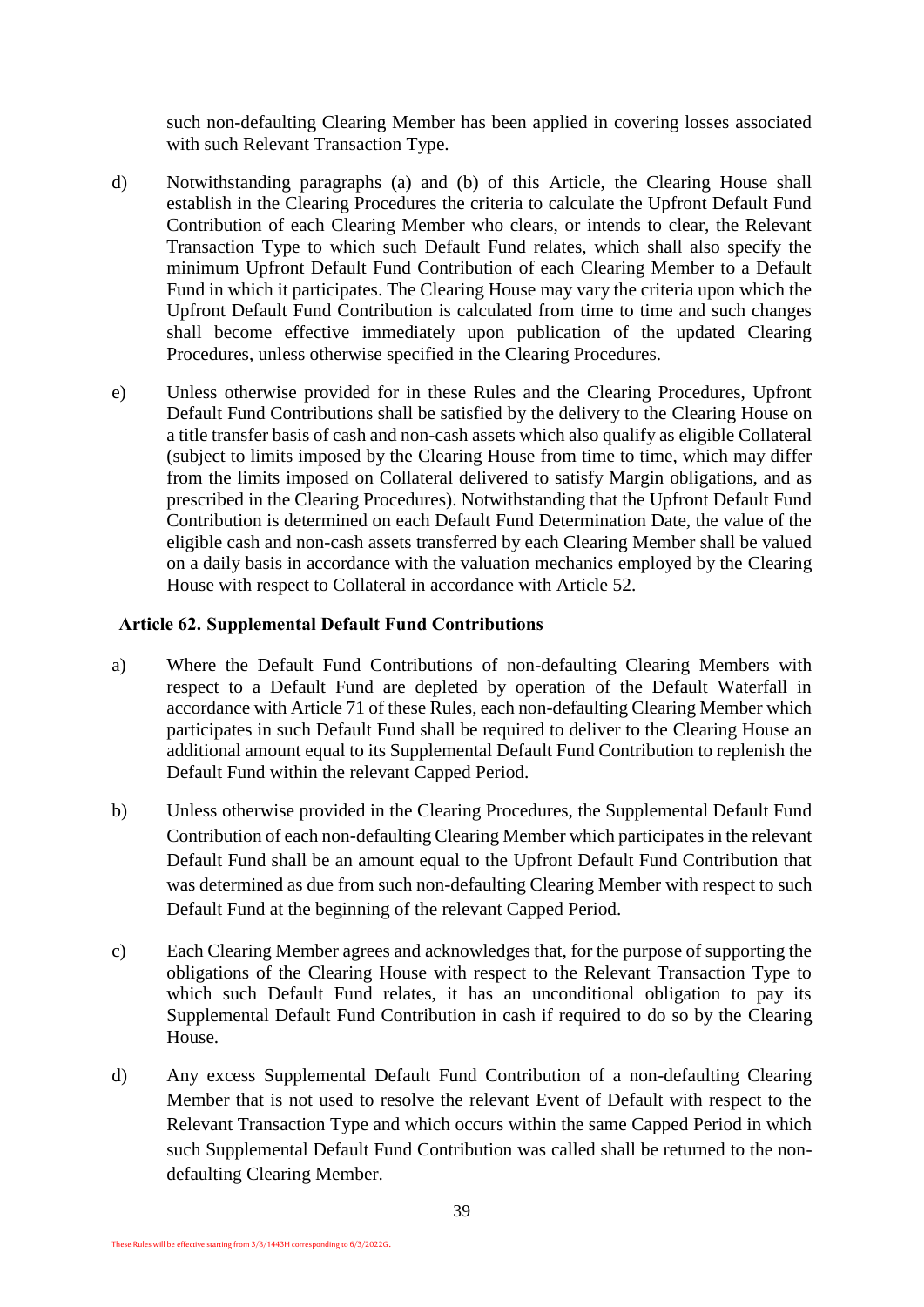e) Where a non-defaulting Clearing Member cancels its membership of the Clearing House during the relevant Capped Period, it shall remain liable to provide its Supplemental Default Fund Contribution for the Default Fund which it has participated in during that Capped Period for such Default Fund in accordance with Article 63.

#### **Article 63. Default Fund Contributions**

- a) Each Clearing Member shall ensure that all Default Fund Contributions are funded from its balance sheet. A Clearing Member shall not be permitted to use any assets attributable to its Clients (including any assets attributable to an Individual Client Account or an Omnibus Client Account) to satisfy its obligation to deliver to the Clearing House its Default Fund Contributions.
- b) Where a Clearing Member has its Clearing Membership cancelled in accordance with Article 19 or notifies the Clearing House that it intends to resign from participating in clearing the Relevant Transaction Type to which such Default Fund relates in accordance with Article 20, the relevant Clearing Member's liability shall be limited to any loss arising in connection with any Capped Period that has commenced on or prior to the Membership Termination Date (even if the expiry of the relevant Capped Period occurs after the Membership Termination Date). In such circumstances, the nondefaulting Clearing Member may be required to maintain some or all of its Default Fund Contributions until after the completion of the Default Management Process related to the relevant Event of Default, notwithstanding the relevant Membership Termination Date might occur prior to such date.
- c) A non-defaulting Clearing Member which has issued a notice to resign from participating in clearing the Relevant Transaction Type to which a particular Default Fund relates in accordance with Article 20 shall have a liability with respect to their Default Fund Contributions equal to their Default Fund Contributions calculated as at the Default Fund Determination Date immediately prior to the date on which such Clearing Member gave notice to resign to the Clearing House.

## **Chapter II: Default Management Process**

#### <span id="page-41-0"></span>**Article 64. Default Management Committee**

- a) The "**Default Management Process**" means the processes and provisions set out in this Chapter and in the procedures specified by the Clearing House.
- b) The Default Management Committee shall be composed of the following members:
	- 1. the Chief Executive Officer of the Clearing House (who shall also act as Chair of the Default Management Committee);
	- 2. the Chief Risk Officer of the Clearing House;
	- 3. the Chief of Operations of the Clearing House; and
	- 4. other members appointed by the Clearing House, as the procedures specified by the Clearing House.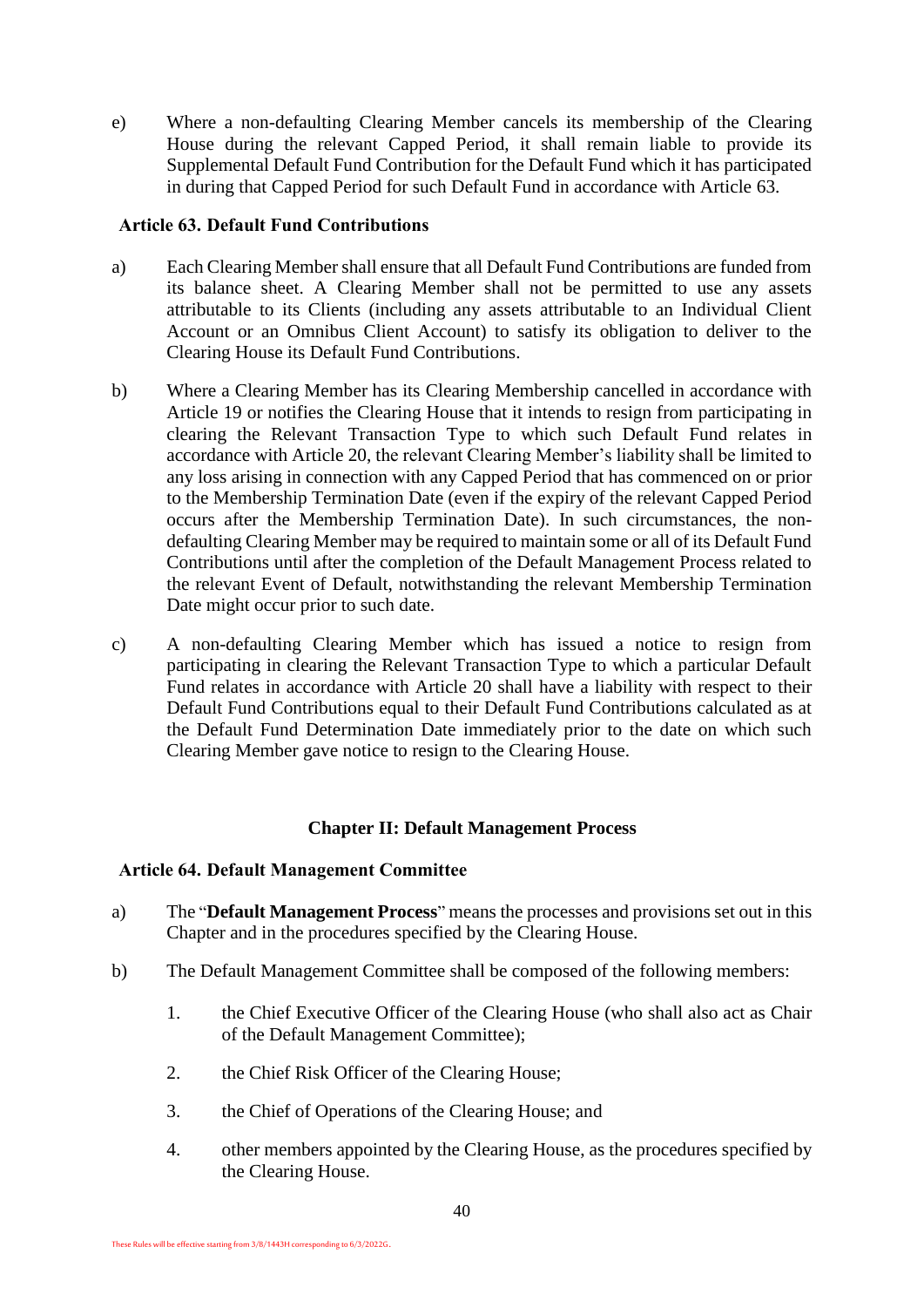- c) The "**Default Management Committee**" is the body within the Clearing House responsible for:
	- 1. assessing whether an Event of Default relating to a Clearing Member is occurring or has occurred; and
	- 2. taking the necessary steps to manage the process set out in these Rules in relation to such Event of Default.
- d) Other representatives of the Clearing House, representatives of Clearing Members and industry experts may also be invited to meetings of the Default Management Committee in a non-voting capacity from time to time on an as-needed basis. The Authority and SAMA must also be permitted to observe meetings of the Default Management Committee. The Default Management Committee Members shall decide whether any additional invitees will be required to attend any meeting of the Default Management Committee.
- e) The Default Management Committee shall conduct an annual review of the procedures set out in Part 6 of these Rules.

## **Article 65. Clearing Member Event of Default**

An "**Event of Default**" means any event or circumstance which leads the Clearing House to determine that a Clearing Member is or appears to be unable, to meet its obligations in respect of the Clearing Documentation and/or Cleared Transactions to which it is a party, including (without limitation):

- a) failure to perform the terms and conditions of the Clearing Documentation;
- b) breach the relevant laws and regulations and the terms of licence and authorisation from the Authority and SAMA, where the relevant Clearing Member is a Local Bank, or any other government authority by which the Clearing Member is licensed or authorised;
- c) any failure to deliver Securities or cash, which would result in the breach by the Clearing Member of its obligations under the Clearing Documentation;
- d) failure to provide Margin, Upfront Default Fund Contribution and/or Supplemental Default Fund Contribution within the relevant timeframes specified by the Clearing House;
- e) failure to pay any fees or other obligations under the Clearing Documentation;
- f) the commencement of insolvency proceedings relating to a Clearing Member;
- g) the Clearing Member is convicted of any criminal offence relating to fraud, dishonesty or any act of bad faith under other laws and regulations;
- h) the occurrence of any event of default to the Clearing Member in accordance with the laws of any jurisdiction it conducts its Clearing activities; or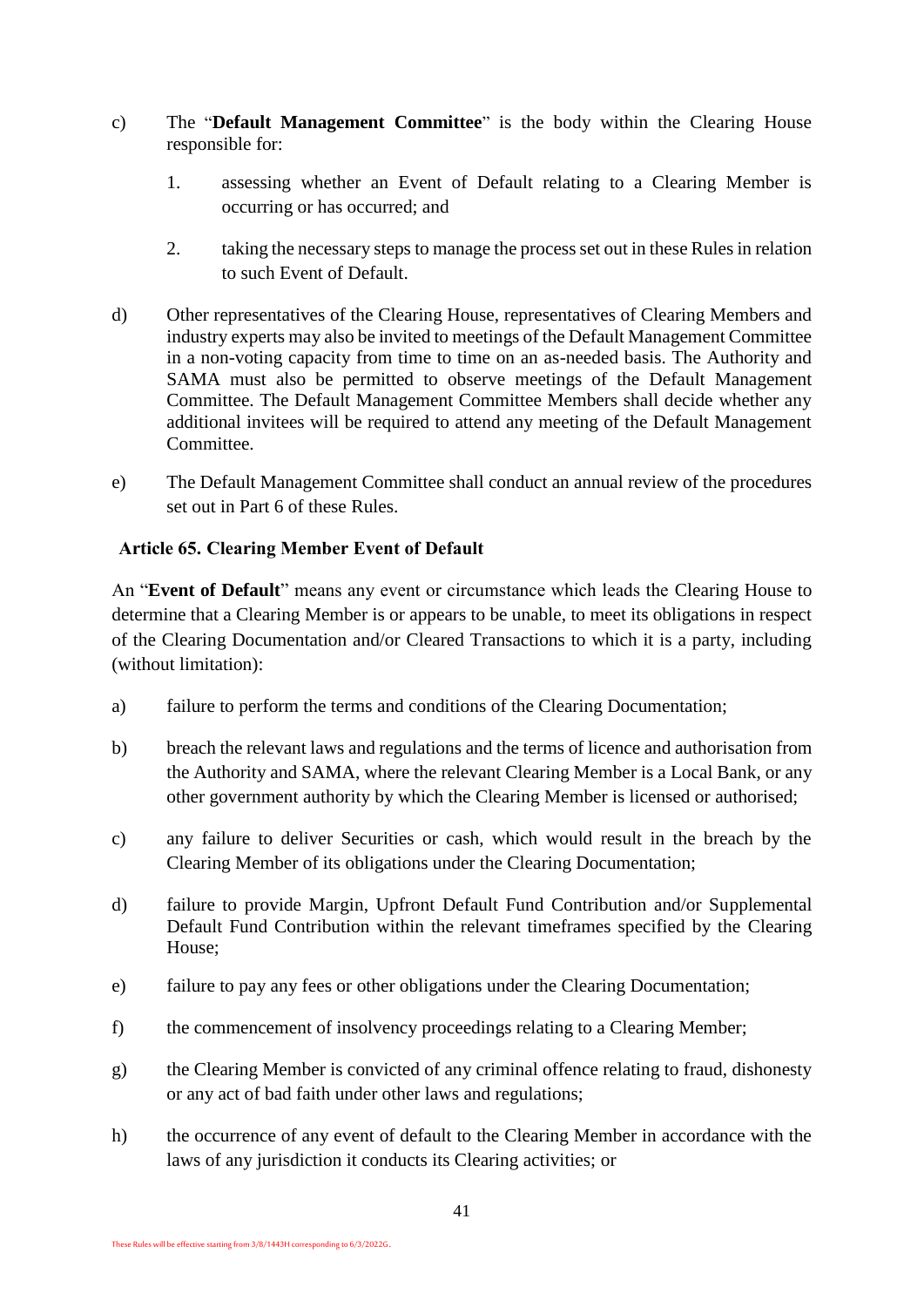i) the occurrence of any of the events of this Article, in respect of an Affiliate of the Clearing Member which in the opinion of the Clearing House has a material adverse effect on the ability of the Clearing Member to meet its obligations under the Clearing Documentation and/or one or more Cleared Transactions to which it is a party.

#### **Article 66. Actions of the Clearing House on Event of Default**

- a) Where the Clearing House becomes aware that an Event of Default is occurring, or is likely to occur, in relation to a Clearing Member (the "**Defaulting Clearing Member**"), the following action shall be taken:
	- 1. The operations and risk management of the Clearing House shall assess the actual or anticipated Event of Default and may escalate the actual or anticipated Event of Default to the Default Management Committee.
	- 2. The Clearing House shall also promptly notify the Authority and SAMA, where the relevant Clearing Member is a Local Bank when the actual or anticipated Event of Default has been escalated to the Default Management Committee, and shall specify any measures being taken or proposed to be taken.
	- 3. The Default Management Committee shall assess whether an Event of Default is actually occurring in relation to the Defaulting Clearing Member. When making this assessment, the Default Management Committee shall take into account the following considerations:
		- i. the materiality of the Event of Default;
		- ii. any evidence of repeated or regular Events of Default relating to the Defaulting Clearing Member;
		- iii. any complaints that have been made against the Defaulting Clearing Member;
		- iv. the degree to which the Defaulting Clearing Member has co-operated with the Clearing House in connection with the identification and rectification of the Event of Default; and
		- v. the interests of the members of any market that the Clearing Member may belong to.
	- 4. If the Default Management Committee decides in its discretion that an Event of Default is occurring or has occurred in relation to the Defaulting Clearing Member, the Default Management Committee shall immediately notify:
		- i. the Authority;
		- ii. SAMA, where the Defaulting Clearing Member is a Local Bank;
		- iii. the Defaulting Clearing Member;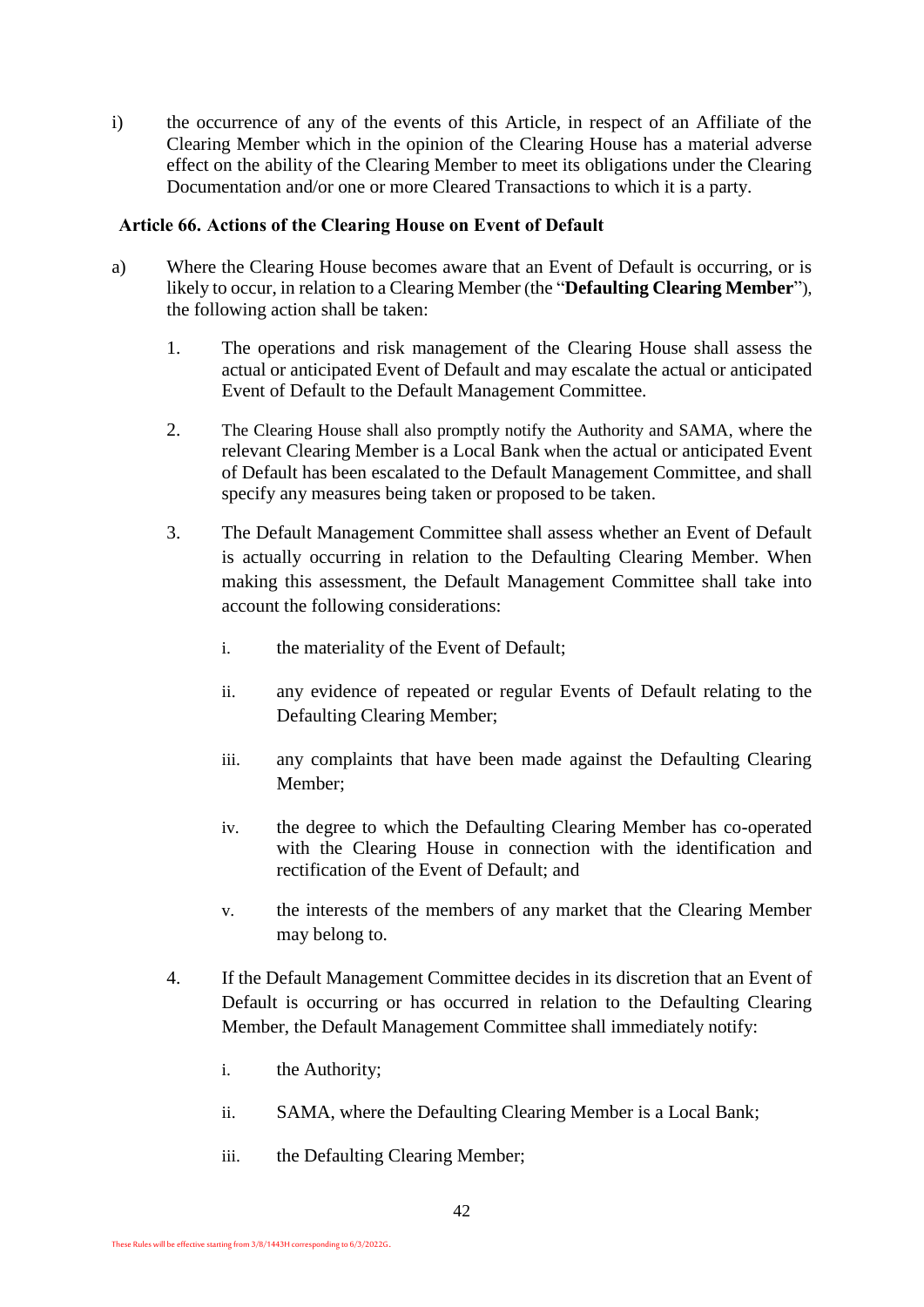- iv. the Exchange; and
- v. the Depository Centre.
- 5. In addition, the Default Management Committee may exercise the following:
	- i. require the Defaulting Clearing Member to provide clarifications and respond to any questioning in relation to the Event of Default;
	- ii. where relevant, require the Defaulting Clearing Member to fulfil the breach of obligation which has resulted in the Event of Default within a timeframe specified by the Default Management Committee;
	- iii. suspend the Defaulting Clearing Member from the Clearing House on a temporary basis and prevent the Defaulting Clearing Member from performing any activities that are subject to the Clearing Documentation;
	- iv. notify the Exchange and the Depository Centre and provide all relevant details of the Event of Default and the Defaulting Clearing Member; and
	- v. issue a warning to the Defaulting Clearing Member in connection with the Event of Default.
- b) Where the Event of Default is resolved within a timeframe specified by the Default Management Committee in its discretion, the Defaulting Clearing Member shall be allowed to continue performing its activities that are subject to the Clearing Documentation and the Clearing House shall notify the Exchange and the Depository Centre of such resolution.
- c) Where the Event of Default is not resolved to the satisfaction of the Default Management Committee in its discretion, the Clearing House shall, subject to the provisions of Article 68, Article 69 and Article 70 and in accordance with the Default Management Process:
	- 1. notify all non-defaulting Clearing Members and all Clients of such Defaulting Clearing Member. Notice shall be deemed to have been issued by the Clearing House to such persons if such notice is published on its website;
	- 2. in relation to the Defaulting Clearing Member's own positions and assets:
		- i. close out Open Positions by taking reverse positions in the market, where possible; and/or
		- ii. sell the assets and liquidate Collateral of the Defaulting Clearing Member, either through an exchange or over-the-counter (as applicable);
	- 3. in relation to the positions and assets belonging to Clients of the Defaulting Clearing Member, close out Open Positions and liquidate Collateral of Clients of the Defaulting Clearing Member, where possible;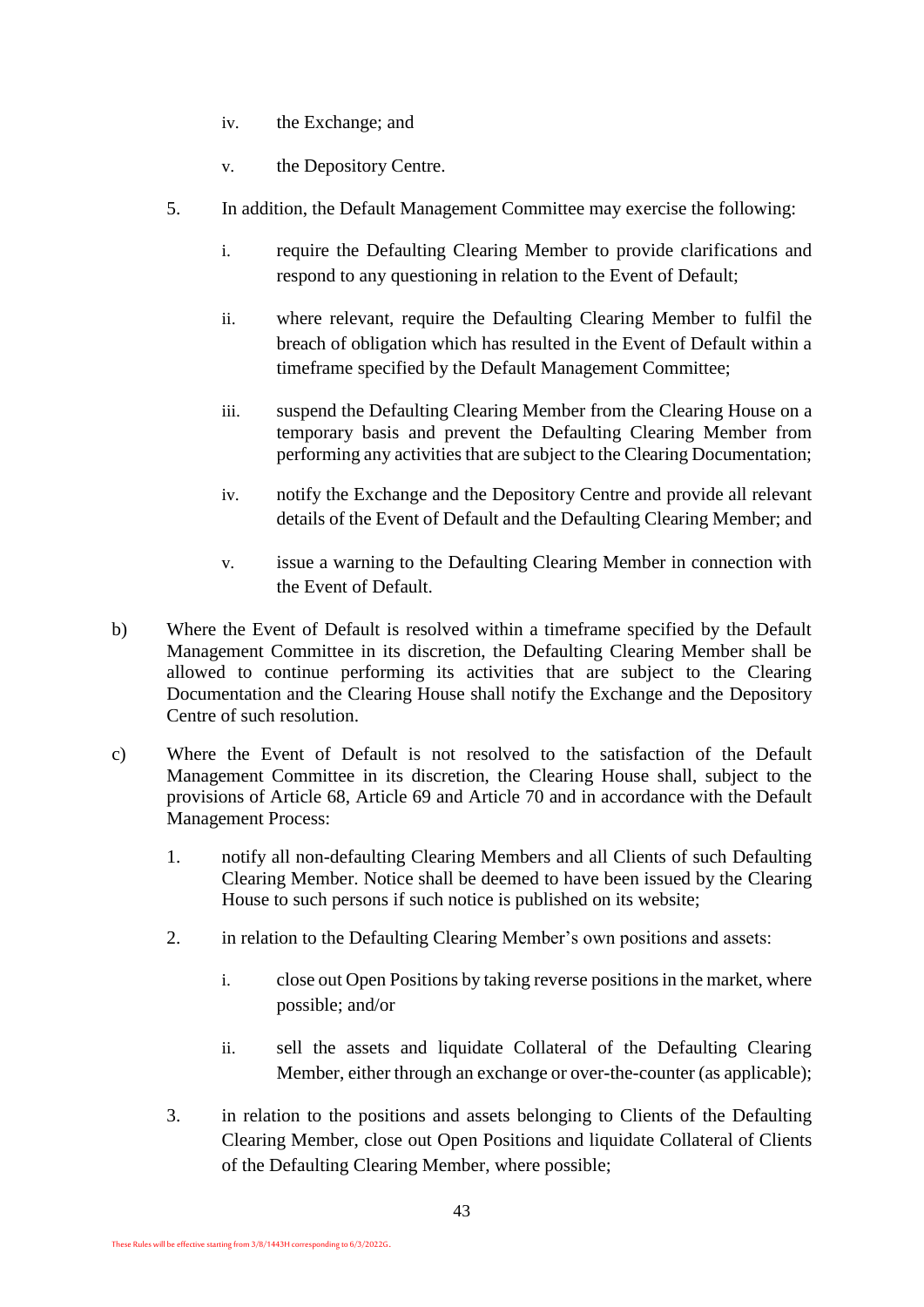- 4. cancel the membership of such Defaulting Clearing Member;
- 5. take any other prompt action necessary to contain losses and liquidity pressures, before, at and after the stage at which the Event of Default has occurred; and
- 6. follow the procedures described in Article 67 and Article 71.

## **Article 67. Calculations of Net Payment and/or delivery obligations following a Clearing Member Event of Default**

- a) The Clearing House shall calculate a net payment and/or delivery obligations either due from or to the Defaulting Clearing Member, once the Clearing House has concluded in its reasonable opinion of the following:
	- 1. all Affected Transactions which are capable of being ported within the timeframe determined by the Clearing House have been ported pursuant to Article 68; and
	- 2. the Auction process has been concluded pursuant to Article 70.
- b) For the purposes of paragraph (a) of this Article, a separate net payment and/or delivery obligations shall be calculated with respect to:
	- 1. all House Position Accounts of the Defaulting Clearing Member which relate to the same Default Fund; and
	- 2. each Client Position Account held by the Defaulting Clearing Member (excluding any Affected Transactions that have been successfully ported pursuant to Article 68, which shall not be subject to the net payment and/or delivery obligations calculation).
- c) The separate net payment and/or delivery obligations shall be determined in accordance with the provisions of the Clearing Procedures, but shall include:
	- 1. a value ascribed to the Affected Transactions:
		- i. where such Affected Transactions have been subject to a successful Auction, the value given to each such Affected Transaction by the Clearing House shall be determined using the value ascribed in the Auction process, as detailed in the Clearing Procedures; and
		- ii. where such Affected Transactions have not been subject to a successful Auction, the value given to such Affected Transactions shall be determined by the Clearing House in accordance with the mechanism provided for in the Clearing Procedures; and
	- 2. consideration of all amounts that became payable or deliverable to or from the Defaulting Clearing Member on or prior to the start of the Default Management Process and which remain unpaid or delivered.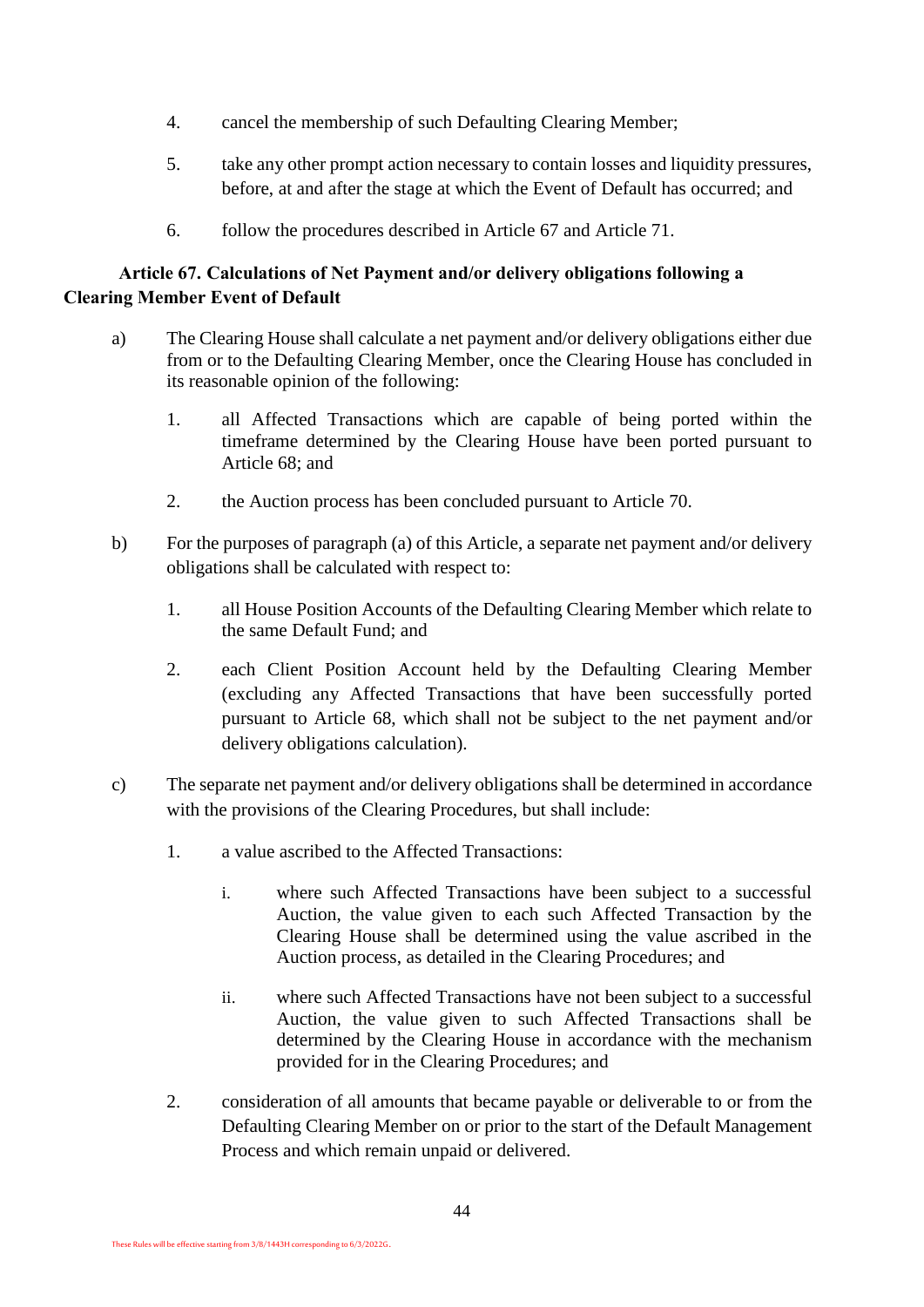d) The Clearing House shall certify each net payment and/or delivery obligations due and whether such net payment and/or delivery obligations is due from the Defaulting Clearing Member (a "Loss") or to the Defaulting Clearing Member (a "Gain"). To the extent no net payment and/or delivery obligations is due, the Clearing House will certify this fact. Certification by the Clearing House will be conclusive and final.

#### <span id="page-46-1"></span>**Article 68. Porting**

- a) In respect of each Client Position Account established by a Defaulting Clearing Member with the Clearing House, the Clearing House shall calculate the balance of the Client Collateral Account in respect of such Client Position Account.
- b) For each Client who has appointed a Replacement Clearing Member, provided that the Clearing House determines that there is no Event of Default with respect to such Replacement Clearing Member, the Clearing House shall provide to the Replacement Clearing Member details relating to the Affected Transactions registered in the name of such Defaulting Clearing Member in respect of such Client, and the balance of the Client Collateral Account relating to each such Client (if such information is available).
- <span id="page-46-0"></span>c) In respect of all Affected Transactions registered in the name of a Defaulting Clearing Member in respect of a Client Position Account relating to a Client, the Clearing House shall terminate and close-out such Affected Transactions at their market value (as determined by the Clearing House it its discretion) and enter into new Cleared Transactions on the same terms to such Affected Transactions with the appointed Replacement Clearing Member, provided that the Clearing House is reasonably satisfied that:
	- 1. the Replacement Clearing Member has been appointed prior to or within a reasonable time following the occurrence of the relevant Event of Default;
	- 2. it has received completed Porting Instructions together with the consent of the appointed Replacement Clearing Member to accept all such Affected Transactions within a reasonable time following the date the Clearing House gave notice under sub-paragraph (1) of paragraph (c) of Article 66; and
	- 3. no Event of Default has occurred with respect to the Replacement Clearing Member at or before the time of the purported porting.
- d) The Clearing House shall transfer the Client Collateral Account Balance relating to such Client to the appointed Replacement Clearing Member within a reasonable time from the entry into new Cleared Transactions between the Clearing House and the Replacement Clearing Member in accordance with paragraph [\(c\)](#page-46-0) of this Article.
- e) With respect to the Auction process in Article 70, an Affected Transaction will not form part of any Auction Book until the Clearing House has determined that the Affected Transaction in question will not be ported pursuant to this Article and the Clearing Procedures.
- f) A Defaulting Clearing Member agrees to waive any of its rights or entitlements to object to the porting of any Affected Transaction. In respect of each Affected Transaction being ported pursuant to these Rules, the Defaulting Clearing Member and the relevant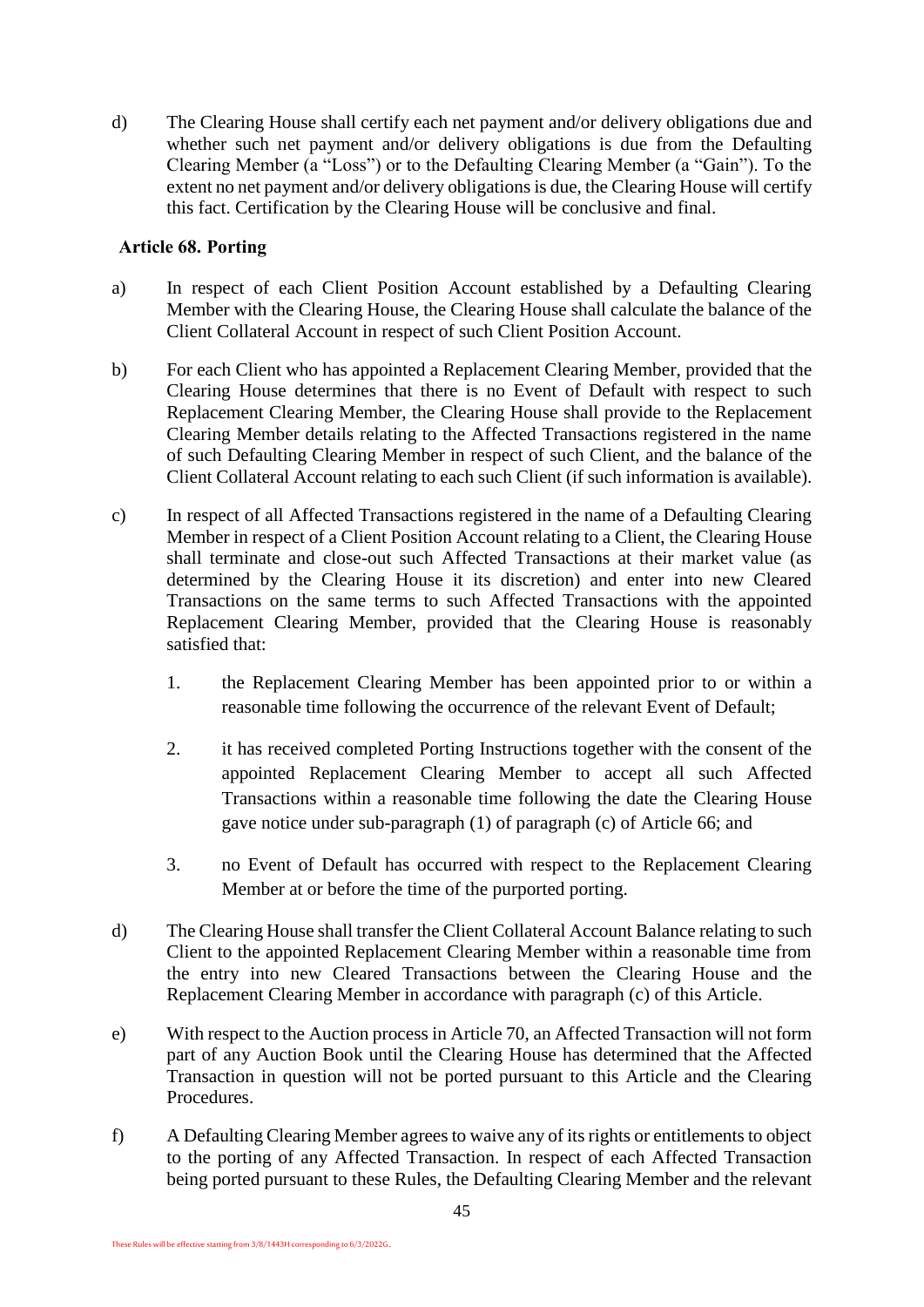Replacement Clearing Member shall co-operate with the Clearing House and any relevant Client(s) to facilitate the porting of each such Affected Transaction.

g) Each of the Defaulting Clearing Member and the Replacement Clearing Member shall jointly and severally indemnify the Clearing House and keep the Clearing House indemnified from and against any loss, cost (including cost of enforcement), interests, liability (including any tax or other fiscal liability), claim or damage which the Clearing House incurred or suffered in connection with the porting of any Affected Transaction and Collateral pursuant to any Porting Instructions.

#### **Article 69. Hedging**

- a) The Default Management Committee, on behalf of the Clearing House, may conduct Hedging procedures as part of the Default Management Process in respect of a Defaulting Clearing Member provided, however, that it shall have no fiduciary duty to any other party with respect to (i) any such Hedging entered into or (ii) any decision not to enter into Hedging. Hedging may be transacted with Clearing Members or with other parties at the discretion of the Default Management Committee.
- b) All Hedging shall be undertaken by the Clearing House for its own account. To the extent that any Hedging is entered into between the Clearing House and a nondefaulting Clearing Member, such transaction shall be treated as a Cleared Transaction.

#### **Article 70. Auction**

- a) The Clearing House, in liaising with the Default Management Committee, may attempt to construct one or more Auction Portfolio(s) with respect to, in aggregate, all Affected Transactions of a Defaulting Clearing Member (excluding any Affected Transaction that has been successfully ported pursuant to [Article 68.](#page-46-1) The Auction process shall be conducted in accordance with these Rules and the Clearing Procedures.
- b) The purpose of each Auction Portfolio is to identify non-defaulting Clearing Members who will enter into replacement Cleared Transactions with the Clearing House with the same economic terms as the Affected Transactions entered into by the Defaulting Clearing Member (excluding any Affected Transaction that has been successfully ported pursuant to Article 68.
- c) The Auction process is intended to assist the Clearing House in determining the termination value of the Affected Transactions of the Defaulting Clearing Member immediately prior to their termination (excluding any Affected Transaction that has been successfully ported pursuant to Article 68) and any such termination values so determined will be used in the calculations performed under Article 67.
- d) The Clearing House will exercise its power in constructing each Auction Portfolio with the overriding intention to maximize the likelihood of achieving a successful sale to a non-defaulting Clearing Member at a commercially reasonable price. Each Auction Portfolio shall be subject to its own Auction.
- e) Each Auction Portfolio will consist of Affected Transactions with a similar risk profile.
- f) Each non-defaulting Clearing Member may participate in the Auction for an Auction Portfolio.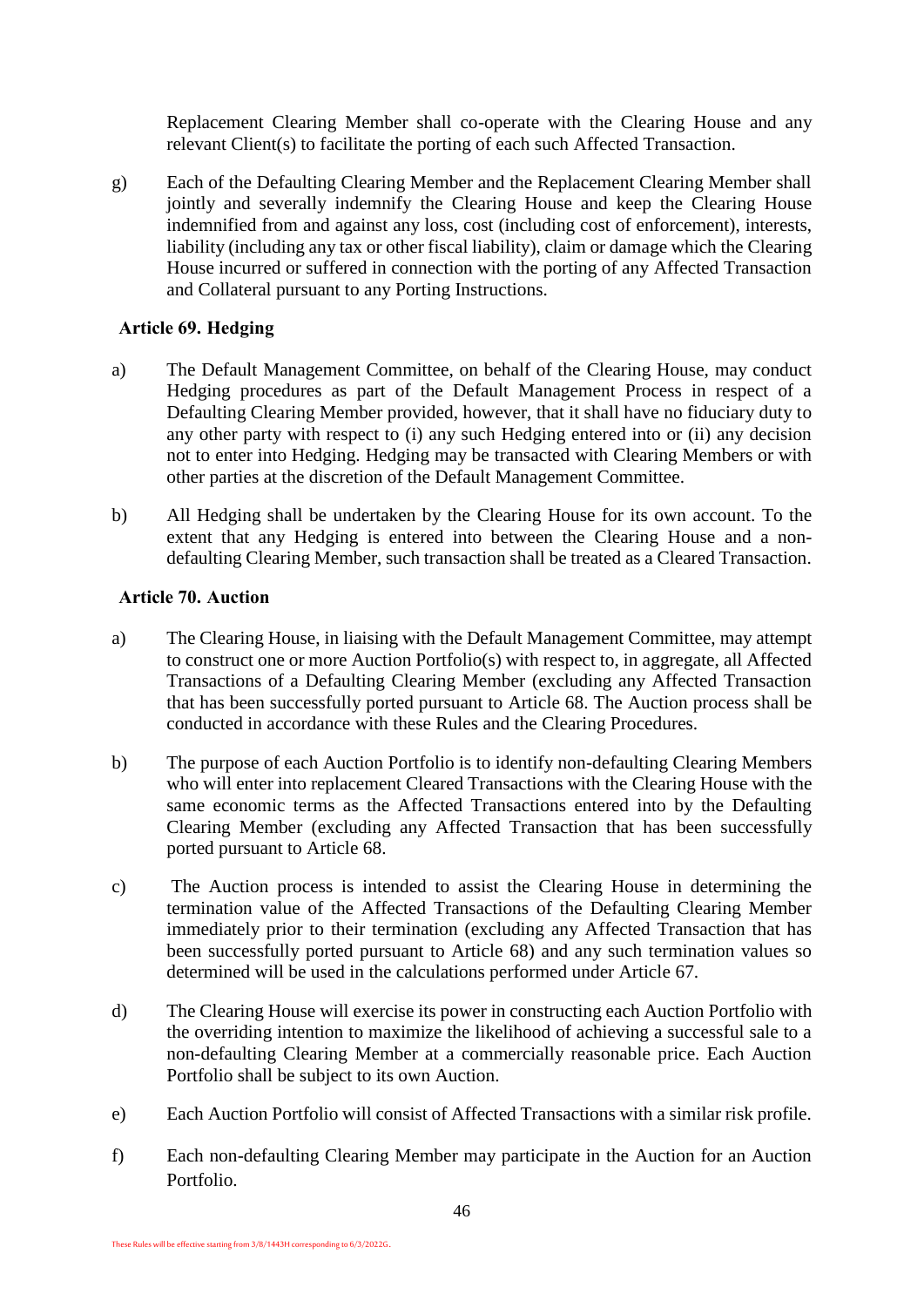g) Each non-defaulting Clearing Member participating in an Auction shall comply with the process and procedures set out in the Clearing Procedures and is subject to the requirements set out therein.

#### **Article 71. Application of Available Resources Upon an Event of Default**

- 1. Where an Event of Default has been declared, the order of allocation of resources in the Default Waterfall shall be as follows:
- a. First, the Margin.
	- 1) The collateral provided by the Defaulting Clearing Member to cover Margin, standing to the credit of a House Collateral Account, including any unpaid Variation Margin due to be delivered to the Defaulting Clearing Member, excess Margin paid by the Defaulting Clearing Member that was required by the Clearing House in accordance with Article 54 for its own positions recorded in the corresponding House Position Accounts shall be used to cover its Loss. In addition, any Gain accruing with respect to any other House Position Account shall be used to cover its Loss.
	- 2) In an Event of Default concerning a Clearing Member who has Client Accounts:
		- a) where the relevant account is an Omnibus Client Account, all Collateral attributed to the account shall be used to cover the Loss, notwithstanding that the Collateral and Loss may belong to different Clients held in the same Omnibus Client Account.
		- b) Where the relevant account is an Individual Client Account, any Collateral may only be used to cover the Loss of that individual Client.
	- 3) To the extent that Margin (including any unpaid Variation Margin due to be delivered to the Defaulting Clearing Member, market gains and excess Collateral paid by the Defaulting Clearing Member) provided in respect of a House Collateral Account and/or any Gains accruing with respect to any House Position Accounts after application against any Loss incurred in connection with the corresponding House Position Account, remains in credit the excess shall be applied in the following order:
	- a) to cover any Loss accrued to the Omnibus Client Position Accounts and Individual Client Position Accounts of such Defaulting Clearing Member for the same Relevant Transaction Type to the extent such Loss has not been covered by the Collateral standing to the credit of the corresponding Omnibus Client Collateral Accounts and Individual Client Collateral Accounts. To the extent the excess Collateral in the House Collateral Account and/or Gains on any House Position Account are insufficient to cover all such Loss, such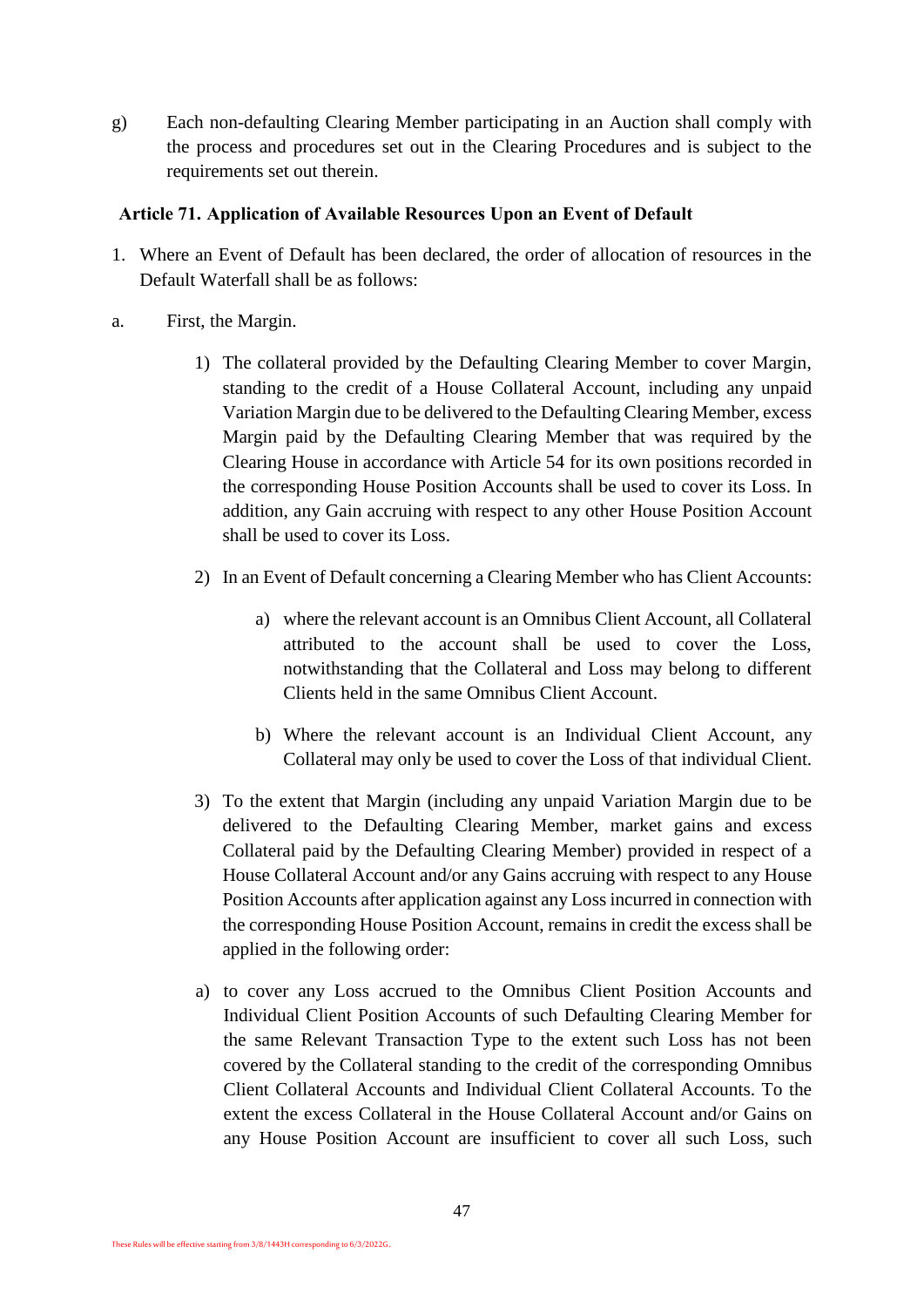Collateral and/or Gain shall be allocated on a *pro rata* basis against the Loss accruing under the Client Accounts for such Relevant Transaction Type; and

- b) to the extent there remains excess Collateral in the House Collateral Account and/or Gains on any House Position Account after the application in accordance with sub-paragraph  $(3/a)$  of paragraph  $(a)$  of this Article, to cover any Loss accrued to other Client Accounts of the Defaulting Clearing Member across any other Relevant Transaction Type. To the extent the excess Collateral in the House Collateral Account is insufficient to cover all such Loss, such Collateral shall be allocated on a *pro rata* basis against the Loss accruing under all such Client Accounts;
- b. Second, the Default Fund Contributions of the Defaulting Clearing Member including any excess Collateral posted by the Defaulting Clearing Member with respect to a Default Fund shall be applied in the following order:
	- 1) to cover any Loss accrued to the Position Accounts established by the Defaulting Clearing Member with respect to the same Relevant Transaction Type as such Default Fund Contribution. To the extent such Default Fund Contribution is insufficient to cover all such Loss, such Collateral shall be allocated on a *pro rata* basis against the Loss accruing under each Position Account established by the Defaulting Clearing Member for such Relevant Transaction Type; and
	- 2) to the extent there remains Default Fund Contributions which have not been fully absorbed after the application of Loss for Position Accounts for the same Relevant Transaction Type in accordance with sub-paragraph (1) of paragraph (b) of this Article, to cover any Loss accrued to other Position Accounts established by the Defaulting Clearing Member across any other Relevant Transaction Type. To the extent the excess of such Default Fund Contribution is insufficient to cover all such Loss, such Default Fund Contribution shall be allocated on a *pro rata* basis against the Loss accruing under all such Position Accounts;

## c. Third, (the "**Clearing House's Skin-in-the-Game**")

(the "**Clearing House's Skin-in-the-Game**") is used in the event of a default as the following:

- 1) is equal to not less than Clearing House's Skin-in-the-Game, approved by the Clearing House Board of Directors;
- 2) if depleted, shall replenish following the completion of the 20 Day period from and including the date of an Event of Default, which shall be extended for 20 Days for each additional Event of Default that occurs within such a period ("**Capped Period**"). A Capped Period shall not exceed 3 months in duration;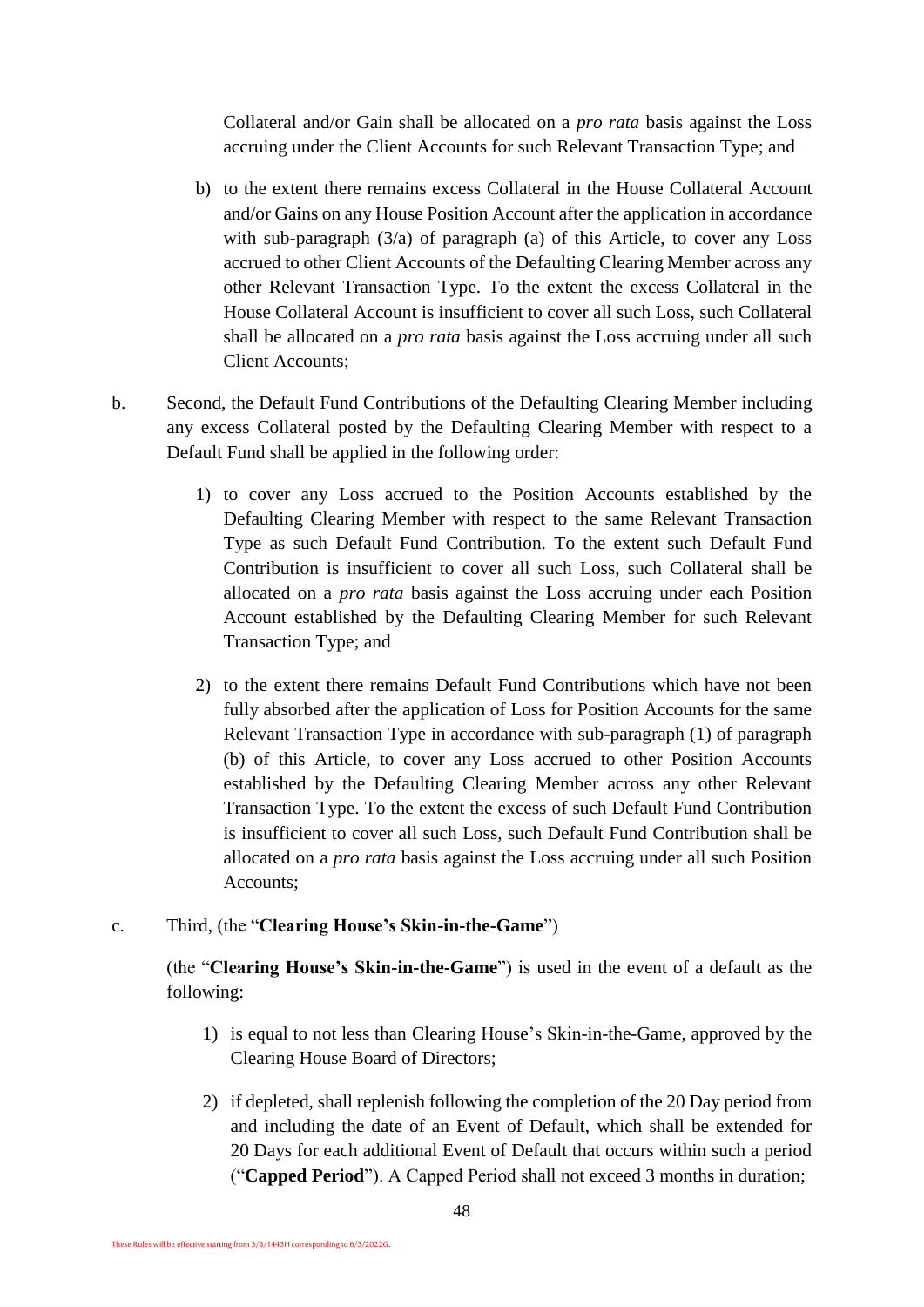- 3) the total sum replenished throughout a financial year shall not exceed a sum equal to three times the original amount of capital pool allocated pursuant to sub-paragraph (1) of paragraph (c) of this Article at the beginning of the financial year, save that the Clearing House may replenish the capital pool in excess of this amount in its discretion;
- 4) cannot be used to meet the minimum Clearing House Capital requirement; and
- 5) may be divided and allocated across various Events of Default based on the value of the Event of Default.

To the extent there is more than one Default Fund, the Clearing House shall allocate the Clearing House's Skin-in-the-Game in proportion to the size of each such Default Fund (each being the "**Relevant Skin-in-the-Game**"). Each Relevant Skin-in-the-Game shall be used to cover Loss accruing with respect to Position Accounts associated with the same Relevant Transaction Type as the Default Fund to which such Relevant Skinin-the-Game has been allocated. To the extent the Relevant Skin-in-the-Game should be replenished in accordance with sub-paragraph (2) of paragraph (c) of this Article, the total sum of such replenishment determined in accordance with the subparagraph (3) of paragraph (c) of this Article shall be determined on a *pro rata* basis to the to the size of such Default Fund;

d. Fourth, the Upfront Default Fund Contributions of non-defaulting Clearing Members.

The Upfront Default Fund Contributions of non-defaulting Clearing Members will be used as the following:

- 1) not including any excess Collateral posted by the non-defaulting Clearing Members.
- 2) In the event that the Upfront Default Fund Contributions of the non-defaulting Clearing Members are not fully depleted, the Loss of each non-defaulting Clearing Member shall be allocated in proportion to the value of their Upfront Default Fund Contributions.
- 3) To the extent there is more than one Default Fund, the Upfront Default Fund Contributions of non-defaulting Members shall be used to cover Loss associated with the same Relevant Transaction Type as such Default Fund. Upfront Default Fund Contributions of non-defaulting Members of other Default Funds shall be used solely to cover Loss associated with the Relevant Transaction Type of such Default Fund;
- e. Fifth, the Supplemental Default Fund Contributions of the non-defaulting Clearing **Members**

The Supplemental Default Fund Contributions of non-defaulting Clearing Members will be used as the following:

1) In the event that the Supplemental Default Fund Contributions of the non-defaulting Clearing Members are not fully depleted, the Loss of each non-defaulting Clearing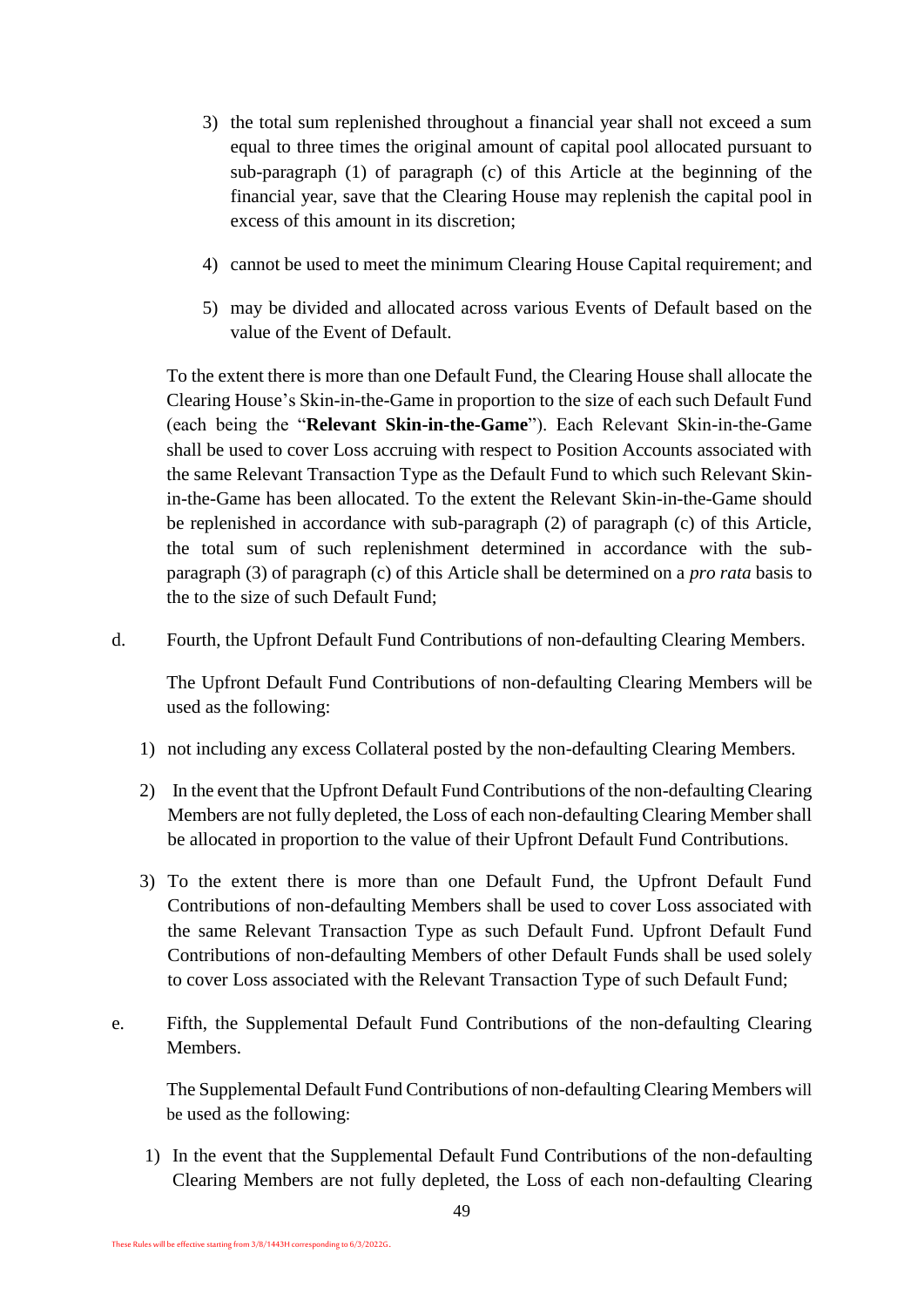Members shall be allocated in proportion to the value of their Supplemental Default Fund Contributions.

- 2) To the extent there is more than one Default Fund, the Supplemental Default Fund Contributions of non-defaulting Members to such Default Fund which shall be used to cover Loss associated with the same Relevant Transaction Type as such Default Fund. Supplemental Default Fund Contributions of non-defaulting Members of other Default Funds shall be used solely to cover Loss associated with the Relevant Transaction Type of such Default Fund.
- 2. Where an Event of Default is occurring, or is likely to occur, in relation to a Clearing Member (the "**Defaulting Clearing Member**") in one Relevant Transaction Type, an Event of Default will be declared across all Relevant Transaction Types related to the Defaulting Clearing Member. The Clearing House has the right to use the excess Collateral after closing the Open Positions in each Relevant Transaction Type to cover the losses in the other.

## **Article 72. Additional actions upon an Event of Default**

- a) Where an Event of Default has been declared and is not resolved and the application of assets set out in Article 71 are found to be not sufficient, the Clearing House may take any of the following actions:
	- 1) settle positions with a pre-determined price;
	- 2) apply Haircuts to Variation Margin;
	- 3) terminate existing settlement obligations and pay terminations fees to impacted Clearing Members;
	- 4) Force allocate positions to non-defaulting Clearing Members;
	- 5) inject additional contributions from the capital pool of the Clearing House; and/or
	- 6) accept voluntary Clearing Member contributions to the Default Waterfall.
- b) The actions set out in paragraph (a) of this Article will be contained within the Recovery Plan in accordance with the Securities Central Counterparties Regulations.

## **Article 73. Testing and Review of Default Management Process**

The Default Management Committee shall complete testing and reviews of the Default Management Process no less than once per year, and no later than six weeks following a material change to these Rules, in order to (amongst other things):

- a) ensure that the Default Management Process remains practical and effective; and
- b) consider appropriate amendments or revisions to the Default Management Process in light of any relevant events or changes.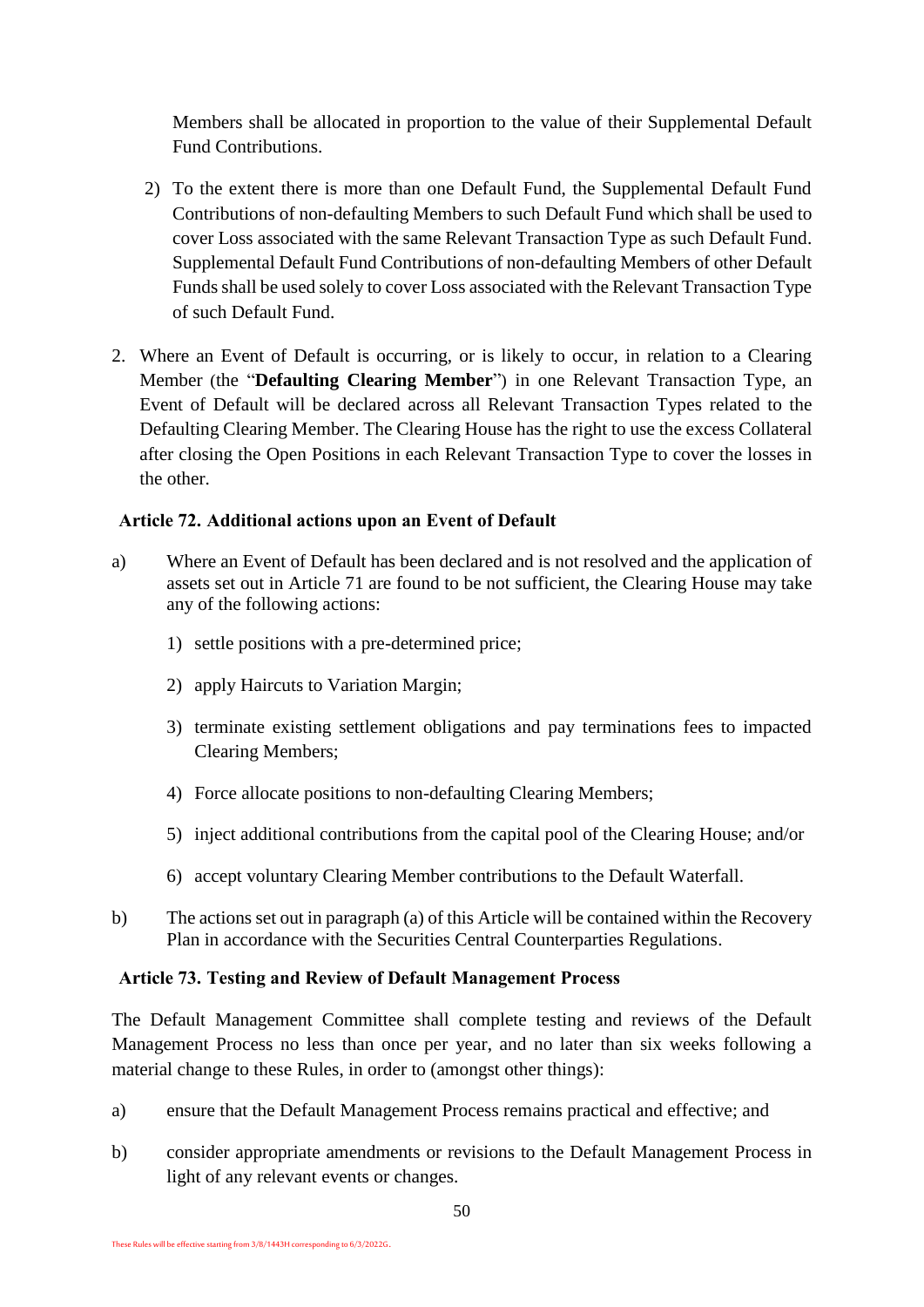#### **Chapter III: Clearing House Default**

#### <span id="page-52-0"></span>**Article 74. Clearing House Failure to Pay**

- a) For the purpose of these Rules, a "**Clearing House Failure to Pay**" shall occur at any time the Clearing House is notified that it has failed to make, when due, any payment or delivery obligation to a non-defaulting Clearing Member which would result in a breach by the Clearing House of its obligations under the Clearing Documentation if such failure to pay or deliver is not remedied within the Failure to Pay Grace Period, provided that no Clearing House Failure to Pay shall occur if:
	- 1. such failure to pay arises as a result of technical or administrative reasons beyond the control of the Clearing House; or
	- 2. the Clearing House exercises its rights pursuant to paragraph (b) of this Article to designate an Early Termination Date during the Failure to Pay Grace Period.
- b) During the Failure to Pay Grace Period the Clearing House may designate an Early Termination Date in respect of all Cleared Transactions in place with the notifying Clearing Member. In such circumstances:
	- 1. as at such Early Termination Date, the Clearing House shall:
		- i. terminate all Cleared Transactions with such Clearing Member; and
		- ii. register new Cleared Transactions with any non-defaulting Clearing Members who agree to enter into replacement transactions on substantially similar terms as the Cleared Transactions being terminated;
	- 2. promptly following the Early Termination Date and upon the Clearing House being satisfied that such non-defaulting Clearing Member has satisfied all of its actual and contingent obligations under the Clearing Documentation, the Clearing House shall redeliver any Collateral of the Clearing Member, to the extent such Collateral has not been applied in terminating the Cleared Transactions pursuant to sub-paragraph  $(1/a)$  of paragraph  $(b)$  of this Article or in accordance with the Default Management Process. The Clearing House may deliver such Collateral (or any remaining portion thereof) in any form or currency as the Clearing House determines, provided that any non-cash Collateral that has been provided by the Clearing Member by way of security interest and has not been enforced against shall be returned in the same form.
- c) If a Clearing House Failure to Pay has occurred and is continuing, the relevant nondefaulting Clearing Member affected by the Clearing House Failure to Pay may terminate and liquidate all of its outstanding Cleared Transactions by delivering a notice to the Clearing House designating a Day which is not earlier than two Days after such notice is effective as an Early Termination Date. The provisions of Article 76 shall apply to each such Clearing Member.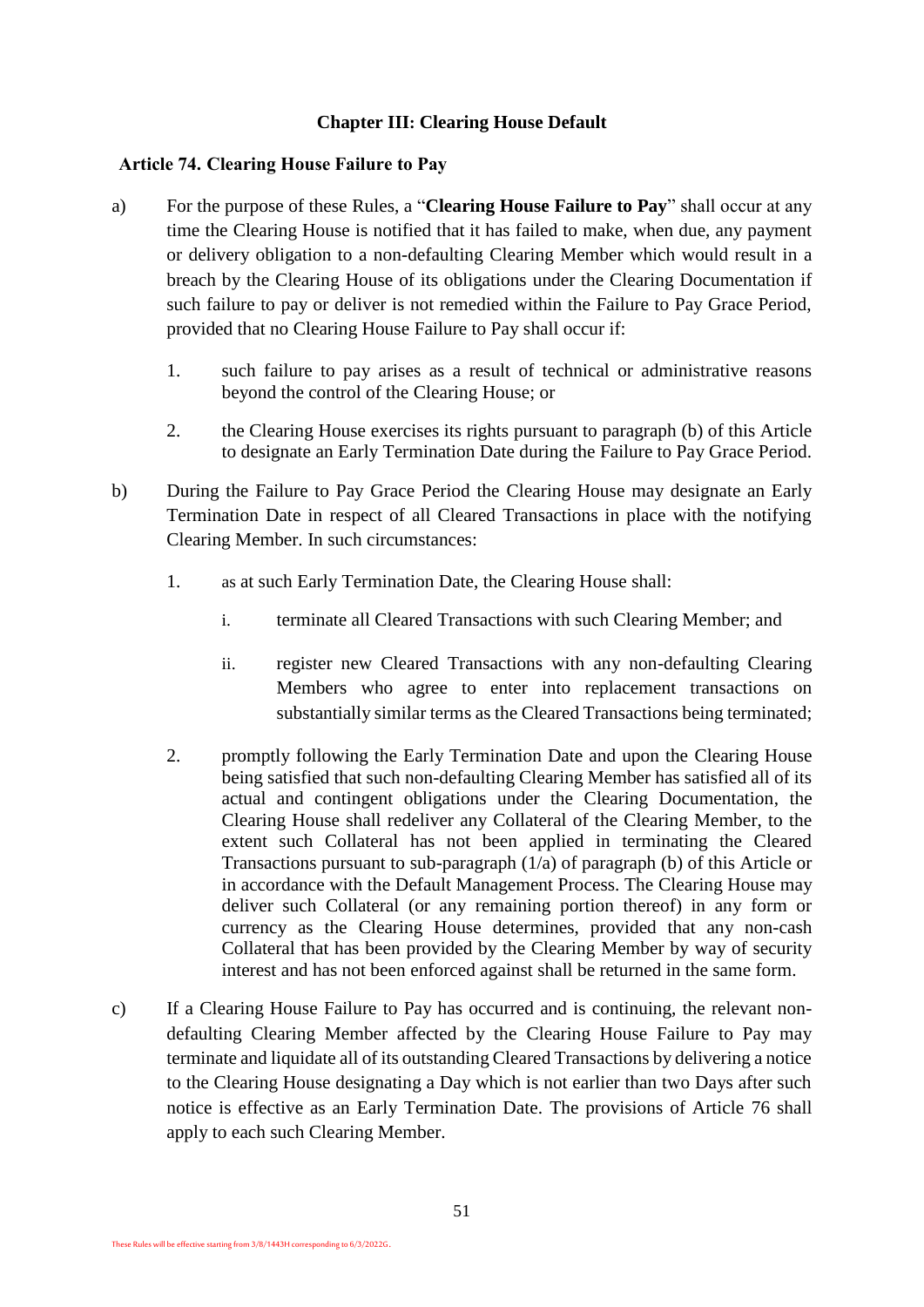#### **Article 75. Clearing House Insolvency**

- a) A "Clearing House Insolvency" shall occur if the Clearing House voluntarily commences a procedure seeking or proposing liquidation, administration, receivership, judicial management, scheme of arrangement or other similar relief with respect to itself or its debts under any bankruptcy, insolvency, regulatory, supervisor or similar law or if any of the foregoing procedures are commenced in relation to the Clearing House by any other person which either:
	- 1. results in the liquidation or winding up of the Clearing House; or
	- 2. such procedure is not dismissed, discharged, stayed or restrained in each case within 21 Days of the institution or presentation thereafter.
- b) If a Clearing House Insolvency has occurred and is continuing, any non-defaulting Clearing Member may designate a Day not earlier than two Days after such notice is effective as an Early Termination Date of all Cleared Transactions then registered in its name. In such circumstances:
	- 1. all Cleared Transactions of all Clearing Members will be terminated on the Early Termination Date and the provisions of Article 76 shall apply to each Clearing Member; and
	- 2. the Clearing House will notify all Clearing Members of the occurrence of a Clearing House Insolvency and the Early Termination Date applicable to all outstanding Cleared Transactions of all Clearing Members.

## **Article 76. Calculation of Net Payment and/or Delivery obligations following a Clearing House Failure to Pay or Deliver or Clearing House Insolvency**

- a) Upon the designation of an Early Termination Date with respect to all Cleared Transactions then registered in the name of the relevant Clearing Member (which, in the case of a Clearing House Failure to Pay or deliver shall be the Clearing Member who has designated such event and in the case of a Clearing House Insolvency shall be each Clearing Member):
	- 1. all obligations of the Clearing House and such Clearing Member in respect of all Cleared Transactions between them shall cease to exist and be replaced with the obligation to pay or deliver a net payment or delivery obligations either due from or to the Clearing Member; and
	- 2. the value given to such terminated Cleared Transactions shall be determined by the Clearing House in accordance with the mechanism provided for in the Clearing Procedures, provided that the Clearing House shall also take into consideration all amounts that became payable or deliverable to or from the relevant Clearing Member on or prior to the Early Termination Date and which remain unpaid.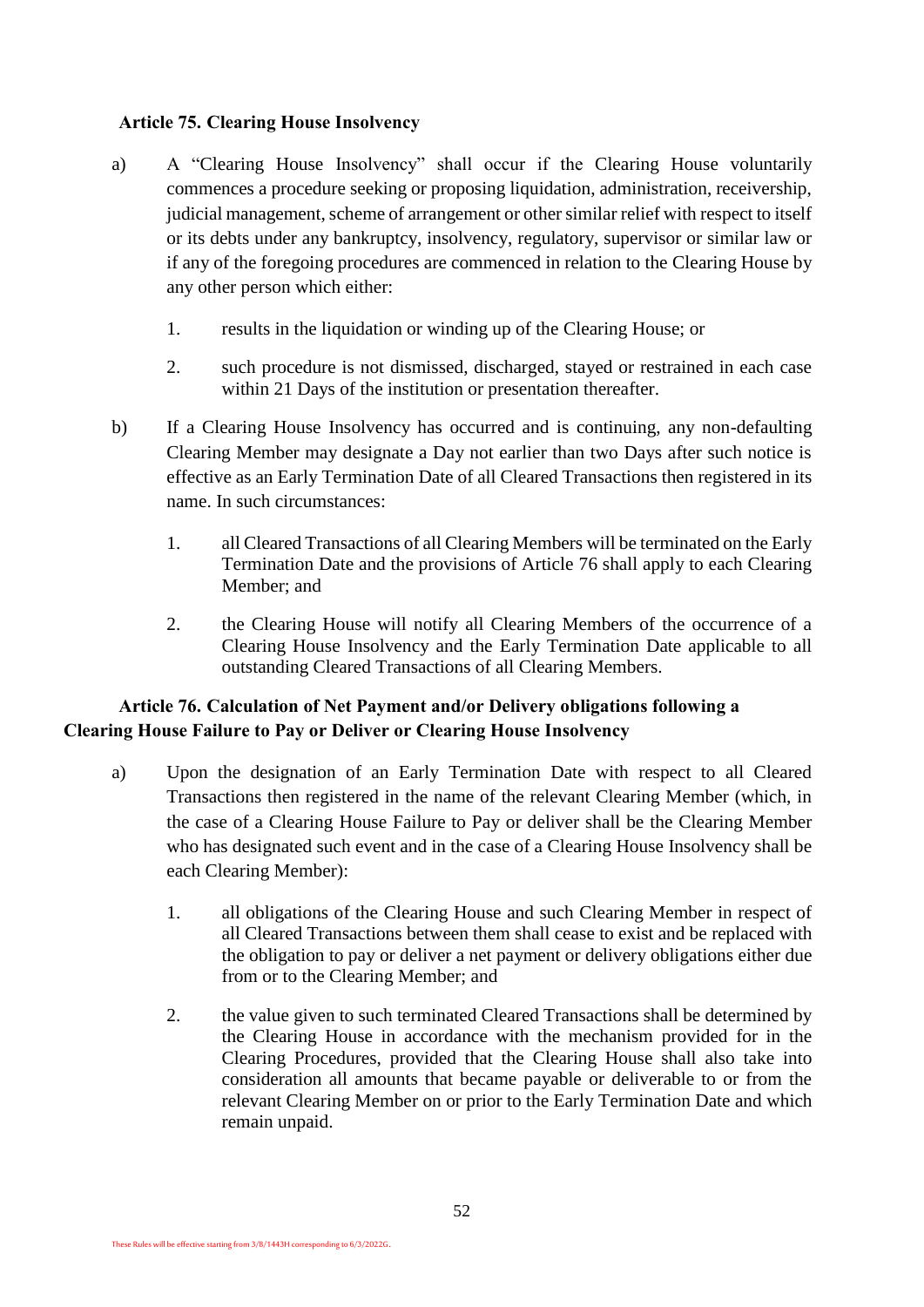- b) The net payment and/or delivery obligations due from or to the relevant Clearing Member with respect to each Position Account shall be determined by the Clearing House and shall be an amount equal to:
	- 1. the sum of the value given to each terminated Cleared Transaction recorded in such Position Account. Where such value represents an amount payable or deliverable to the Clearing House, it shall be expressed as a positive number and where it represents an amount payable or deliverable to the Clearing Member it shall be expressed as a negative number; plus
	- 2. the sum of the value of all equivalent Collateral to be returned. The value of equivalent Collateral to be returned by the Clearing Member to the Clearing House shall be expressed as a positive number and the value of equivalent Collateral to be returned by the Clearing House to the Clearing Member shall be expressed as a negative number. For this purpose, any non-cash Collateral that has been provided by the Clearing Member by way of security interest and which these Rules or the Clearing Procedures provide for the return of the same Collateral shall be excluded from this calculation; plus
	- 3. the value of all other amounts (other than the obligation to return Collateral) due to the Clearing House (expressed as a positive number) or due to the Clearing Member (expressed as a negative number), in either case pursuant to the Clearing Documentation, and where such amount is positive (that is owing to the Clearing House) it shall constitute the "Clearing Member Balance" and where negative (that is owing to the relevant Clearing Member) it shall constitute the "Clearing House Balance". For the purposes of this determination, the Clearing House may convert any amounts denominated in any currency into the Base Currency at such rate prevailing at the time of the calculation as it should reasonably select.
- c) For the purposes of paragraphs (a) and (b) of this Article, a separate net payment and/or delivery obligations shall be calculated with respect to:
	- 1. all House Position Accounts of the relevant Clearing Member which relate to the same Default Fund; and
	- 2. each Client Position Account held by the relevant Clearing Member.
- d) The Clearing House shall, as soon as reasonably practicable, notify the relevant Clearing Member of any Clearing Member Balance. The relevant Clearing Member shall pay or deliver to the Clearing House the Clearing Member Balance within 3 Days of notification.
- e) If the Clearing Member fails to pay or deliver the Clearing Member Balance within the period specified in paragraph (d) of this Article, the Clearing House shall be entitled to:
	- 1. treat the Clearing Member as defaulting and enforce any non-cash Collateral which such Clearing Member has provided by way of security interest in respect of the Position Account to which such Clearing Member Balance relates. The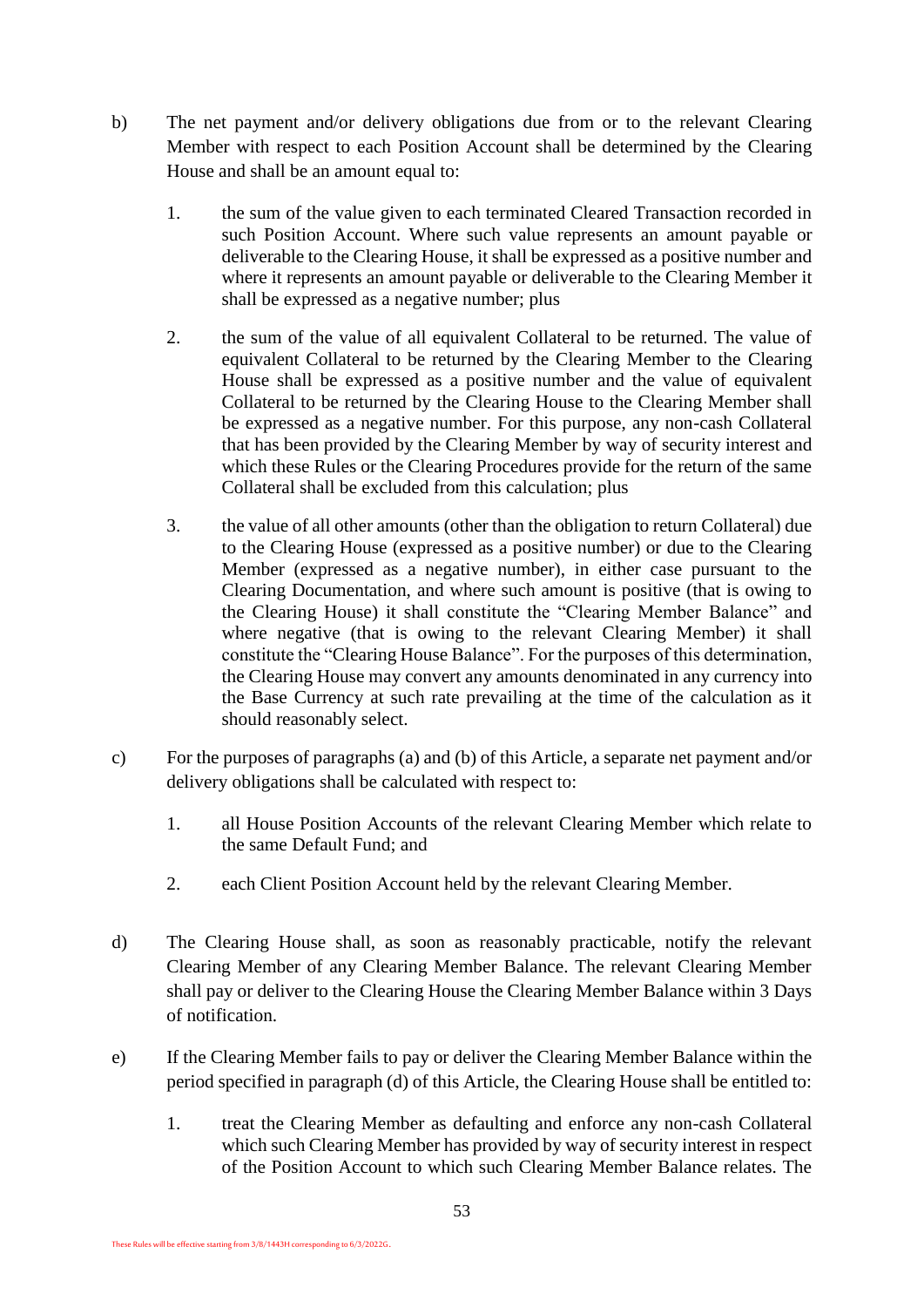proceeds of any such redemption shall be applied against the Clearing Member Balance;

- 2. to the extent the application of redemption proceeds is insufficient to offset the Clearing Member Balance, the Clearing House shall be entitled to apply any Default Fund Contributions provided by such Clearing Member to offset the Clearing Member Balance (regardless of whether such Clearing Member Balance relates to a House Position Account or Client Position Account); and
- 3. to the extent there remains a Clearing Member Balance payable or deliverable, the Clearing House shall take all reasonable steps to recover any unpaid Clearing Member Balance.
- f) Following the receipt of all Clearing Member Balances (or if the Clearing House determines that it will not receive all of the Clearing Member Balances promptly, following the receipt of some Clearing Member Balances), the Clearing House shall calculate the "**Clearing House Applicable Percentage**" as an amount equal to the lesser of:
	- 1. 100%; and
	- 2. the quotient of:
		- i. the aggregate value of the Upfront Default Fund Contributions which the Clearing House has received and not applied in accordance with the Clearing Rules, all Clearing Member Balances received by the Clearing House and any remaining capital of the Clearing House; and
		- ii. the aggregate value of the Upfront Default Fund Contributions which the Clearing House has received and not applied in accordance with the Clearing Rules and all Clearing House Balances, expressed as a percentage.
- g) With respect to each Clearing Member which has a Clearing House Balance, the Clearing House shall pay or deliver each such Clearing Member in proportion to the value of their respective claims on the Clearing House using the Clearing House Applicable Percentage.
- h) With respect to each relevant Clearing Member which is owed the return of Default Fund Contributions, the Clearing House shall pay or deliver each such Clearing Member an amount equal to the product of the value of the Default Fund Contributions to be returned and the Clearing House Applicable Percentage.
- i) With respect to each relevant Clearing Member which is owed the return of non-cash Collateral that such Clearing Member previously provided the Clearing House by way of security interest, the Clearing House shall return such Collateral in the same form (to the extent such non-cash Collateral has not been previously enforced against) or the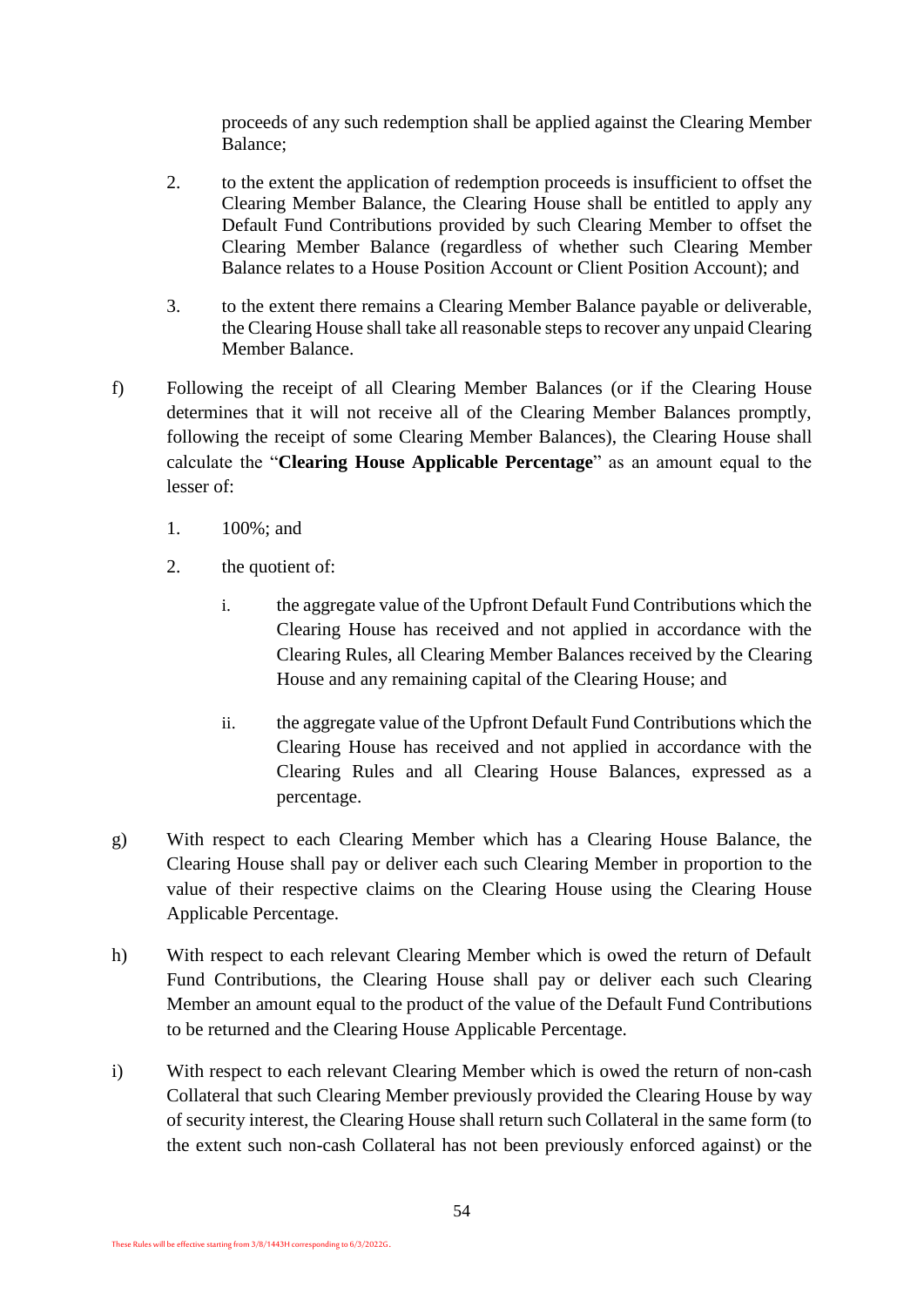unused redemption proceeds thereof (to the extent such non-cash Collateral has been enforced against).

- j) If the Clearing House has determined the Clearing House Applicable Percentage following the receipt of some, rather than all, Clearing Member Balances, and subsequently receives further Clearing Member Balance(s) the Clearing House shall adjust the Clearing House Applicable Percentage accordingly and shall pay or deliver each relevant Clearing Member:
	- 1. with respect to the Clearing Member Balance due pursuant to paragraph (g) of this Article, the difference between the value of such Clearing Member's respective claim on the Clearing House using the previously determined Clearing House Applicable Percentage and the value of such Clearing Member's respective claim on the Clearing House and the newly adjusted Clearing House Applicable Percentage; and
	- 2. with respect to the Default Fund Contributions due pursuant to paragraph (h) of this Article, the difference between the value of such Clearing Member's respective claim on the Clearing House using the previously determined Clearing House Applicable Percentage the value of such Clearing Member's respective claim on the Clearing House and the newly adjusted Clearing House Applicable Percentage.
- k) If the Clearing House determines that no further amounts in respect of any Clearing Member Balance are likely to be recovered and notifies the same to the relevant Clearing Member(s), then the unpaid amount of any Clearing House Balance or return of Default Fund Contributions shall be extinguished and the relevant Clearing Member(s) shall have no further recourse to the Clearing House.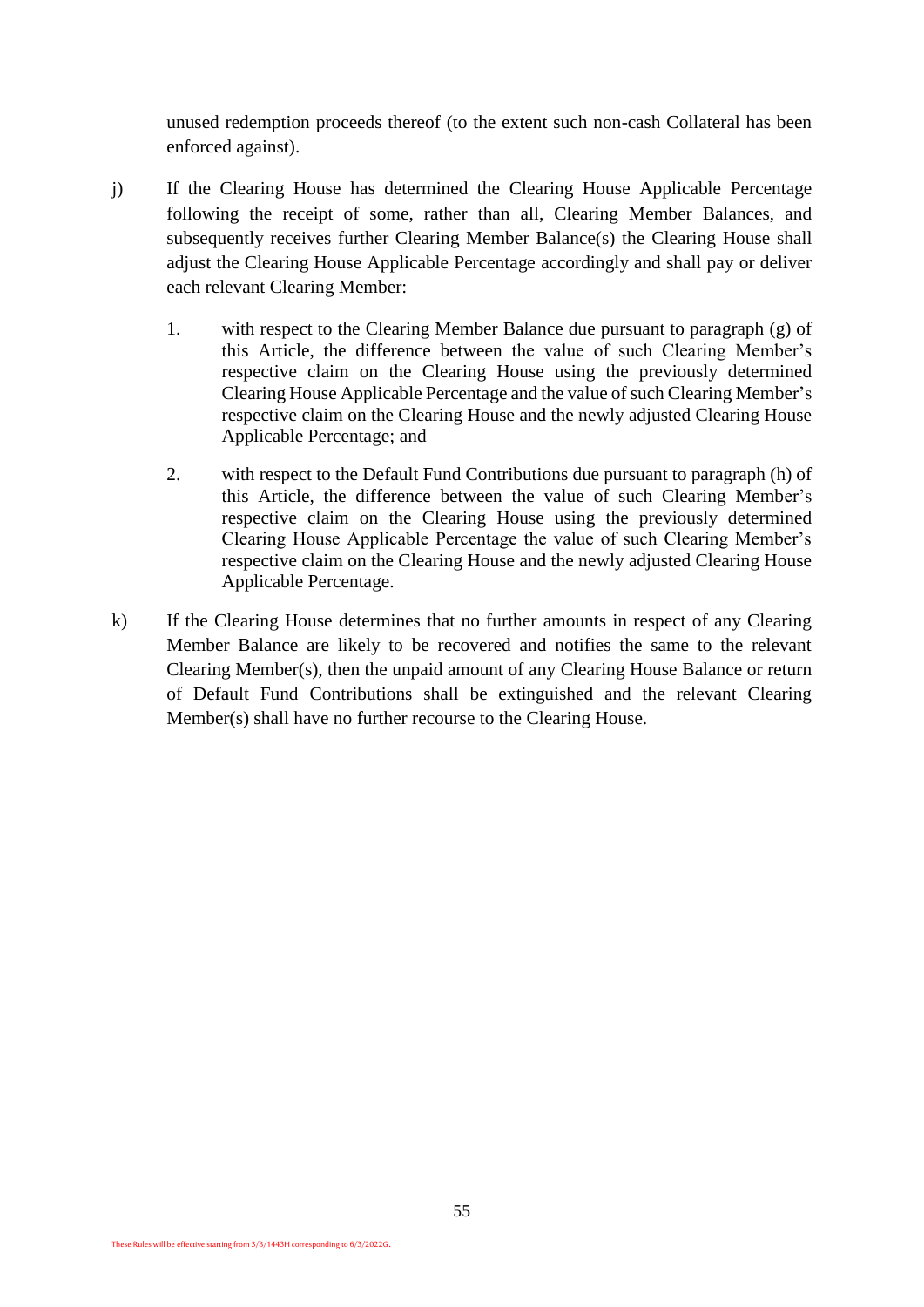## **PART 7 GENERAL PROVISIONS**

#### <span id="page-57-0"></span>**Article 77. Derivatives Register**

The Clearing House shall maintain a register of all Derivatives transactions cleared by the Clearing House (whether Exchange traded or OTC derivatives). The register shall record:

- a) the identity of the Clearing Member party to such Cleared Transaction, and whether such Cleared Transaction has been allocated to such Clearing Member's House Position Account, Individual Client Position Account or Omnibus Client Position Account; and
- b) the underlying to which such Cleared Transaction relates.

#### **Article 78. Information to be disclosed by Clearing House**

- a) The Clearing House shall ensure that the following information is publically disclosed free of charge:
	- 1. information regarding its governance arrangements;
	- 2. these Rules and the Clearing Procedures;
	- 3. its fees at the level of individual services it offers as well as its policies on any available discounts; and
	- 4. basic data on transaction volumes and values.
	- 5. its rights and obligations, as well as those of each Clearing Member;
	- 6. key aspects of its default rules and procedures;
- b) The Clearing House shall ensure that the relevant information it discloses, in accordance with paragraph (a) of this Article, is readily available through generally accessible media, such as on its website, in Arabic and English.

#### **Article 79. General Powers**

- a) To ensure compliance with the provisions of these Rules, the Clearing House may:
	- 1. require persons subject to these Rules to undertake or refrain from undertaking certain activities within the scope of these Rules;
	- 2. request information and reports relevant to the provisions of these Rules; and
	- 3. request that Clearing Members appoint independent organizations, in accordance with qualification criteria determined by the Clearing House, to validate their compliance with the provisions of these Rules.